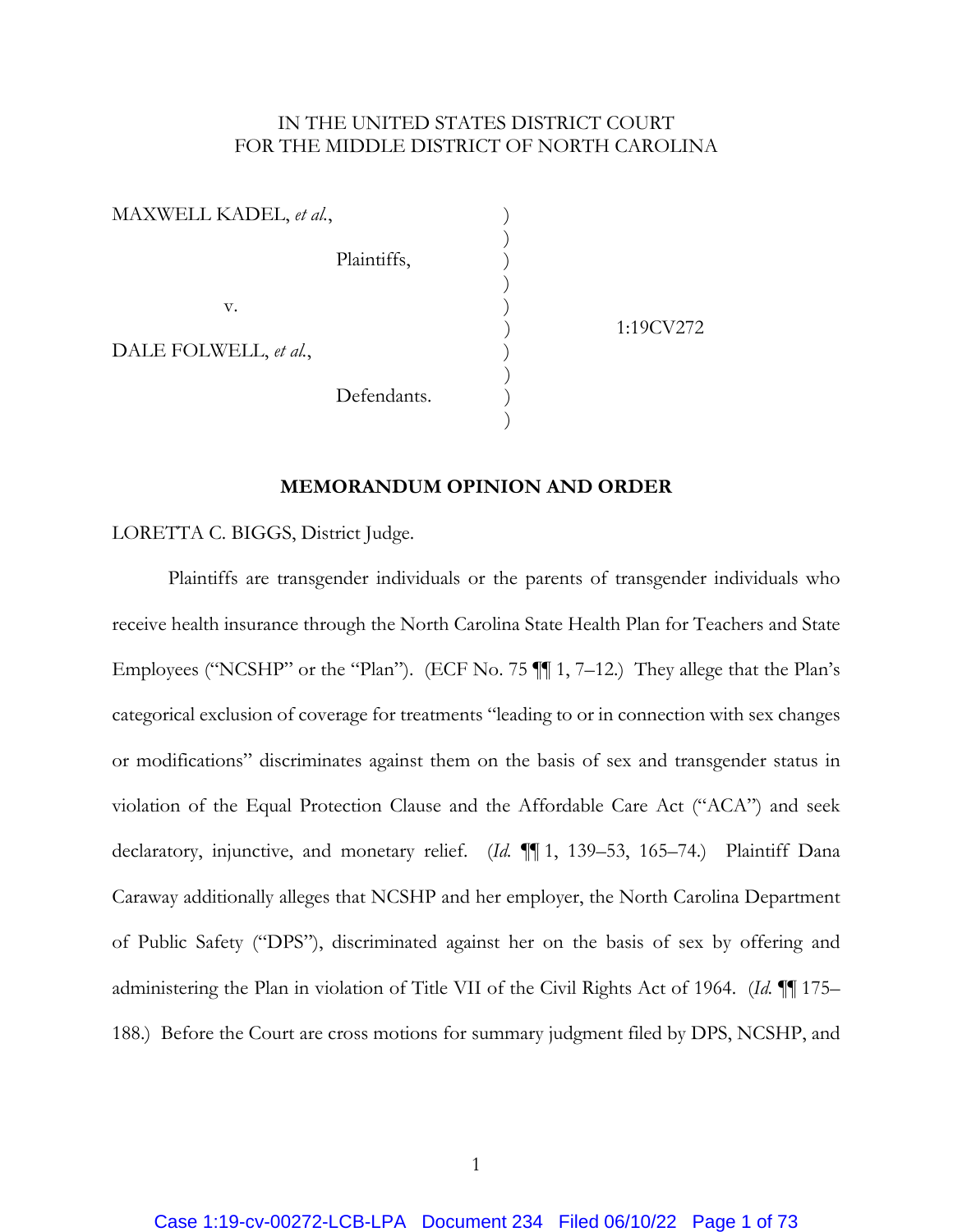Plaintiffs, (ECF Nos. 132; 136; 178); Plaintiffs' motions to exclude expert testimony, (ECF Nos. 202; 204; 206; 208; 212); and Plaintiffs' motions to seal, (ECF Nos. 182; 210).1

For the reasons stated herein, the Court finds that the Plan's exclusion discriminates based on sex and transgender status in violation of the Equal Protection Clause and discriminates because of sex in violation of Title VII. The Court will reserve a ruling on claims alleged under the ACA pending further Order from this Court.

### **I. BACKGROUND**

#### **A. Plaintiffs' experiences with the Plan**

Plaintiff Connor Thonen-Fleck is a 19-year-old man. (ECF No. 179-2 ¶ 2.) He is also transgender. (*Id.* ¶ 3.) Thonen-Fleck was "designated 'female' at birth" but identifies and lives his life as a man. (*Id.*) In his words, he "demonstrated stereotypically masculine tendencies and characteristics from a young age," and by 15 years old, "had socially transitioned and was living in [his] authentic male gender identity in all aspects of [his] life." (*Id.* ¶¶ 5–6.) His male identity is now reflected in his legal name, gender marker, birth certificate, and driver's license.  $(Id. \P 8.)$ 

Before Connor and his family understood what it meant to be transgender, Connor "was in serious and increasing distress" and suffered from depression and suicidal ideation.

<sup>&</sup>lt;sup>1</sup> These include: a Motion for Summary Judgment filed by Defendant North Carolina Department of Public Safety, (ECF No. 132); a Motion for Partial Summary Judgment filed by Defendants Dale Folwell, Dee Jones, and NCSHP, (ECF No. 136); Plaintiffs' Motion for Summary Judgment, (ECF No. 178); Plaintiffs' Motion to Seal Exhibits to Plaintiffs' Motion for Summary Judgment, (ECF No. 182); Plaintiffs' Motion to Exclude Expert Testimony of Dr. Peter Robie, (ECF No. 202); Plaintiffs' Motion to Exclude Expert Testimony of Dr. Paul W. Hruz, (ECF No. 204); Plaintiffs' Motion to Exclude Expert Testimony of Dr. Paul R. McHugh, (ECF No. 206); Plaintiffs' Motion to Exclude Expert Testimony of Dr. Patrick W. Lappert, (ECF No. 208); Plaintiff's Motion to Seal portions of Dr. Lappert's report, (ECF No. 210); and Plaintiffs' Motion to Exclude Expert Testimony of Stephen B. Levine, M.D., (ECF No. 212).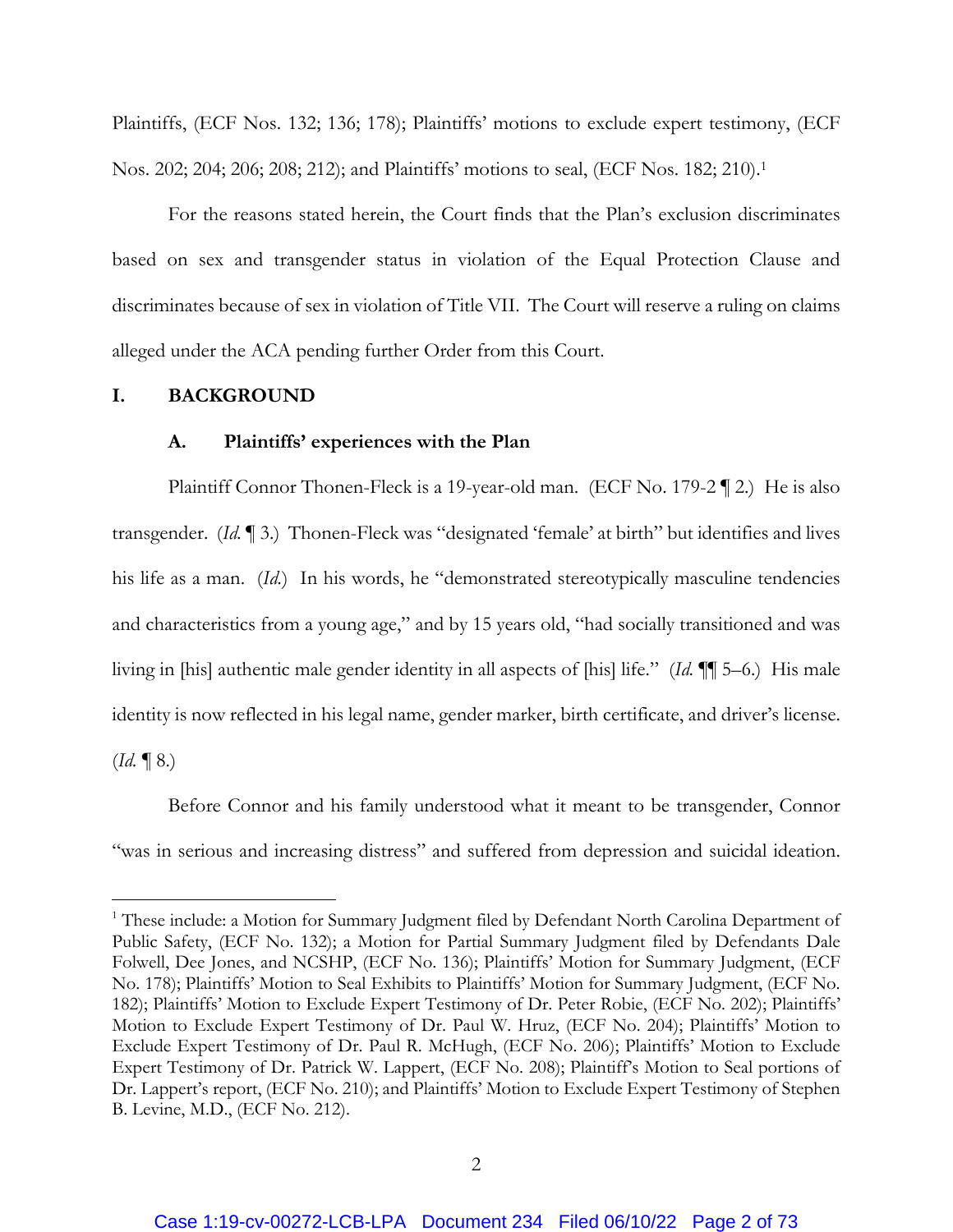(*Id.* ¶ 5; ECF No. 179-3 ¶ 6.) His psychiatrist diagnosed him with gender dysphoria. (ECF No. 185-1 at 40–41; *see* ECF No. 179-2 ¶ 7.) Gender dysphoria is "a condition that is characterized by clinically significant distress and anxiety resulting from the incongruence between an individual's gender identity and birth-assigned sex." (ECF No. 219 at 10; *see* ECF No. 197 at 13.) Treatments may include therapy, medications, or surgery to align the patient's physiology with their identity and "allow[ ] the individual to transition from his or her birth assigned sex to the sex associated with his or her gender identity." (ECF No. 219 at 10.) In Connor's case, his physicians recommended counseling, hormone therapy beginning in January 2018, and ultimately chest reconstruction surgery in May 2019 "to bring [his] body into better alignment with [his] gender identity and lived experience and further reduce [his] symptoms of gender dysphoria." (ECF Nos. 179-2 ¶¶ 7, 9–10; 179-3 ¶ 15.) In his father's words, "it was clear that being a teenage boy without a typically male chest was very painful for [Connor]." (ECF No. 179-3 ¶ 13.)

Connor has health insurance through his father, who is a state employee at the University of North Carolina, Greensboro and a member of the North Carolina State Health Plan for Teachers and State Employees ("NCSHP" or the "Plan"). (*Id.* ¶¶ 2–4.) When Connor was prescribed testosterone treatments in 2018, NCSHP denied coverage due to a categorical exception for "[t]reatment or studies to or in connection with sex changes or modifications and related care." (*Id.* at 22.) Connor's chest surgery also was not covered. (*Id.* ¶ 14.) As a consequence, the family had to delay the surgery, and Connor worked after school to help raise money for his healthcare. (*Id.* ¶¶ 14–15; ECF No. 179-2 ¶ 14.) Eventually, the family saved enough to pay out of pocket. (ECF No. 179-3 | 15.) Connor and his father testify that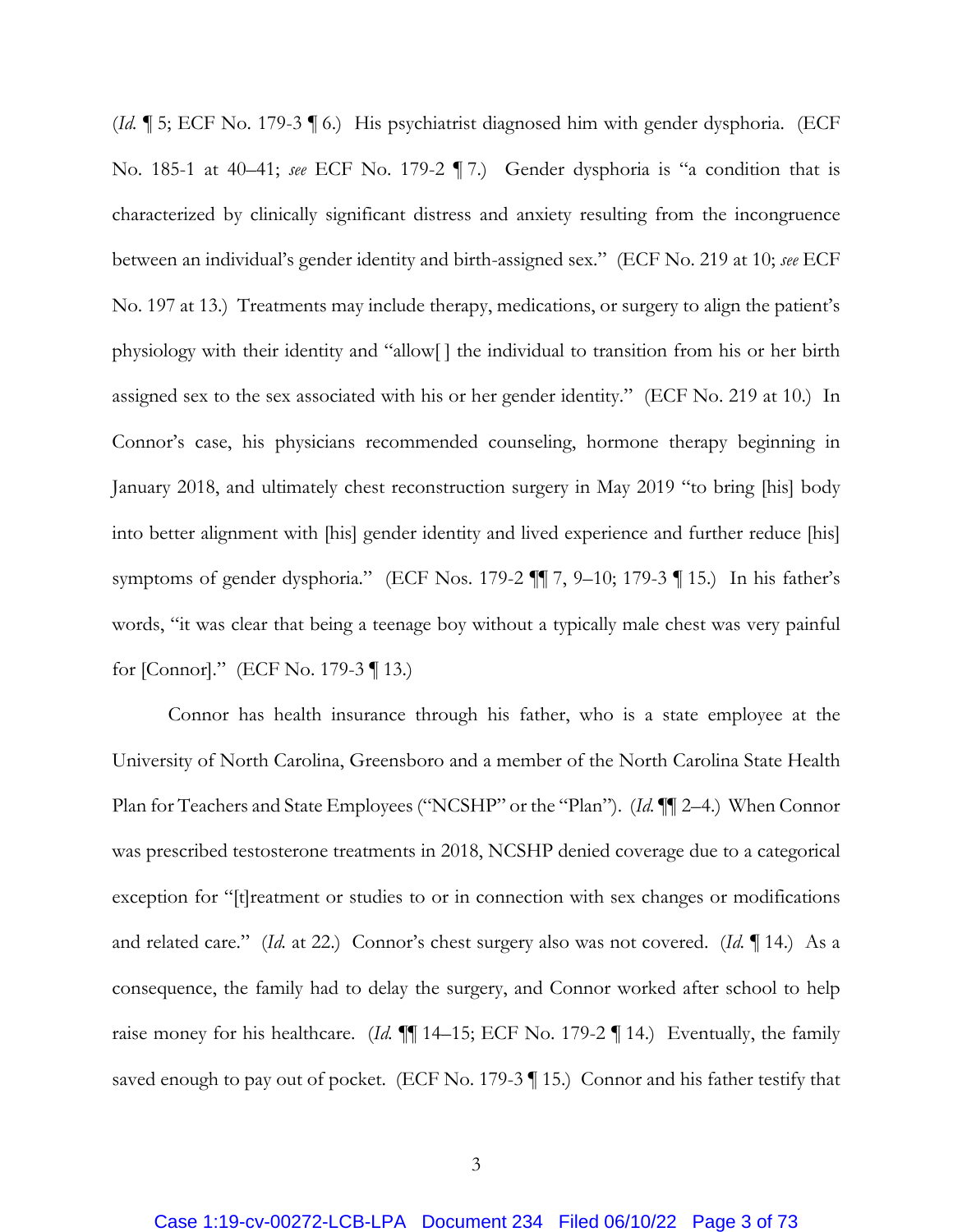the treatments were "life-changing" and "critical for [his] ongoing development and functioning as a young adult." (*Id.* ¶ 16; ECF No. 179-2 ¶ 16.) Connor will need ongoing access to hormone therapy and anticipates requiring additional surgery to continue treatment of his gender dysphoria. (ECF No. 179-2 ¶ 17.)

Connor's experience is typical of remaining Plaintiffs. Plaintiffs are all current or former North Carolina state employees or dependents of state employees who receive health insurance through NCSHP. (ECF Nos. 179-1 ¶¶ 2, 5; 179-4 ¶¶ 2, 8; 179-5 ¶ 19; 179-6 ¶¶ 2, 5; 179-7 ¶¶ 5–6; 179-9 ¶¶ 2, 16.) Plaintiffs or their dependents identify as transgender. (ECF Nos. 179-1 ¶ 2; 179-4 ¶ 2; 179-5 ¶ 4; 179-7 ¶ 2; 179-9 ¶ 3.) These Plaintiffs each formed their gender identities early in childhood, (*see, e.g.*, ECF No. 179-5 ¶ 6 ("Ever since I was a young child, I have known that I am [a] boy.")); *see generally* ECF Nos. 179-1 ¶ 6; 179-4 ¶ 4–5; 179-6 ¶¶ 7–8; 179-9 ¶ 9), and have suffered from anxiety and depression caused by suppression of their gender identities, discrimination and harassment from peers, and living with physical features not typical of the gender with which they identify, (ECF Nos. 179-1 ¶ 8; 179-4 ¶ 4; 179-5 ¶¶ 13, 24; 179-7 ¶ 7; 179-9 ¶ 11). Each has been diagnosed with gender dysphoria. (ECF Nos. 179-1 ¶ 6; 179-4 ¶¶ 4, 5, 9; 179-5 ¶ 14; 179-7 ¶ 8; 179-9 ¶ 19; 185-1 at 31, 34, 37, 40–41, 43, 60.) And each has been denied coverage for procedures prescribed to treat gender dysphoria, to include puberty delaying medication, hormone therapy, mastectomy, mammaplasty, vaginoplasty, and vocal therapy. (ECF Nos. 179-1 ¶ 7, 9-15; 179-4 ¶ 9-10; 179-5 ¶¶ 20–22; 179-7 ¶¶ 13–17; 179-9 ¶¶ 20–21, 23–26.)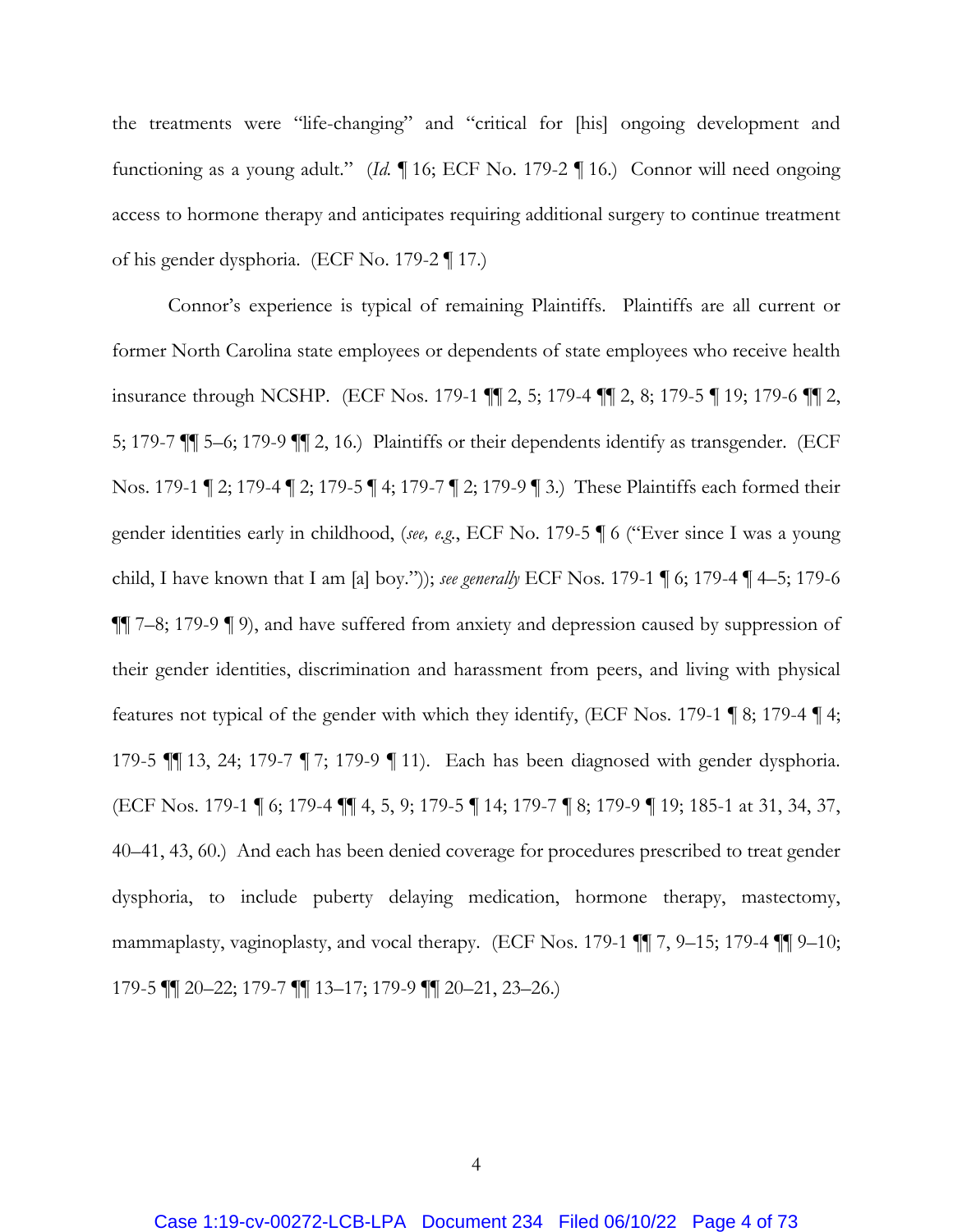#### **B. The Exclusion**

The basis for NCSHP's denial of coverage is an exclusion that dates back to the 1990s. (ECF No. 137-2 at 16:10-13.) The North Carolina General Assembly originally formed NCSHP to administer "one or more group health plans that are comprehensive in coverage" and tasked the State Treasurer, NCSHP Executive Administrator, and NCSHP Board of Trustees with certain "duties and responsibilities as fiduciaries for the Plan." N.C. Gen. Stat. § 135-48.2(a). The Plan is North Carolina's largest insurer with approximately 740,000 members. (ECF Nos. 137-1 at 35:9-12; 137-2 at 74:1-5.) Individual members pay a monthly premium with additional funding coming from the state. (ECF Nos. 137-2 at 102:22-24, 105:22-24; 137-3 at 1.) From January to August 2018, NCSHP had collected approximately \$2.4 billion in revenue and had a cash balance of approximately \$1.1 billion. (ECF No. 184 at 132, 142.)

The Plan only covers "medically necessary" services but does not cover all medically necessary services. (ECF No. 137-2 at 58:4-7.) "Medically necessary services or supplies" are defined by North Carolina statute as those services or supplies that are (1) "[p]rovided for the diagnosis, treatment, cure, or relief of a health condition, illness, injury, or disease" and "not for experimental, investigational, or cosmetic purposes," (2) "[n]ecessary for and appropriate to the diagnosis, treatment, cure, or relief of a health condition, illness, injury, disease, or its symptoms," (3) [w]ithin generally accepted standard of medical care in the community," and (4) "[n]ot solely for the convenience of the insured, the insured's family, or the provider." N.C. Gen. Stat. § 58-3-200(b).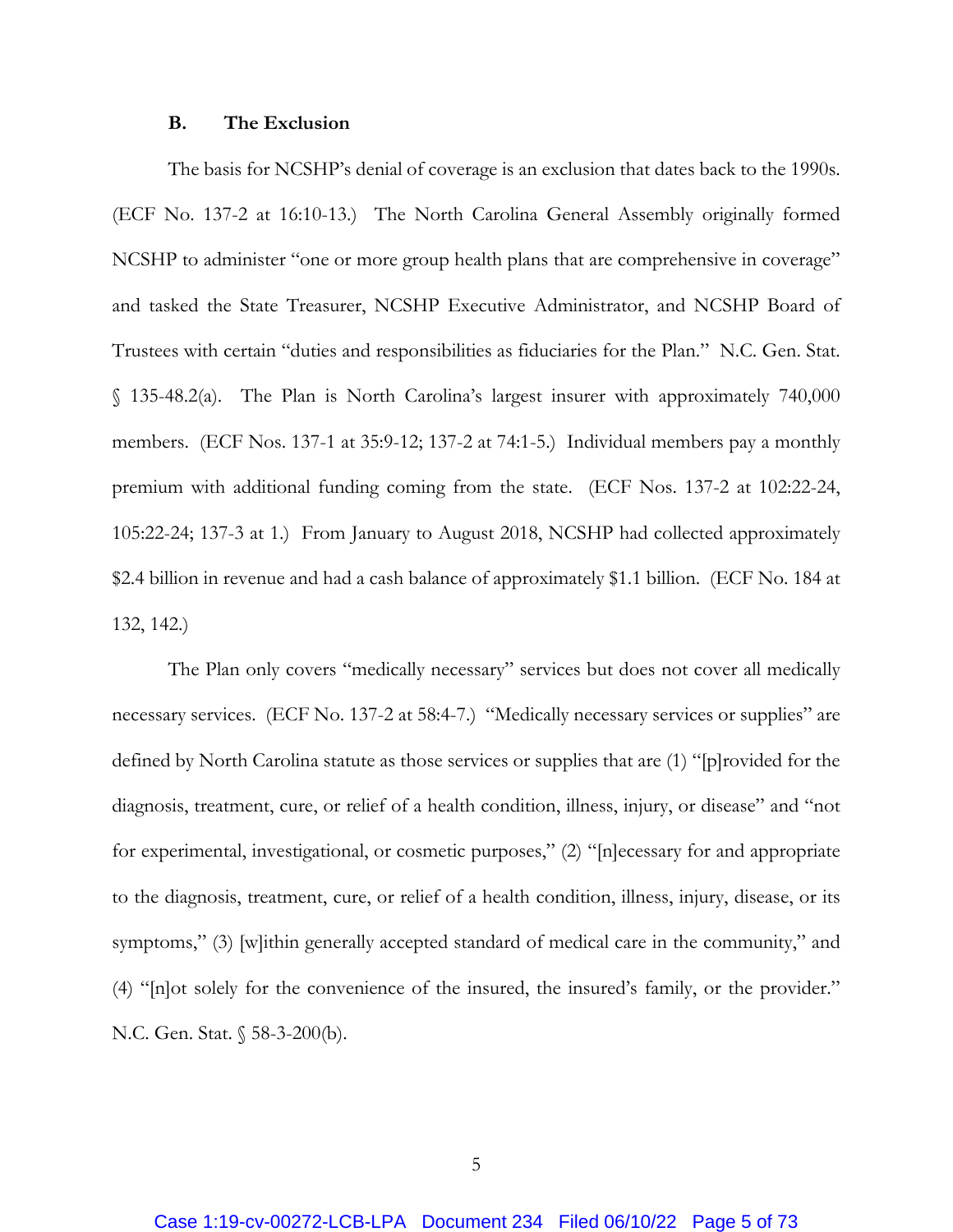Each year, NCSHP adopts and publishes PPO Plan Benefit Booklets that list the healthcare that is and is not covered by the Plan. (*See* ECF No. 184 at 56–104.) The Plan's third-party administrators, Blue Cross/Blue Shield of North Carolina ("Blue Cross") and CVS/Caremark ("CVS"), then implement the booklet using the national billing practices and medical coding system of the healthcare industry. (ECF Nos. 137-1 at 119:9-10; 197-14 ¶ 11.) From the 1990s to 2016, the Plan contained two exclusions relevant to Plaintiffs' causes of actions. The 2016 Plan did not cover:

- Psychological assessment and psychotherapy treatment in conjunction with proposed gender transformation.
- Treatment or studies leading to or in connection with sex changes or modifications and related care.

(ECF No. 184 at 59–60.) According to Defendants, the first exception has never been implemented and is no longer part of the Plan. (*See* ECF Nos. 137 at 13 n.2; 137-4 ¶ 27.) Blue Cross and CVS do give effect to the second exclusion by identifying specific treatments that are not covered. (ECF No. 137-4 ¶¶ 20–21; *see, e.g.*, ECF No. 179-3 at 12–13.) According to Blue Cross, four procedures are not covered by the Plan "regardless of the diagnostic code," to include "Intersex Surgery, Male to Female," "Intersex Surgery, Female to Male," "Vaginoplasty for Intersex State," and "Clitoroplasty for Intersex State." (ECF No. 137-4 ¶ 20.) Two dozen other procedures are not covered when the procedural diagnostic code is for "Transsexualism" or "Personal history of sex reassignment." (*Id.* ¶ 21.) CVS likewise may deny coverage for medication, such as puberty blockers or hormone treatments, due to the exclusion. (*See* ECF No. 179-3 at 13 (denying coverage for testosterone where the associated diagnosis was "Transsexualism").)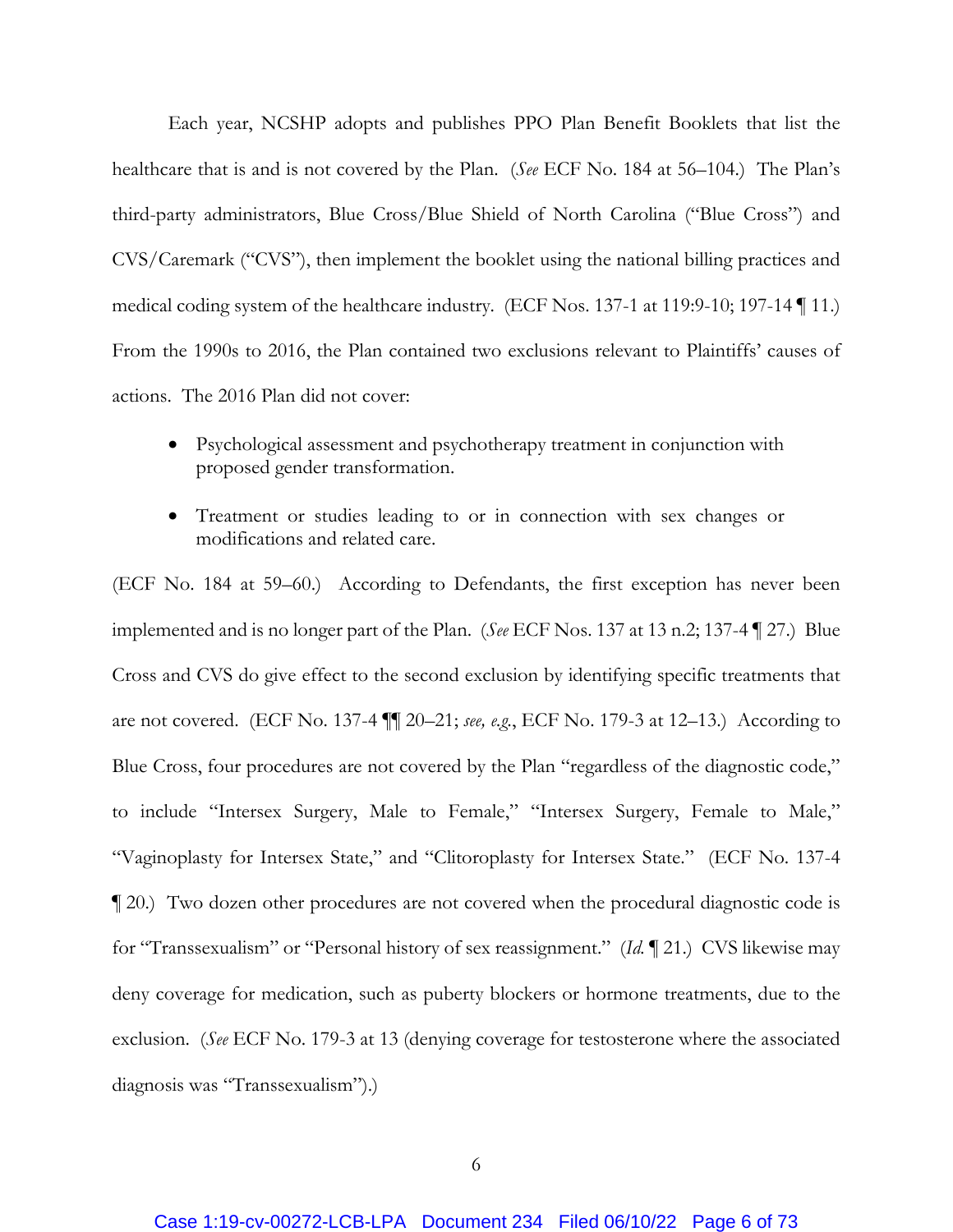The Plan did briefly cover "*Medically necessary* services for the treatment of gender dysphoria" in 2017. (ECF No. 184 at 63.) On May 18, 2016, the U.S. Department of Health and Human Services ("HHS") promulgated a final rule prohibiting "categorical coverage exclusion[s] or limitation[s] for all health services related to gender transition." Nondiscrimination in Health Programs and Activities, 81 Fed. Reg. 31375, 31471–72 (May 18, 2016). The NCSHP Board of Trustees acted to comply with the regulation and considered "remov[ing] the blanket exclusions that relate to treatment or studies leading to or in connection with sex changes or modifications and related care" and instead covering "medically necessary services for the treatment of gender dysphoria." (ECF No. 185-2 at 34.) At that time, the Board estimated that coverage would cost between \$344,013 and \$862,292 per year. (ECF No. 184 at 36.) Ultimately, the Board elected to remove the exclusion only for the 2017 year, and it went back into effect in 2018. (ECF No. 185-2 at 35; *see* ECF No. 184 at 66–67.) The total cost to NCSHP of removing the exclusion in 2017 was \$404,609.26. (ECF No. 184 at 23.)

#### **C. Scientific background**

 "The health care community's understanding of what it means to be transgender has advanced greatly over the past century." (ECF No. 219 at 2 (Brief of *Amici Curiae* the American Medical Association, *et al.*).) The health care community now understands that being transgender relates to a person's "internal sense" of gender and is not a psychiatric condition. (*Id.* at 7.) "Every person has a gender identity." (*Id.*) A "cisgender" person's internal gender aligns with their physiological, chromosomal, and birth-assigned sex. (*Id.* at 5.) But not all individuals who "depart from stereotypical male and female appearances and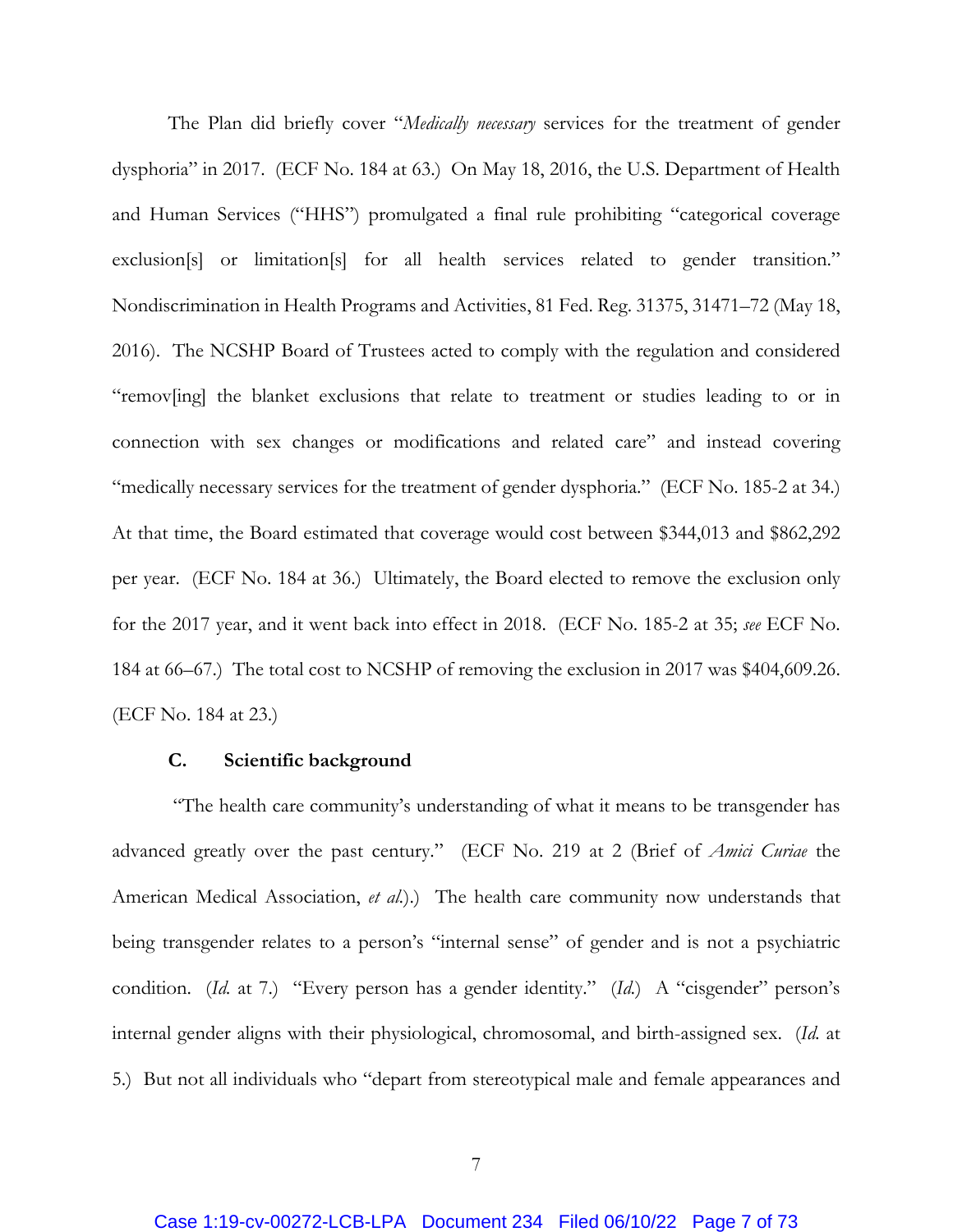roles" identify as transgender; rather, transgender individuals are those who "consistently, persistently, and insistently" identify as a gender "different from the sex they were assigned at birth." (*Id.* at 8–9.) Being transgender "implies no impairment in a person's judgment, stability, or general social or vocational capabilities." (*Id.* at 2.)

While being transgender is not itself a psychiatric condition, many transgender individuals experience severe anxiety and distress as a result of having physiology or an assigned sex that does not match their "deeply felt, inherent sense of their gender." (*Id.* at 5, 10 (internal quotations omitted).) Like Plaintiffs, many of these transgender individuals have been diagnosed with gender dysphoria. (*Id.* at 10.) Gender dysphoria is "characterized by clinically significant distress and anxiety resulting from the incongruence between an individual's gender identity and birth-assigned sex." (*Id.*) The Diagnostic and Statistical Manual of Mental Disorders, volume 5 ("DSM" or "DSM-5"), published by the American Psychiatric Association, provides diagnostic criteria for gender dysphoria in adults, to include "[a] marked incongruence between one's experienced/expressed gender and assigned gender, of at least 6 months' duration," plus "clinically significant distress or impairment in social, occupational, or other important areas of functioning." (*Id.* at 10–11 (quoting DSM-5).)

Gender dysphoria "can cause debilitating distress, depression, impairment of function, self-mutilation to alter one's genitals or secondary sex characteristics, other self-injurious behaviors, and suicide." (*Id.* at 11.) It is treated both through counseling and medical and surgical treatments to bring the patient's physiology in line with their gender identity. (*Id.* at 13.) The World Professional Association for Transgender Health ("WPATH") publishes Standards of Care for the Health of Transsexual, Transgender, and Gender-Nonconforming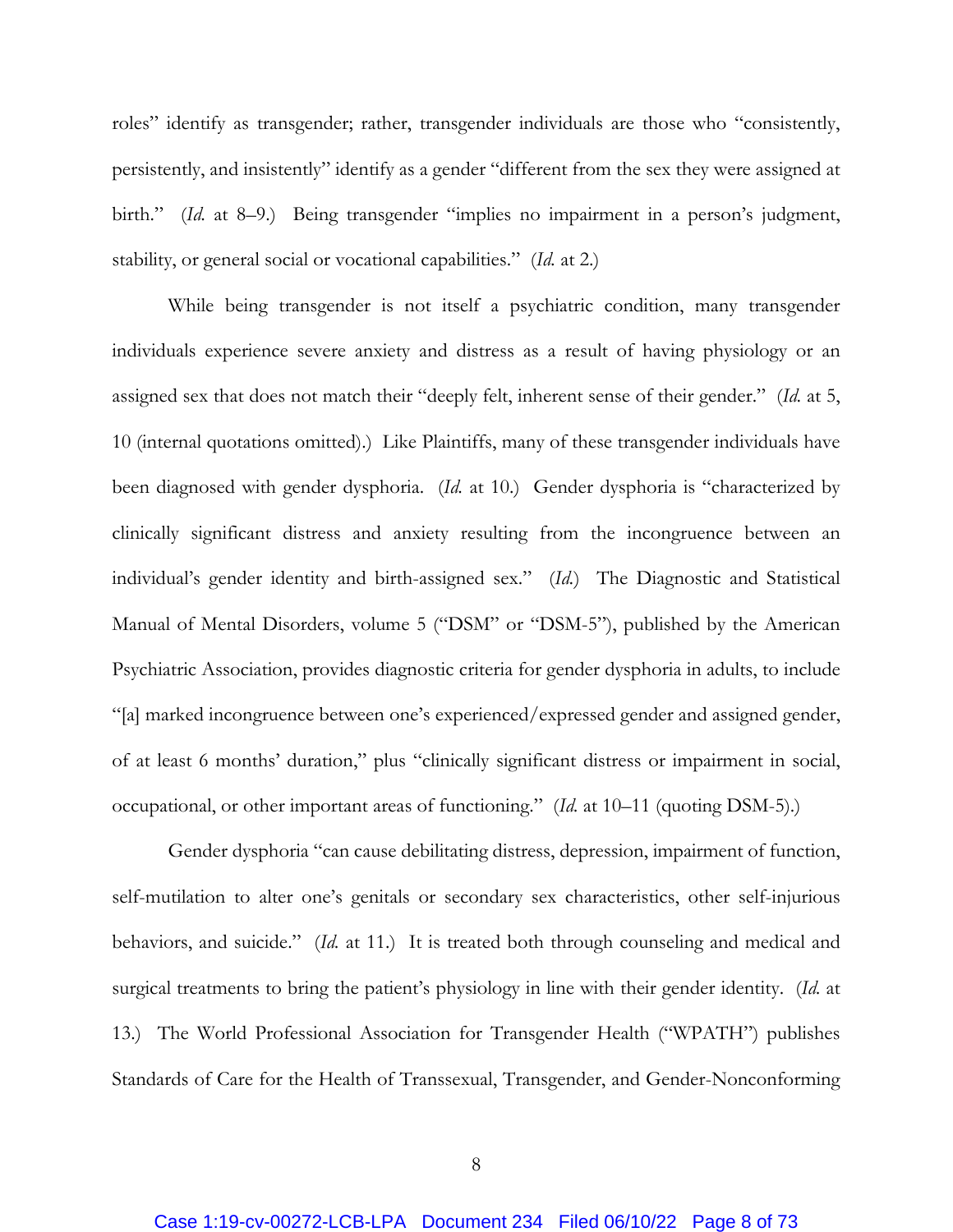People. (*Id.* at 12.) The current Standards of Care ("WPATH-7") recommended treatments "include[ ] assessment, counseling, and, as appropriate, social transition, hormone therapy, and surgical interventions." (*Id.* at 13.) These treatments are recommended on a case-by-case basis, and "each patient requires an individualized treatment plan that accounts for the patient's specific needs." (*Id.* at 14.)

Plaintiffs' experts testify that such medical and surgical treatment for gender dysphoria is "medically necessary treatment" for many individuals with gender dysphoria. (ECF No. 185-1 at 23, 238, 331, 333.) They testify that these are "safe and effective treatment[s] for gender dysphoria" that are governed by "well-established community standards." (*Id.* at 23, 192.) They report that such treatments are supported by "[d]ecades of methodologically sound and rigorous scientific research," and that "every relevant medical and behavioral health association agrees that gender-confirming care is a medically necessary treatment for individuals with gender dysphoria." (*Id.* at 238, 333.) Eight professional medical associations agree in their amicus brief with Plaintiffs' experts' assessment. (*See generally* ECF No. 219.)

Defendants' experts dispute this testimony. They testify that medical and surgical treatments have significant medical risks and consequences, and the research supporting such treatments is of "low quality." (ECF Nos. 215-1 at 49, 52, 53, 56; 215-2 at 10, 13; 215-3 at 7, 52–54; 215-4 at 17–19, 29–39.) They contest the efficacy of the DSM-5 and WPATH-7 and challenge the credibility and motivations of what they call the "Transgender Treatment Industry." (ECF Nos. 215-1 at 15, 36–40, 47; 215-2 at 6–9, 10–12; 215-3 at 8, 28–31, 36–39; 215-4 at 6–8, 12.) Some of Defendants' experts testify that gender dysphoria should be treated by counseling alone and medical or surgical interventions are not medically necessary, (*see, e.g.*,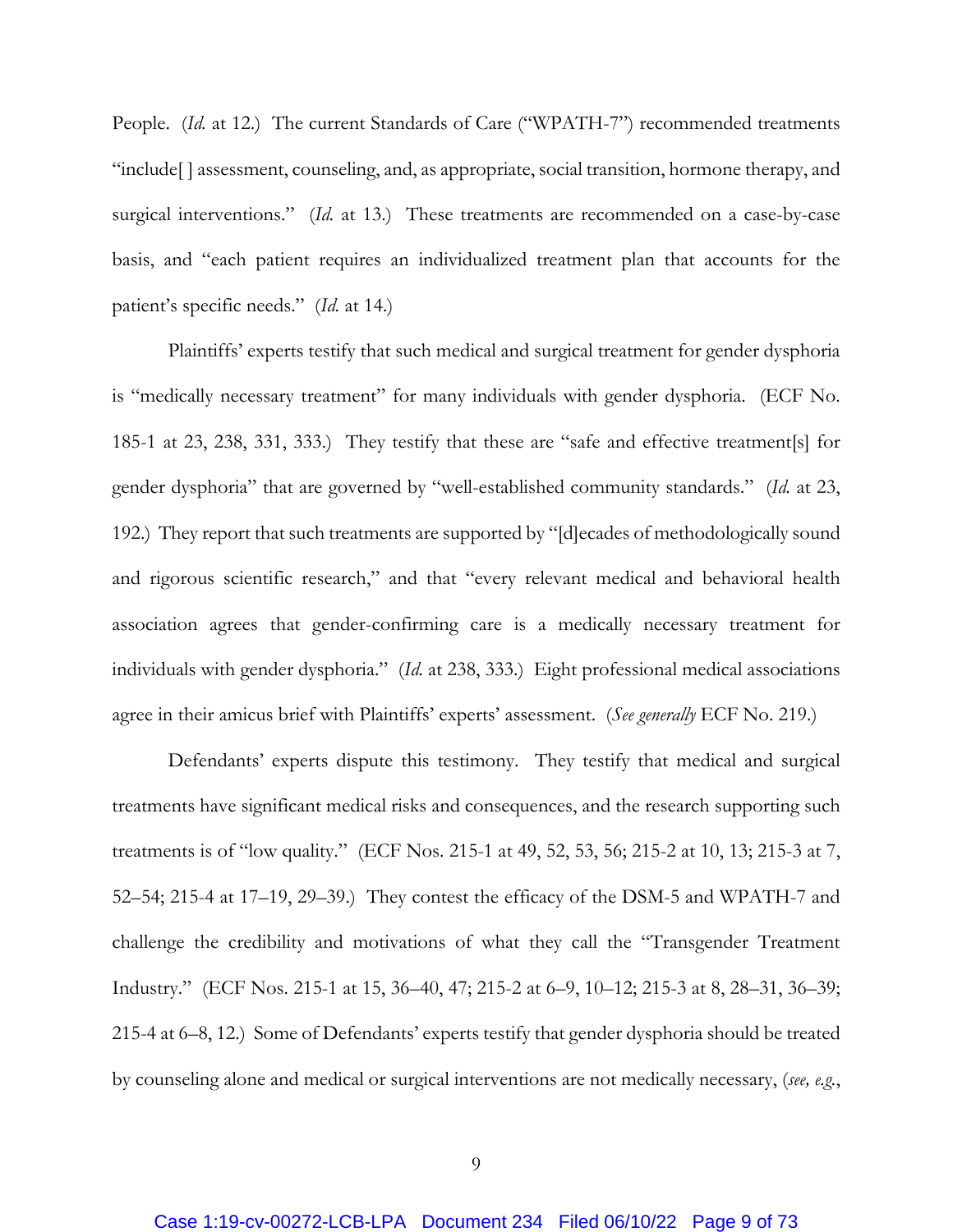ECF No. 215-3 at 16–17, 50–52), while one testifies that physicians should proceed cautiously in prescribing medication and surgery on a case-by-case basis, (*see* ECF No. 213-3 at 152:20- 25)

## **D. Procedural history**

Plaintiffs filed their suit on March 11, 2019, against Defendant Dale Folwell, in his official capacity as State Treasurer of North Carolina, Defendant Dee Jones, in her official capacity as Executive Administrator of NCSHP, and NCSHP (collectively, "Health Plan Defendants"), and three public universities: the University of North Carolina at Chapel Hill, North Carolina State University, and the University of North Carolina, Greensboro (collectively, "University Defendants"). (ECF No. 1.) Plaintiffs initially alleged violations of the Equal Protection Clause, Title IX of the Education Amendments of 1972, and the ACA. (*Id.* ¶¶ 124–157.)

University Defendants moved to dismiss Plaintiffs' claims against them on July 8, 2019, for lack of standing and failure to state a claim under Title IX. (ECF No. 30.) Health Plan Defendants likewise filed a motion to dismiss on the same day, arguing that Plaintiffs failed to state claims under the Equal Protection Clause or the ACA. (ECF No. 32.) On March 10, 2020, the Court denied both motions. (ECF No. 45.) Health Plan Defendants filed an interlocutory appeal of their denial on April 8, 2020. (ECF No. 50.) The Fourth Circuit affirmed this Court's Order on September 1, 2021. (ECF Nos. 113; 114.) Health Plan Defendants filed a petition for certiorari in the U.S. Supreme Court on November 8, 2021, (ECF No. 127), which was denied on January 18, 2022, (ECF No. 195).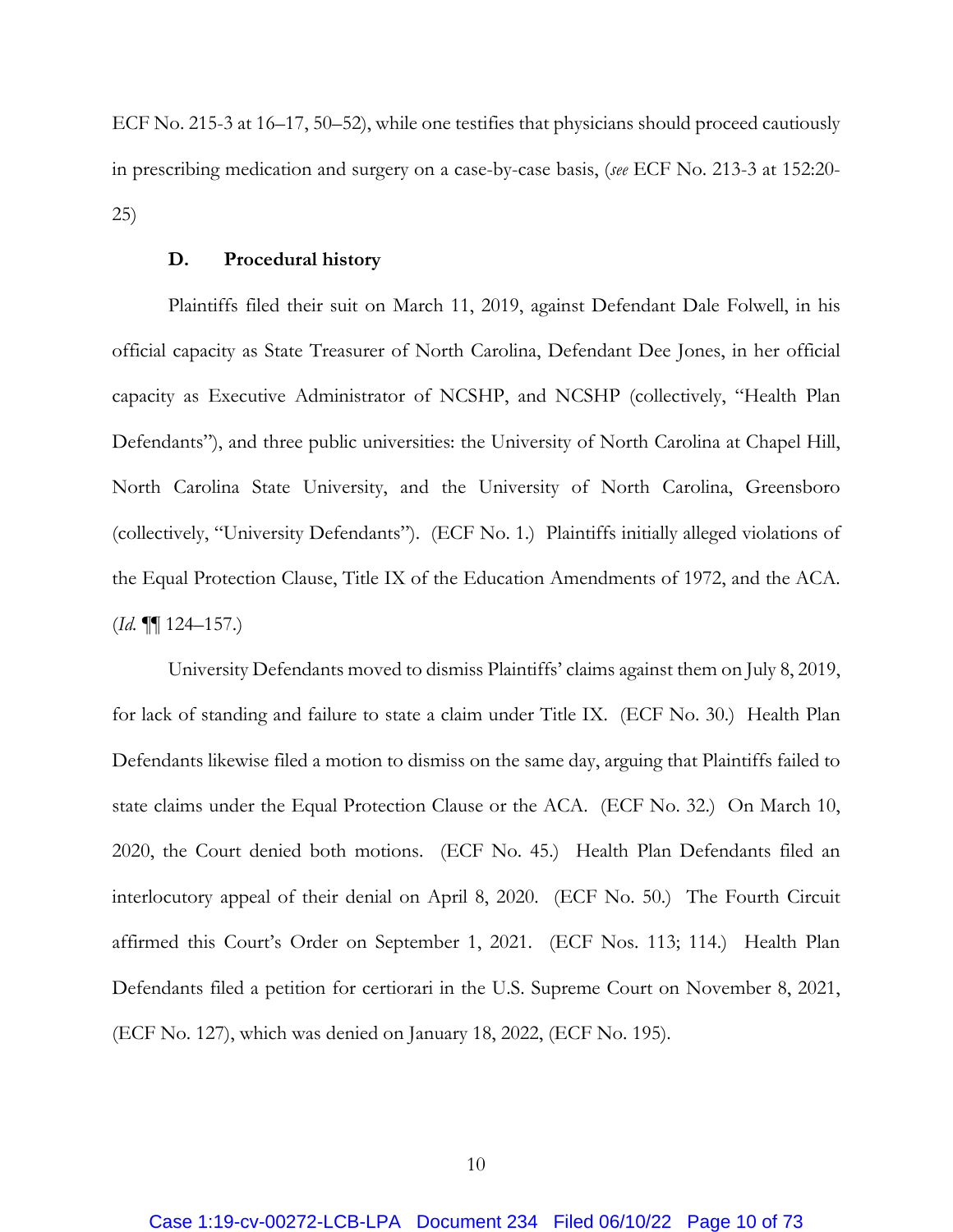In the interim, Plaintiffs filed a motion to amend their complaint on August 3, 2020. (ECF No. 62.) Plaintiffs' motion was granted on March 5, 2021. (ECF No. 74.) Plaintiff's First Amended Complaint (the "Complaint") added Dana Caraway as a Plaintiff, DPS as a Defendant, and a fourth cause of action arising under Title VII against NCSHP, DPS, and University Defendants. (ECF No. 75  $\P$  12, 18, 130–37.) University Defendants subsequently settled with Plaintiffs and have been dismissed from this suit. (ECF No. 112.)

DPS and Plan Defendants filed their motions for summary judgment on November 30, 2021. (ECF Nos. 132; 136.) Plaintiffs originally filed two summary judgment motions on the same day. (ECF Nos. 138; 152.) On December 10, 2021, the Court struck Plaintiffs' motions and allowed Plaintiffs to file a single dispositive motion with an accompanying memorandum not to exceed 9,000 words. (ECF No. 176.) Plaintiffs then filed their Motion for Summary Judgment on December 20, 2021. (ECF No. 178.) Plaintiffs simultaneously filed a Motion to Seal certain paragraphs of their expert's testimony that describe in detail Plaintiffs' medical history. (ECF No. 182.) Plaintiffs filed their motions to exclude Defendants' experts' testimony on February 2, 2022, along with a motion to seal portions of one expert's report which likewise details Plaintiffs' medical history. (ECF Nos. 202; 204; 206; 208; 210; 212.)

The American Medical Association ("AMA"), American Academy of Pediatrics, American College of Obstetricians and Gynecologists, American Psychiatric Association ("APA"), Endocrine Society, North American Society for Pediatric and Adolescent Gynecology, National Association of Nurse Practitioners in Women's Health, and Society of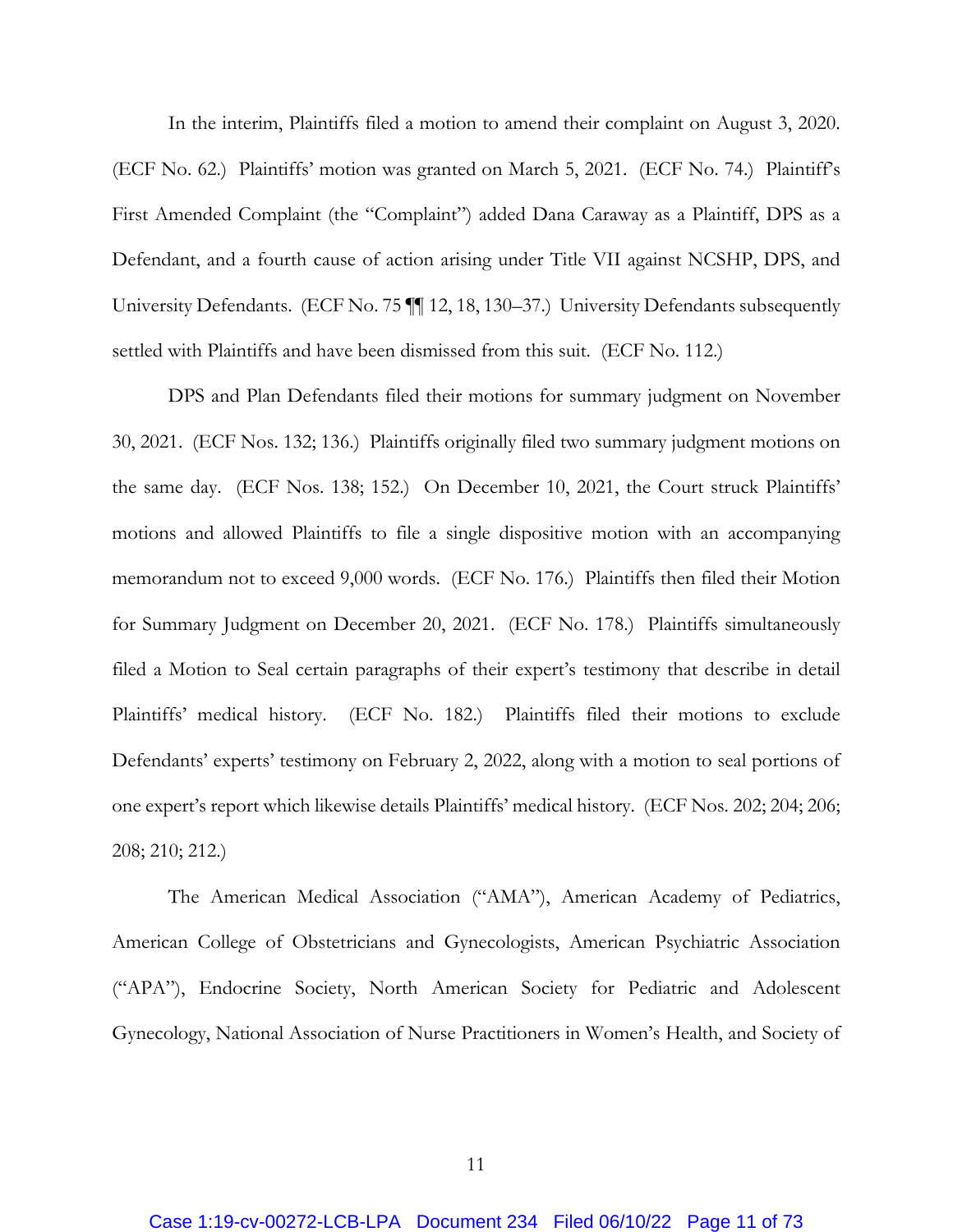OB/GYN Hospitalists, together filed an amicus brief with leave of the Court on April 11, 2022, in support of Plaintiffs' summary judgment motion. (ECF No. 219.)

 Trial is set in this case for July 5, 2022. (ECF No. 115.) The parties have filed a Joint Motion to Specially Set Trial and Allow 8-10 Days for Proceedings. (ECF No. 225.)

## **II. MOTIONS TO EXCLUDE TESTIMONY**

The Court will first address Plaintiffs' motions to exclude expert testimony. The admissibility of expert opinion is governed by Rule 702 of the Federal Rules of Evidence and the Supreme Court's landmark ruling in *Daubert v. Merrell Dow Pharmaceuticals, Inc.*, 509 U.S. 579 (1993). Rule 702 provides that a witness "who is qualified as an expert by knowledge, skill, experience, training, or education may testify in the form of an opinion or otherwise if:"

- (a) the expert's scientific, technical, or other specialized knowledge will help the trier of fact to understand the evidence or to determine a fact in issue;
- (b) the testimony is based on sufficient facts or data;
- (c) the testimony is the product of reliable principles and methods; and
- (d) the expert has reliably applied the principles and methods to the facts of the case.

Fed. R. Evid. 702. Thus, expert testimony is admissible only if: (1) the expert is qualified, (2) the testimony is relevant, and (3) the testimony is based on reliable scientific methodology.2 *See Daubert*, 509 U.S. at 594–95. The Court must find these elements "at the outset, . . . by a preponderance of proof." *Id.* at 592; *id.* n.10.

<sup>&</sup>lt;sup>2</sup> Although *Daubert* interpreted an earlier version of Rule 702, "the standard of review that was established for *Daubert* challenges is still appropriate" to assess the admissibility of expert testimony. *United States v. Parra*, 402 F.3d 752, 758 (7th Cir. 2005); *see In re Viagra (Sildenafil Citrate) & Cialis (Tadalafil) Prod. Liab. Litig.*, 424 F. Supp. 3d 781, 789 (N.D. Cal. 2020) ("[N]o obvious conflict arises between [Rule 702] as amended and *Daubert*, at least as relevant to the issues in this case."); *see also Sardis v. Overhead Door Corp.*, 10 F.4th 268, 282 (4th Cir. 2021) ("Rule 702 was amended specifically to affirm the trial courts role as gatekeeper." (internal quotations omitted)).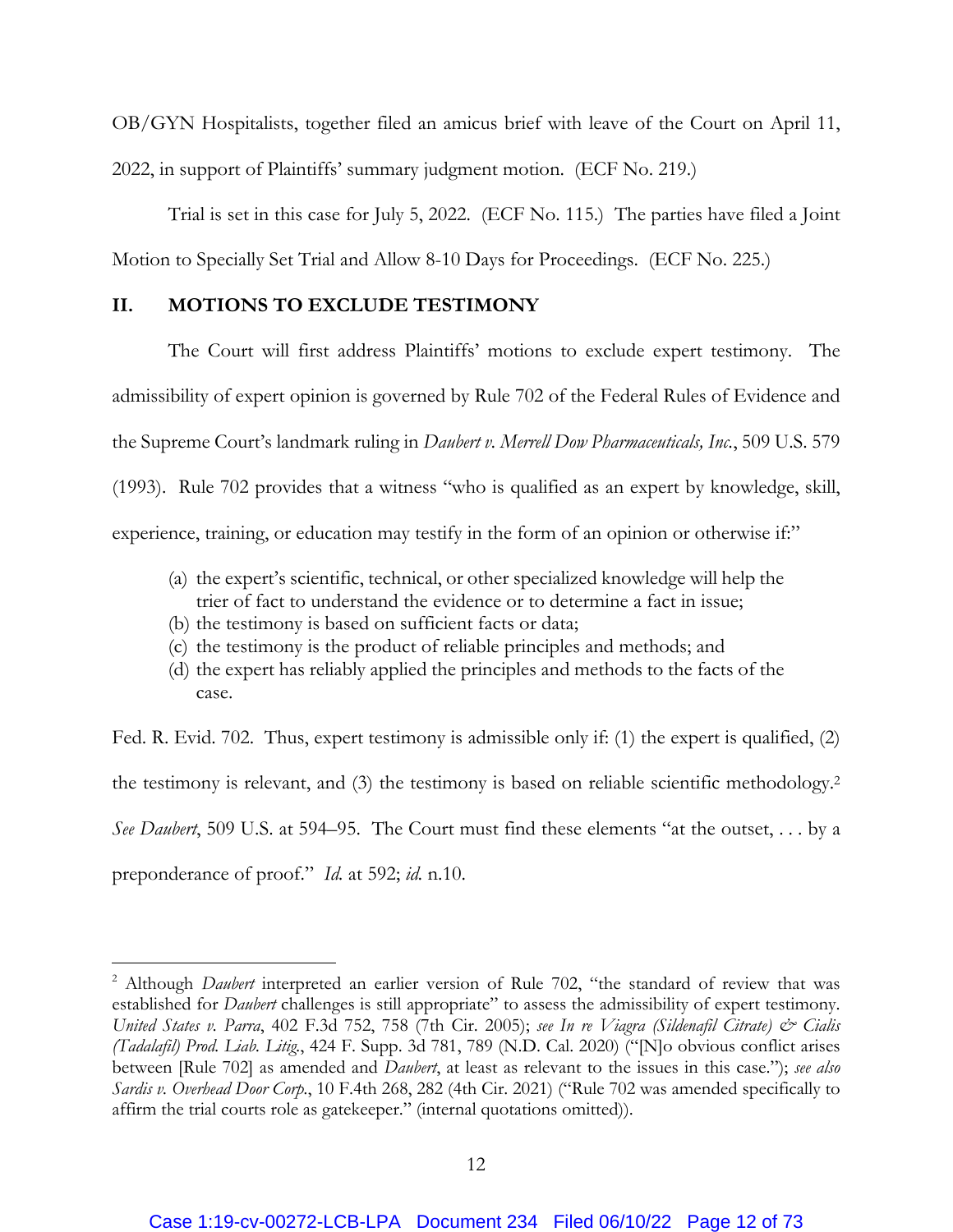An expert is *qualified* if he or she has "specialized knowledge that will assist the trier of fact in understanding the evidence or determining a fact in issue." *United States v. Young*, 916 F.3d 368, 379 (4th Cir. 2019). A witness' qualifications are "liberally judged by Rule 702," and "a person may qualify to render expert testimony in any one of the five ways listed" by the Rule: "knowledge, skill, experience, training, or education." *Kopf v. Skyrm*, 993 F.2d 374, 377 (4th Cir. 1993); *see Cooper v. Lab'y Corp. of Am. Holdings*, 150 F.3d 376, 380 (4th Cir. 1998). However, the expert must be qualified to testify "on the issue for which the opinion is proffered." *Kopf*, 993 F.2d at 377. "[G]eneral knowledge," skill, experience, training, or education is insufficient to qualify an expert, and an expert qualified in one field may be unqualified to testify in others. *Cooper*, 150 F.3d at 380–81 (finding that a witness who had "a general knowledge of chemistry" and "experience with breath alcohol testing" was not an expert in "the field of urine alcohol testing"); *see Zellers v. NexTech Ne., LLC*, 533 F. App'x 192, 199 (4th Cir. 2013) (finding that a Ph.D.-holding neuropsychologist and neurotoxicologist was not a medical doctor and therefore was "not qualified to diagnose the cause of [plaintiff's] alleged symptoms"); *see also Shreve v. Sears, Roebuck & Co.*, 166 F. Supp. 2d 378, 391 (D. Md. 2001) ("The fact that a proposed witness is an expert in one area, does not *ipso facto* qualify him to testify as an expert in all related areas.") (collecting cases).

An expert who is qualified must provide testimony that is relevant. An expert's opinion is *relevant* if it "fit[s]" the facts of the case, meaning it has "a valid scientific connection to the pertinent inquiry." *Daubert*, 509 U.S. at 591–92. "This ensures that the expert 'helps the trier of fact to understand the evidence or to determine a fact in issue.'" *Sardis v. Overhead Door Corp.*, 10 F.4th 268, 281 (4th Cir. 2021) (quoting *Nease v. Ford Motor Co.*, 848 F.3d 219, 229 (4th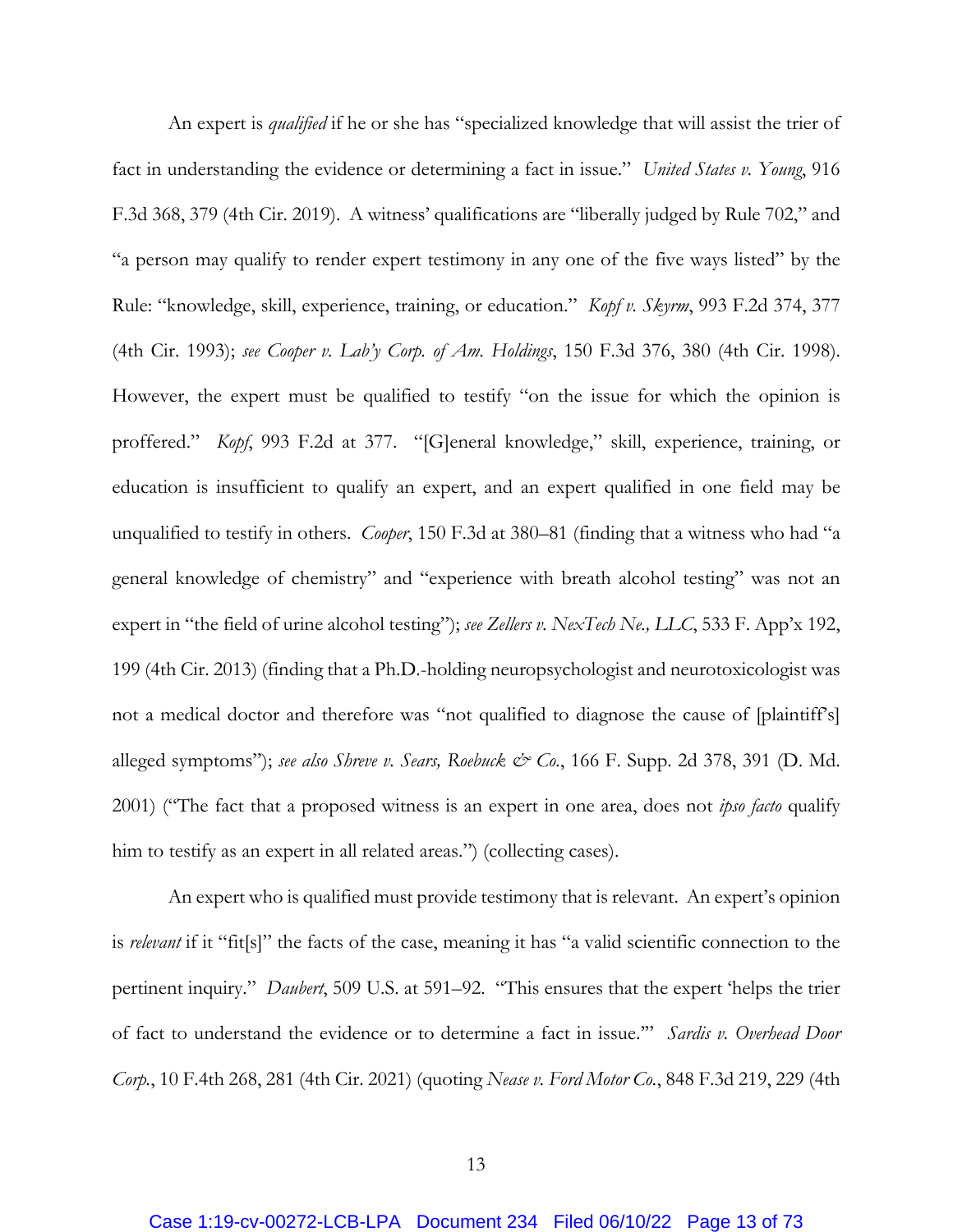Cir. 2017)). An outmoded or inapplicable standard that "does not even apply to" the facts at issue "categorically lacks 'a valid scientific connection to the pertinent inquiry'" and is "the touchstone of irrelevancy." *Id.* at 289 (quoting *Daubert*, 509 U.S. at 592). "Simply put, if an opinion is not relevant to a fact at issue, *Daubert* requires that it be excluded." *Id.* at 281.

Finally, relevant testimony must also by reliable. An expert's opinion is *reliable* if it is "based on scientific, technical, or other specialized knowledge and not on belief or speculation." *Id.* (emphasis omitted) (quoting *Oglesby v. Gen. Motors Corp.*, 190 F.3d 244, 250 (4th Cir. 1999)). While the subject of scientific testimony must not "be 'known' to a certainty," it must be "derived by the scientific method" and "supported by appropriate validation—*i.e.*, 'good grounds,' based on what is known." *Daubert*, 509 U.S. at 590. Reliability is a "flexible" inquiry that must focus "solely on principles and methodology, not on the conclusions that they generate." *Id.* at 594–95. In *Daubert*, the Court outlined a non-exhaustive list of factors to guide lower courts in assessing reliability, including: (1) whether the theory can be (and has been) tested; (2) whether it has been subjected to peer review and publication; (3) its potential rate of error; (4) whether standards exist to control the technique's operation; and (5) the degree of acceptance of the methodology within the relevant scientific community. *Id.* at 593– 94. These factors "may or may not be pertinent in assessing reliability, depending on the nature of the issue, the expert's particular expertise, and the subject of his testimony," and courts have "broad latitude" in choosing which factors are "reasonable measures of reliability in a particular case." *Kumho Tire Co. v. Carmichael*, 526 U.S. 137, 150, 153 (1999).

 "One very significant fact to be considered is whether the experts are proposing to testify about matters growing naturally and directly out of research they have conducted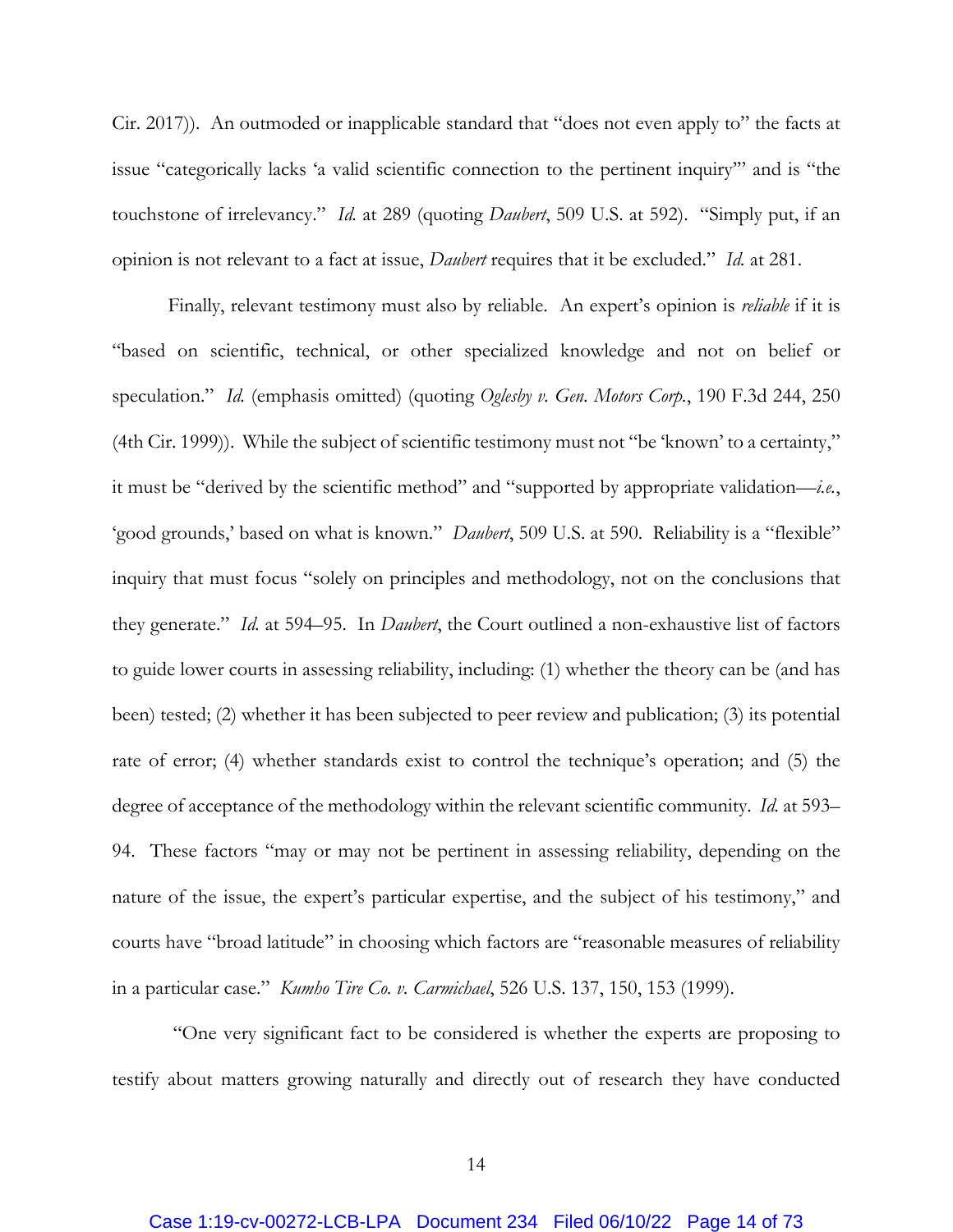independent of the litigation, or whether they have developed their opinions expressly for purposes of testifying." *Daubert v. Merrell Dow Pharms., Inc.*, 43 F.3d 1311, 1317 (9th Cir. 1995) ("*Daubert II*"); Fed. R. Evid. 702, Advisory Comm. Notes (2000 Amendments); *Doe v. Ortho-Clinical Diagnostics, Inc.*, 440 F. Supp. 2d 465, 470 (M.D.N.C. 2006); *see McKiver v. Murphy-Brown, LLC*, 980 F.3d 937, 1008 (4th Cir. 2020) (Agee, J., concurring in part and dissenting in part). "An 'expert' opinion is considered unreliable and inadmissible under *Daubert* where . . . the expert has developed the opinions expressly for purposes of testifying in the case ...." *Wehling v. Sandoz Pharms. Corp.*, 162 F.3d 1158, at \*5 (4th Cir. 1998) (unpublished); *Lebron v. Sec'y of Fla. Dep't of Child. & Fams.*, 772 F.3d 1352, 1369 (11th Cir. 2014).

 "Expert evidence can be both powerful and quite misleading because of the difficulty in evaluating it. Because of this risk, the judge . . . exercises more control over experts than over lay witnesses." *Daubert*, 509 U.S. at 595. Rule 702 "imposes a special gatekeeping obligation on the trial judge to ensure that an expert's testimony both rests on a *reliable* foundation and is *relevant* to the task at hand." *Sardis*, 10 F.4th at 281 (internal quotations omitted). A court cannot "abandon the gatekeeping function" by deferring its responsibility to the jury. *Id.* at 282 (quoting *Kumho*, 526 U.S. at 159 (Scalia, J., concurring)). Ultimately, a district court's Rule 702 analysis "necessarily amount[s] to an exercise of broad discretion guided by the overarching criteria of relevance and reliability." *Belville v. Ford Motor Co.*, 919 F.3d 224, 233 (4th Cir. 2019).

Although Rule 702 "is not intended to serve as a replacement for the adversary system," *In re Lipitor (Atorvastatin Calcium) Mktg., Sales Pracs. & Prod. Liab. Litig. (No II) MDL 2502*, 892 F.3d 624, 631 (4th Cir. 2018), this Court takes seriously its gatekeeping role to protect lay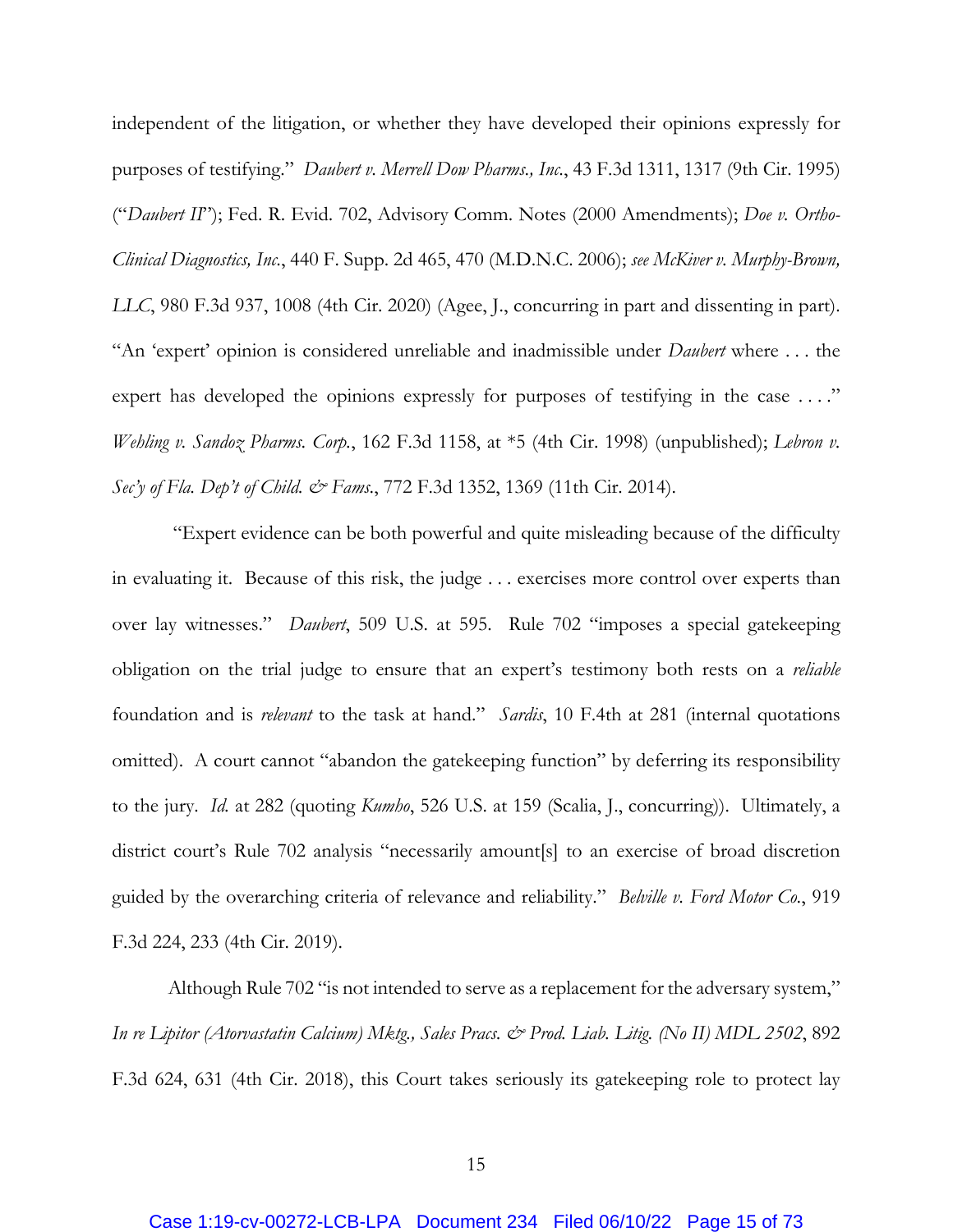jurors from "powerful and quite misleading" expert testimony, *Daubert*, 509 U.S. at 595. The Court will address each of Plaintiffs' motions to exclude expert testimony in turn.

### **A. Dr. Peter Robie (ECF No. 202)**

Dr. Peter Robie is a primary care physician and Assistant Professor and Clinical Associate Professor at the Department of Internal Medicine at Wake Forest School of Medicine. (ECF No. 215-5.) Robie is also a member of the NCSHP Board of Trustees and has provided medical knowledge during the Board's deliberations. (*Id.*) Defendants plan to call Robie only to testify (1) "to the medical knowledge he has shared with other Board members" and (2) that "physicians must know the chromosomal sex of patients" to provide competent medical care. (*Id.*) Robie "does not seek to provide testimony on the efficacy of gender dysphoria treatment or the lack thereof" and has not submitted an expert report. (ECF No. 215 at 15.)

Regarding the medical knowledge Robie shared with other Boards members, Defendants do not plan to elicit Robie's expert opinion; rather, he plans to testify as a fact witness to information he provided to the Board. Rule 702 is therefore inapplicable. The Court expresses no opinion on the admissibility or relevance of the proffered testimony.

Regarding Robie's testimony concerning chromosomal sex, Defendants do not explain why they seek to introduce this opinion. Elsewhere, Defendants have argued that "[h]ealthcare providers must know a patient's sex for *every* medical diagnosis" to rebut a hypothetical argument that "*any* coverage decision is subject to heightened scrutiny if *the healthcare provider* considered the patient's biological sex as part of the diagnostic process." (ECF No. 197 at 32.) However, in Section III.A.i., *infra*, this Court finds that heightened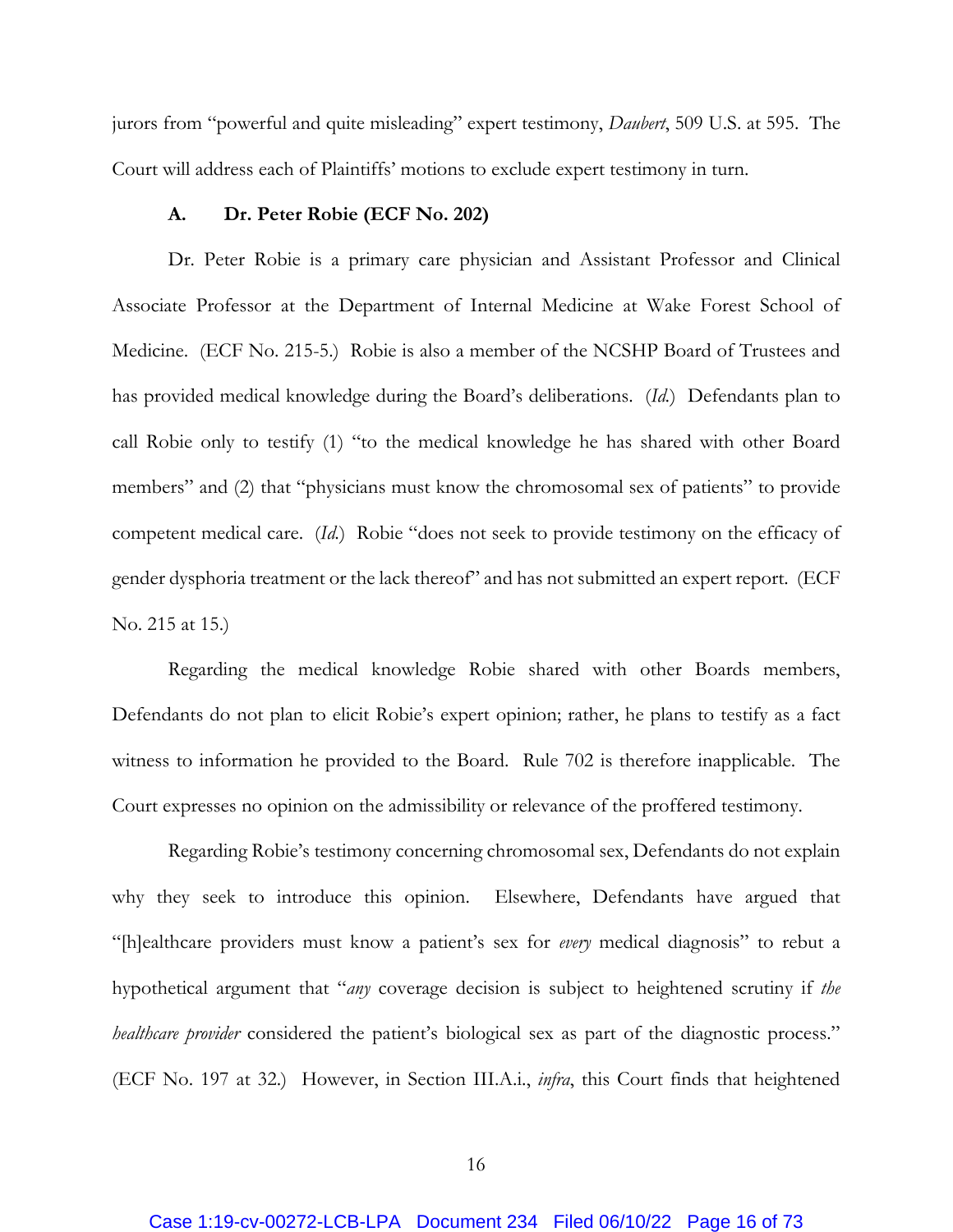scrutiny is appropriate in this case because the *Plan* discriminates based on sex on its face, not because Plaintiffs' medical providers considered their sexes. Thus, Robie's testimony is not relevant to any fact at issue. Regardless, Robie's failure to submit an expert report or provide any basis for his opinion other than a vague reference to his years of practice precludes this Court from finding that his expert opinion is based on a reliable methodology under Rule 702.

Accordingly, Plaintiffs' motion to exclude Robie as an expert witness will be granted. This Court expresses no opinion as to whether he may be called as a fact witness.

#### **B. Dr. Paul Hruz (ECF No. 204)**

Dr. Hruz is a board-certified specialist in pediatric endocrinology, Associate Professor of Pediatrics in the Division of Pediatric Endocrinology and Diabetes and Associate Professor of Cellular Biology and Physiology in the Division of Biology and Biological Sciences at Washington University School of Medicine in St. Louis, Missouri. (ECF No. 215-3 ¶¶ 2–3.) He holds a Ph.D. and M.D. from the Medical College of Wisconsin. (*Id.* at ¶ 2.) He additionally served as chief of the Division of Pediatric Endocrinology and Diabetes at Washington University from 2012–2017 and Director of the Pediatric Endocrinology Fellowship Program from 2008–2016. (*Id.*) He has published 60 scholarly articles over two decades in the fields of metabolism, cardiology, HIV, and ethics. (*Id.* ¶ 4.) He was a founding member of Washington University's multidisciplinary Disorders of Sexual Development program and has participated in the care of hundreds of infants and children, including adolescents, with disorders of sexual development during his career. (*Id.* ¶ 6.)

Hruz offers a wide range of conclusions that fall into five main categories: mental healthcare, medical and surgical care, informed consent, criticism of medical associations, and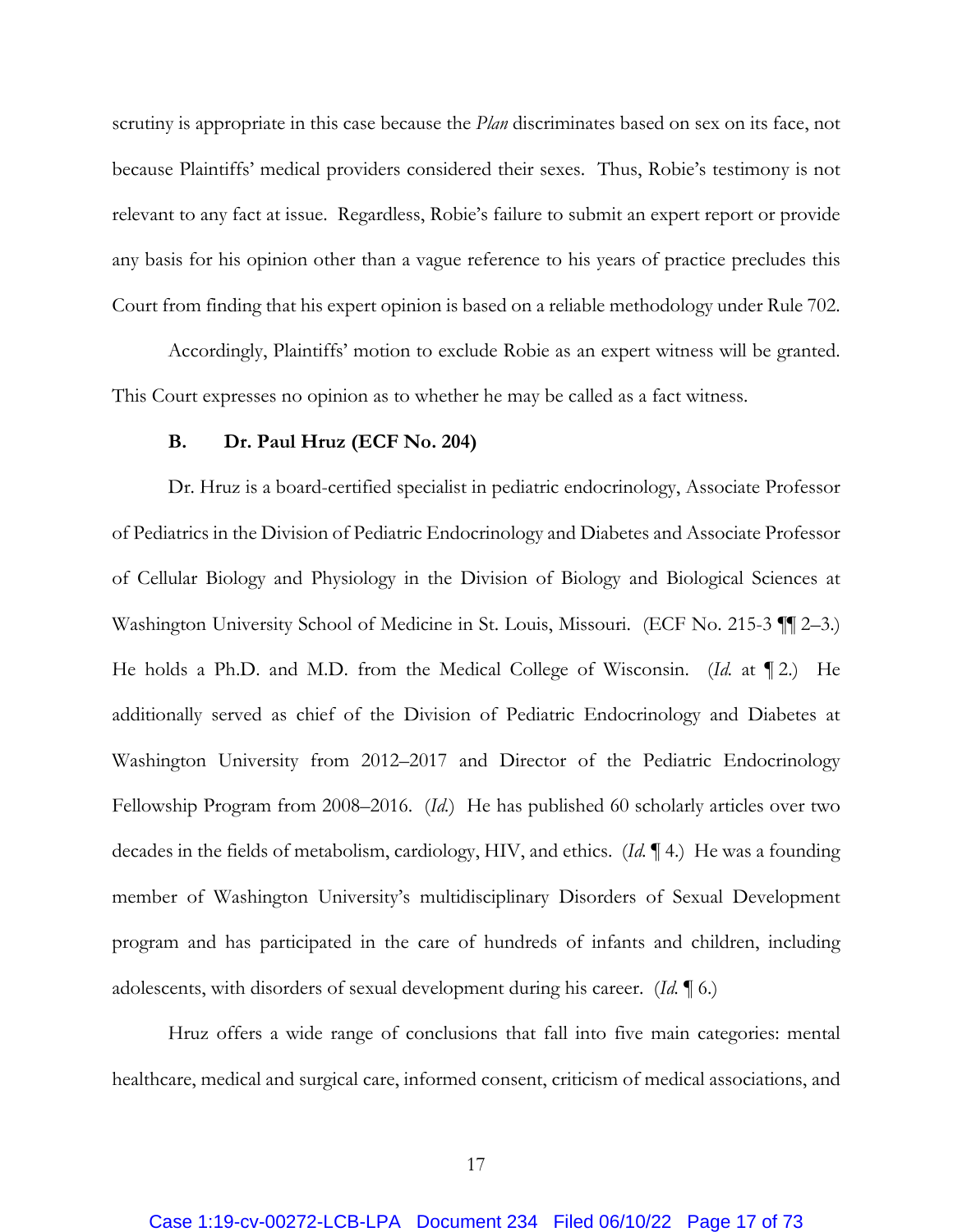political criticisms. First, he offers several opinions on the mental health treatment of gender dysphoria, to include that "[m]ental health care professionals are unreliable human 'lie detectors' [whose diagnoses are] 'often no better than flipping a coin,'" (*id.* ¶ 28); that the DSM is scientifically unreliable; (*see id.* ¶ 13.B); that gender dysphoria is caused by a "social contagion," (*id.* ¶ 41); that "the vast majority of children who report gender dysphoria" will "desist," meaning that "if left untreated, [they will] grow out of the problem . . . and willingly accept their biological sex," (*id.* ¶¶ 8, 53); and that a "watchful waiting" approach whereby mental health providers "neither encourage nor discourage transgender identification" is the most effective form of treatment, (*id.* ¶¶ 52–53). Second, he will testify to the risks associated with hormone treatments and surgery to treat gender dysphoria, particularly in prepubescent children. (*Id.* ¶¶ 57, 58, 60.) Third, he will testify that healthcare providers often fail to obtain informed consent from patients by inaccurately describing the risks associated with hormone therapy or surgery. (*Id.* ¶ 36.) Fourth, he will criticize organizations that support gender affirming care, such as the AMA, WPATH, and the American Psychiatric Association, as unscientific and politically motivated. (*See e.g. id.* ¶ 34.A.) Fifth, he will testify that "Cancel Culture," "transgender and allied political activists," and the "Transgender Treatment Industry" are attempting to "silence open public debate on the risks and benefits of transgender medical procedures and political ideologies." (*Id.* ¶¶ 64–66.)

Plaintiffs have offered evidence that calls Hruz's motivations—and thereby, his reliability—into serious question. Hruz admits a connection to the Alliance Defending Freedom ("ADF"), a political organization with both "moral objections" and scientific objections to the treatments at issue. (ECF Nos. 205-2 at 241:10–242:15; 209-3 at 81:5-13.)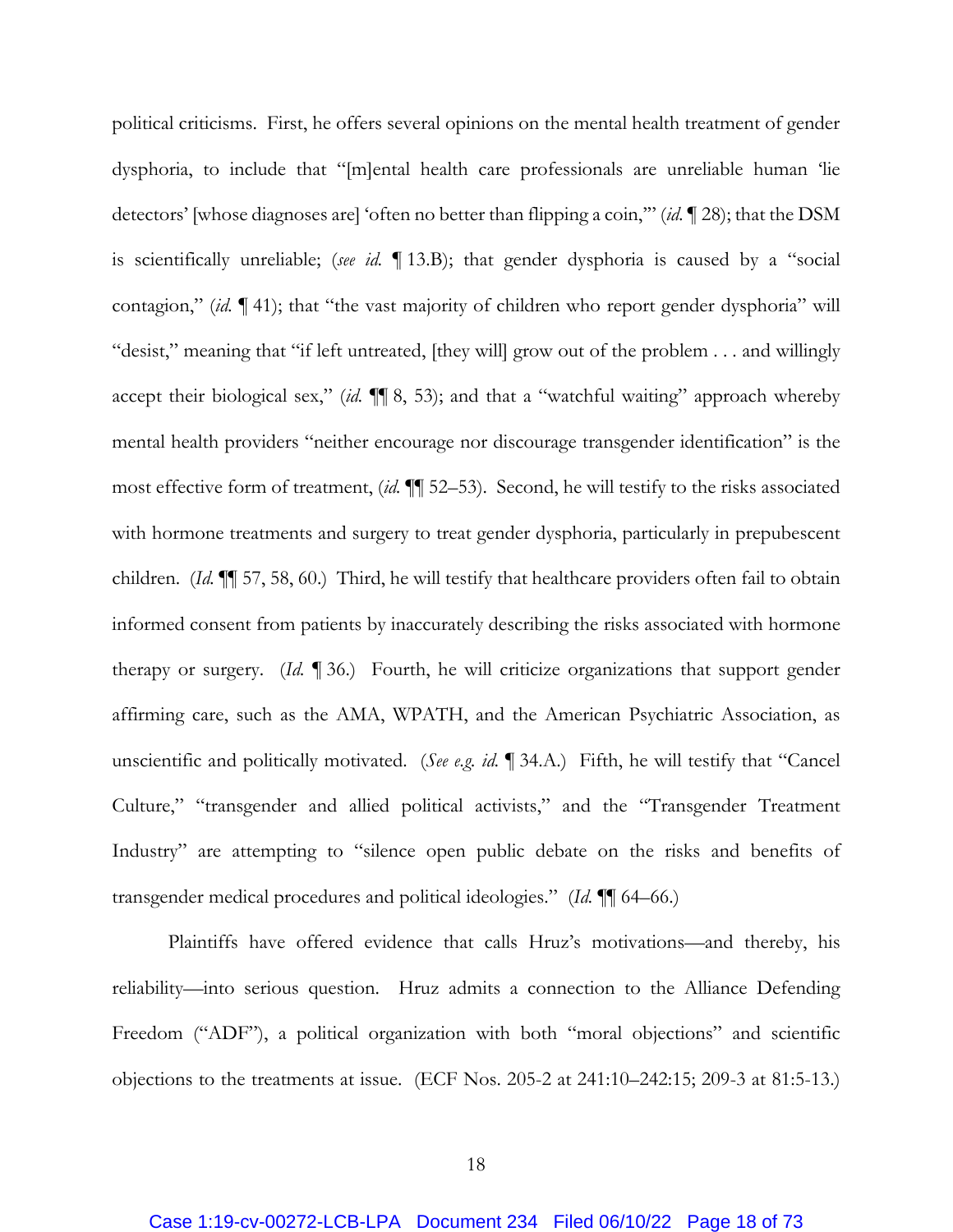Early in his research of gender dysphoria, Hruz told a fellow doctor that he had "a significant problem with the entire issue" and "whole idea of transgender." (ECF No. 205-10 ¶ 11–13 (testifying that Hruz's concerns about the relevant treatments were not "based on science" but rather were "a matter of [his] faith").) Hruz does not recall making these statements. (ECF No. 205-2 at 249:19–251:6.) Hruz also met with parents of transgender children early in his research "to understand the unique difficulties experienced by this patient population." (ECF No. 215-3 ¶ 7.) One such parent testifies that the conversation had a "religious tone" and was not "based on science," and that Hruz "kept insisting that [her] child was not normal and would never be normal," that "the idea of doing surgeries on transgender people is—is wrong," and in response to her assertion that transgender children without supportive parents are at an increased risk of suicide, that "[s]ome children are born in this world to suffer and die." (ECF No. 205-11 at 27:17-24, 28:20-23, 29:21–30:1, 37:13-19.) Plaintiffs argue that this evidence shows Hruz's "expert" testimony did not grow naturally from his work as an endocrinologist; rather, he manufactured his opinions expressly for purposes of testifying against medical care against which he has moral and political objections.

Based on the preponderance of the evidence, this Court finds the following:

First, Hruz is not qualified to offer expert opinions on the diagnosis of gender dysphoria, the DSM, gender dysphoria's potential causes, the likelihood that a patient will "desist," or the efficacy of mental health treatments. Hruz is not a psychiatrist, psychologist, or mental healthcare professional. He has never diagnosed a patient with gender dysphoria, treated gender dysphoria, treated a transgender patient, conducted any original research about gender dysphoria diagnosis or its causes, or published any scientific, peer-reviewed literature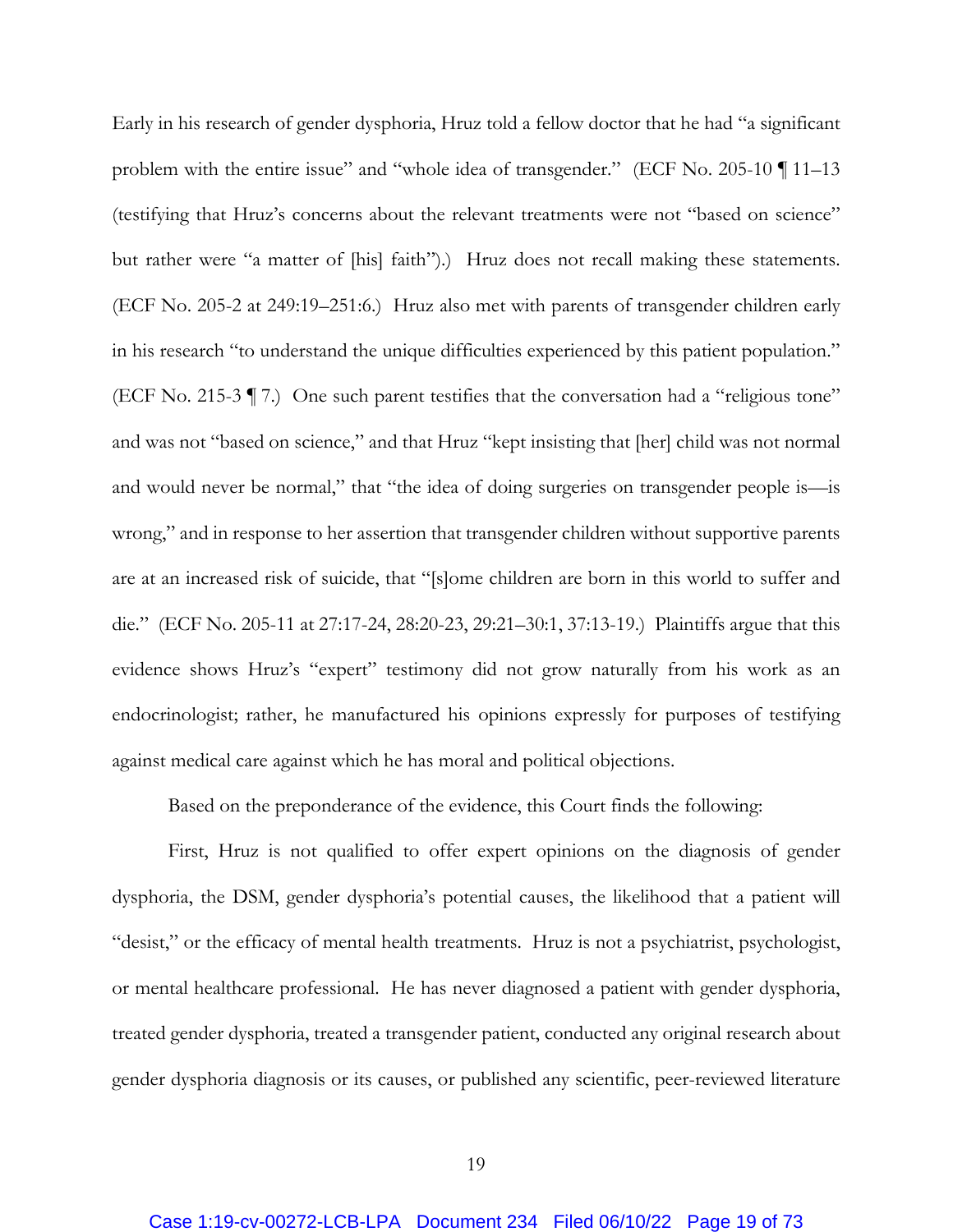on gender dysphoria. (ECF Nos. 205-2 at 35:5–36:11, 42:14–49:23, 88:18–90:6; 205-4 at 24:11-14, 25:20-23, 61:17–64:7.) Merely reading literature in a scientific field does not qualify a witness—even an educated witness—as an expert. *See Dura Auto. Sys. of Ind., Inc. v. CTS Corp.*, 285 F.3d 609, 614 (7th Cir. 2002) ("A scientist, however well credentialed he may be, is not permitted to be the mouthpiece of a scientist in a different specialty.").

Second, Hruz is qualified as an endocrinologist to testify to the risks associated with puberty blocking medication and hormone therapy. This testimony is broadly relevant to assessing whether the Plan's exclusion is substantially related to the state's interest in protecting employees and the public from ineffective medical treatments. It also appears sufficiently reliable, as it is based on Hruz's long career treating patients and conducting academic research on the effects of hormone treatments. However, Hruz's testimony that focuses on the risks associated with providing hormone therapy to prepubescent children children who have not begun puberty—is not relevant. (*See, e.g.*, ECF No. 215-3 ¶ 54.) By his own admission, "no medical and surgical interventions are initiated until after the onset of puberty" under any model of treatment, (ECF No. 205-2 at 125:23–126:5), and Plaintiffs appear to concede that hormone treatment is not medically necessary to treat gender dysphoria in prepubescent children, (ECF No. 205 at 11–12). In this case, the youngest Plaintiff received puberty blocking medication when puberty began around age 12. (*See* ECF No. 179-5 ¶¶ 13– 14.) Thus, a discussion of risks to prepubescent children is irrelevant to this case and would likely serve only to confuse the jury. Additionally, Hruz is not a surgeon and has no experience with surgery for gender dysphoria and, therefore, is not qualified to testify to the risks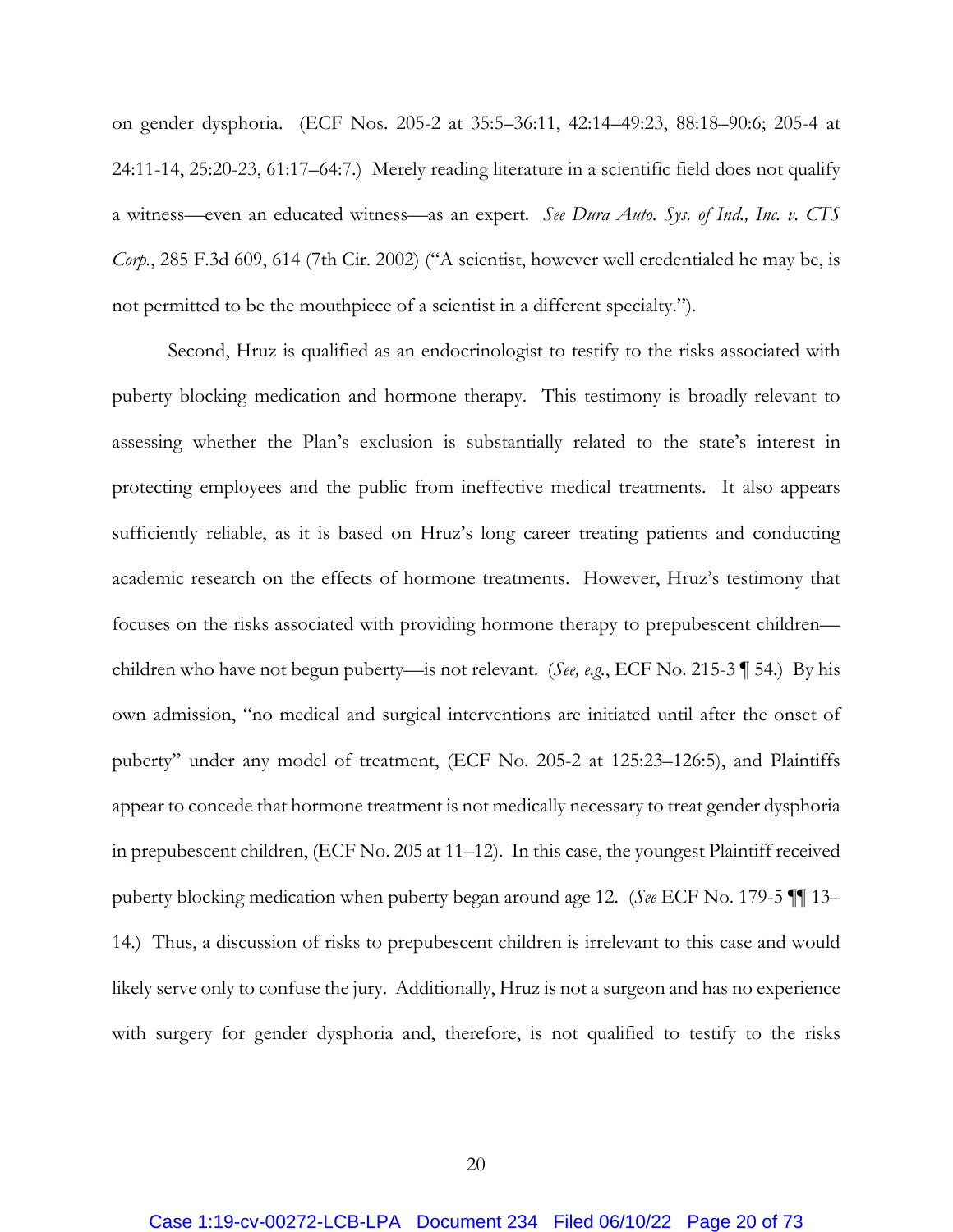associated with surgery or the standard of care used by surgeons for obtaining informed consent for surgery.

Third, Hruz provides no scientific basis to his conclusion that "parents are often manipulated and coerced by misinformed political activists or providers who threaten them with dire warnings that the only two options are 'treatment or suicide'" or that endocrinologists generally do not obtain informed consent from their gender dysphoric patients. Hruz is not a statistician and does not discuss in his report how he came to those conclusions, what data he relied upon, or what methodology he applied to that data. This testimony will therefore be excluded as unreliable.

Fourth, it does not appear that Hruz has any experience with the AMA, WPATH, or American Psychological Association upon which to base his criticisms. (*See* ECF No. 215-3 ¶ 34.) He is therefore not qualified to testify about the credibility of those organizations. Moreover, Hruz's criticism of the AMA appears largely based on its historical support of eugenics procedures not at issue in this case, and Hruz has not explained what scientific methodology if any he used to compare and contrast treatment of gender dysphoria with the eugenics movement. (*See id.* ¶ 34.A.) Hruz is not qualified to opine on the deficiencies of the DSM and the American Psychological because he is not a mental health professional. (*See id.*  ¶ 34.C.) Given that other of Defendants' experts are intimately familiar with the "consensus building" method employed by WPATH, the AMA, and similar organizations, the Court finds that Hruz has not offered any reliable testimony on this subject that will help the trier of fact.

Finally, it does not appear that his repeated references in his report to a "Gender Transition Industry," "Cancel Culture," and political activists working to "silence open public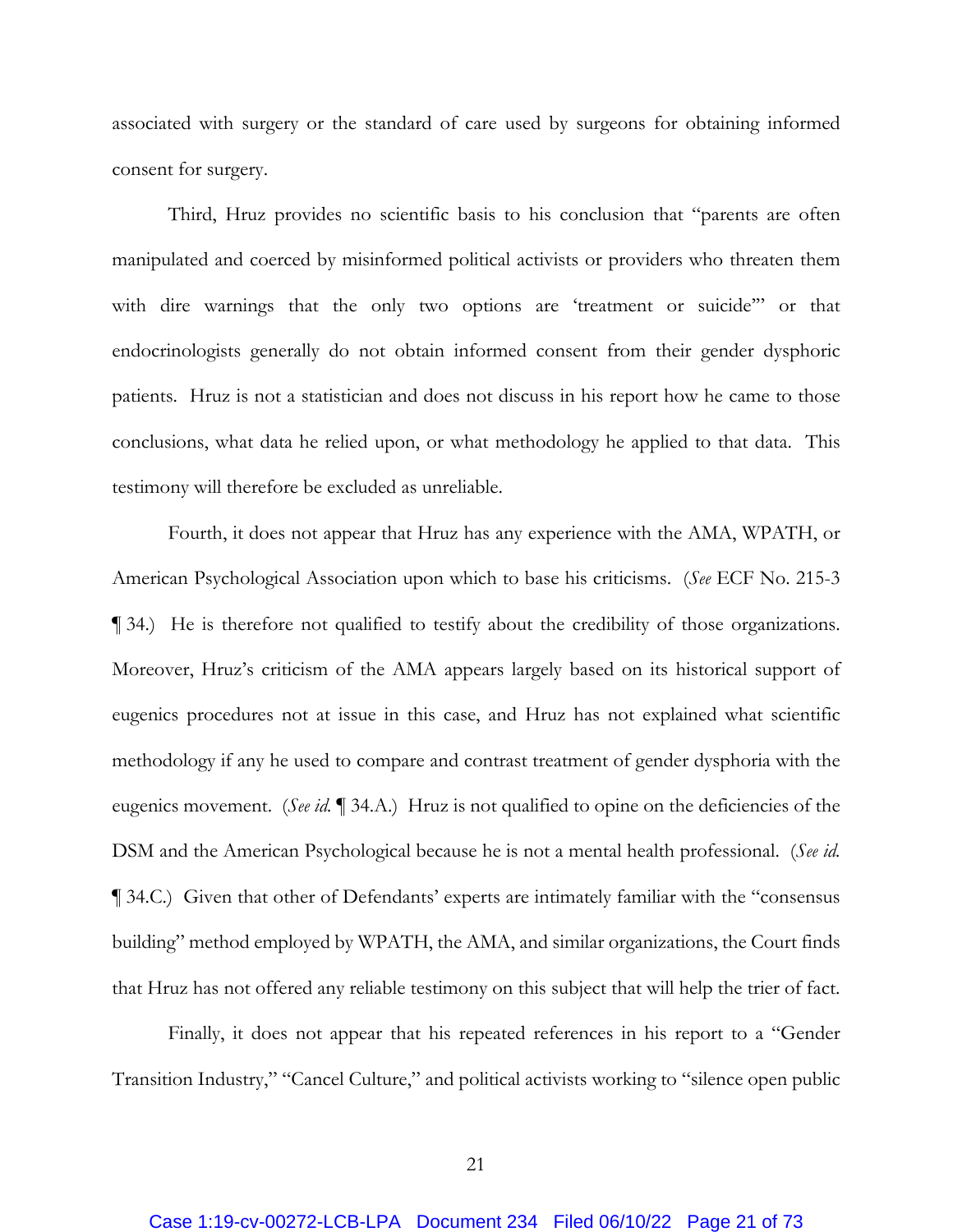debate" has any basis, scientific or otherwise. (*See id.* ¶ 65.) He provides no evidence of such a conspiracy or any reliable methodology supporting his opinion as required by Rule 702. Rather, his conspiratorial intimations and outright accusations sound in political hyperbole and pose a clear risk of inflaming the jury and prejudicing Plaintiffs. It is the Federal Rules of Evidence, not some "Cancel Culture," that excludes this portion of Hruz's testimony. Since these claims are not based in any methodology and will not assist the trier of fact, this testimony is inadmissible.

Accordingly, Plaintiffs' motion will be granted in part and denied in part, and Hruz is limited in his testimony to a discussion of the risks associated with prescribing hormone treatments to adolescents and adults.

#### **C. Dr. Paul R. McHugh (ECF No. 206)**

Dr. Paul R. McHugh is a licensed psychiatrist and Distinguished Service Professor of Psychiatry at Johns Hopkins University School of Medicine with more than fifty years of experience. (ECF No. 215-2 at 1–2.) He holds an M.D. from Harvard Medical School and was qualified in both Psychiatry and Neurology by the American Board of Psychology and Neurology. (*Id.*) He served as director of the Department of Psychiatry and Behavioral Science at Johns Hopkins Medical School and psychiatrist-in-chief at Johns Hopkins Hospital for nearly 30 years and served as Chairman of the Medical Board of Johns Hopkins University Hospital from 1984–1989. (*Id.* at 2.) He has published several books and numerous peer reviewed articles in scientific journals. (*Id.* at 3.) He was elected to the Institute of Medicine of the National Academies of Science in 1992 and is a Distinguished Life Fellow of the American Psychiatric Association. (*Id.* at 4.)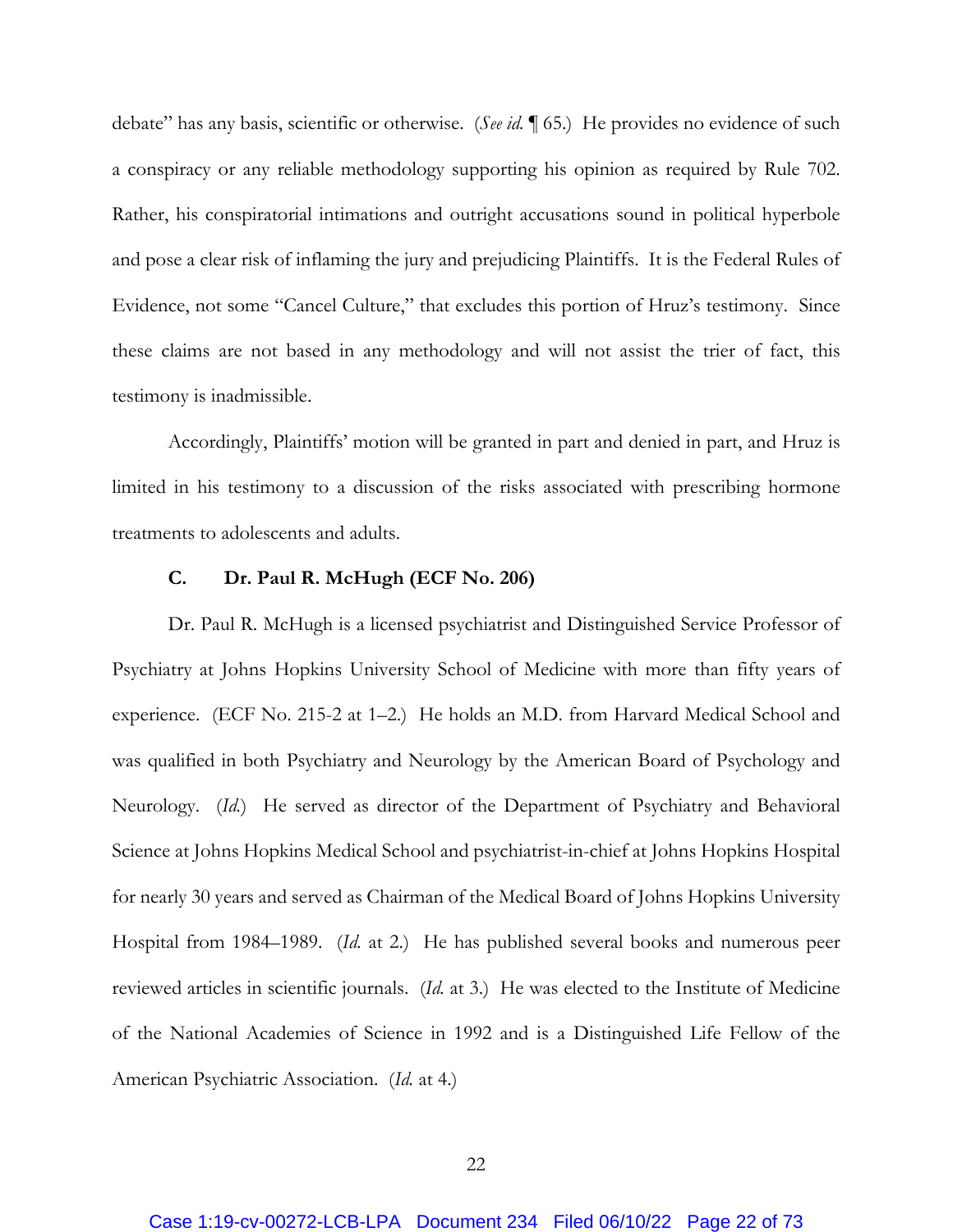McHugh's fifteen-page report offers cursory opinions on a wide range of topics. According to their brief, Defendants primarily seek to elicit from McHugh testimony that the DSM is unreliable and was not scientifically formed, and that no rigorous scientific research proves that medical or surgical treatments for gender dysphoria will improve the wellbeing of patients. (ECF No. 215 at 28–31.) His report also contains several "Summary Opinions" on the causes of gender dysphoria, rates of desistence, and acceptance of treatments within the medical community. (ECF No. 215-2 at 12–14.)

Based on the preponderance of the evidence, the Court finds that McHugh is qualified as an expert in the field of psychiatry by his more than fifty years of experience as a psychiatrist and academic. Further, his general description of the process by which the current edition of the DSM was created and opinion about the scientific limitations of such a process are broadly relevant to rebut Plaintiffs' expert testimony, as Plaintiffs' experts use and rely on the DSM's definition of gender dysphoria. This testimony is based in McHugh's personal knowledge and experience and is sufficiently reliable to be admissible.

However, Defendants have failed to show that McHugh's more specific criticisms of the DSM's approach to gender dysphoria are relevant or based on reliable science. McHugh's primary criticisms of the DSM come from his work on various "Psychiatric Misadventures," to include "lobotomies," "repressed memory therapy," and "multiple personality disorder" issues that are not relevant to this case. (*See id.* at 5–6, 9–10.) To the extent he offers this testimony to show that treatment for gender dysphoria is "yet another Psychiatric Misadventure," (*id.* at 10–11), his argument-by-analogy does not appear to be based on any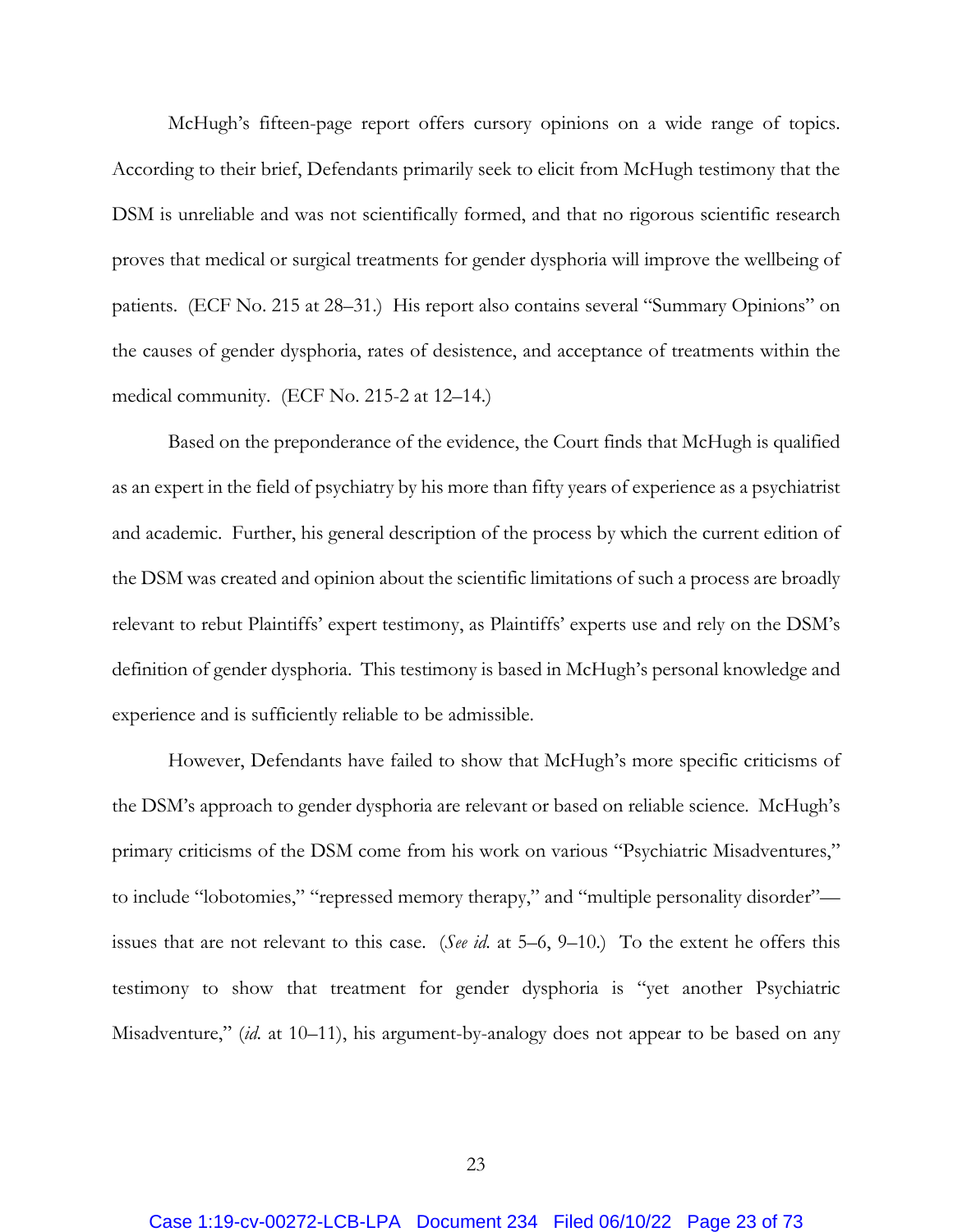reliable scientific methodology. Instead, he simply suggests that, because the DSM was wrong before, it might be wrong again. Such speculation is inadmissible under Rule 702.

Next, he testifies that "national research reviews in England, Sweden, and Finland as well [as] a Chochrane Review and studies by multiple researchers have concluded that the evidentiary base for these experimental treatments [for gender dysphoria] is weak and demonstrates few benefits or actually shows this procedures [sic] can cause more harm than good." (*Id.* at 10.) But his report does not cite to any such reviews or studies, (*id.*), and when questioned about them at deposition, he could not recall if the "national reviews" in England or Finland were peer-reviewed or published in scientific journals, and admitted that the Swedish "national review" was not a national review at all, but rather an academic scientific study by Swedish researchers, (ECF No. 207-3 at 300:19–301:20, 302:20–303:6). The Court therefore finds that McHugh's discussion of such studies is not based on reliable science.

Similarly, he testifies without any definition, explanation, or supportive methodology that "the exponential growth [of gender dysphoria] in patients was indeed predicted and is readily explained by a social contagion theory." (ECF No. 215-2 at 11 ("[S]ocial contagion *seems* more likely." (emphasis added)).) He supports this claim with a citation to his own article coauthored by Hruz and published in *The New Atlantis*, (*id.*), which he admits is neither a peerreviewed nor a scientific publication, (ECF No. 207-3 at 264:1-19). He readily concedes that the number of gender dysphoric patients who have been influenced by a social contagion is "currently unknown" and that his opinion is "a hypothesis and not a statement of fact"; he fails to address whether his "social contagion" hypothesis has been tested or peer-reviewed, if there is a known error rate, or what standards exist to measure its reliability; and it is clear that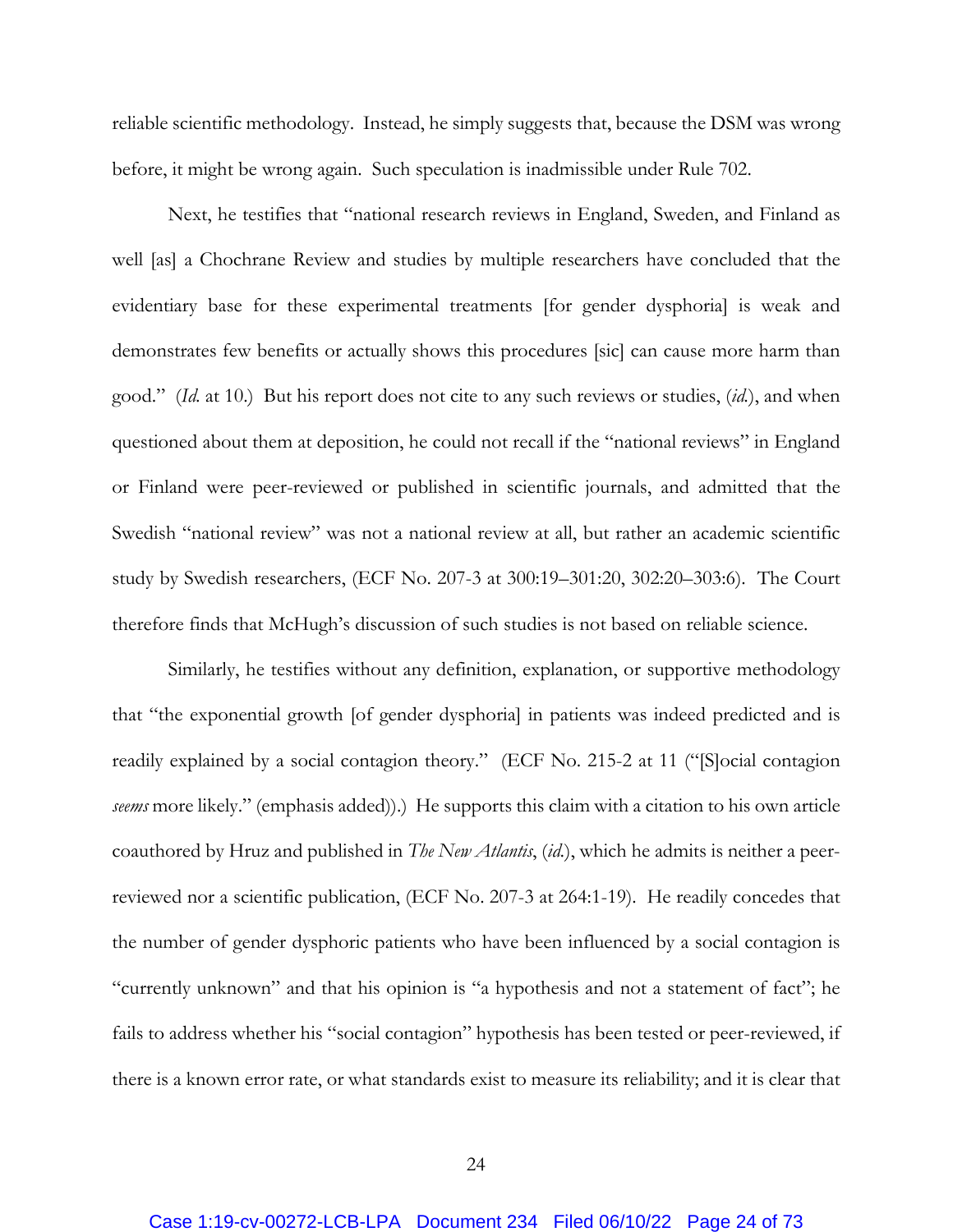his theory has not been accepted by relevant scientific community. (ECF Nos. 207-3 at 299:14–300:5; 215-2 at 13.) Instead, he advocates that research be done on this theory. (*See*  ECF No. 215-2 at 12 ("The Transgender Treatment Industry has failed to conduct competent research on the social contagion theory."), 13 ("Detailed psycho-social investigations of such patients [who were manipulated by a source of social contagion] may be necessary.").) Thus, the Court finds that McHugh's speculative opinions on "social contagion" hypotheses are inadmissible.

Finally, he testifies that his views on the DSM "is generally accepted by the relevant scientific community." (*Id.* at 8.) His support for this assertion is based on blog posts and an inaccurate claim that the National Institute of Mental Health ("NIMH") withdrew support from the DSM. (*Id.* at 7–8.) He acknowledged during deposition, however, that "[t]he National Institute of Mental Health has not changed its position on DSM-5" and still considers the DSM to be "the best information currently available for clinical diagnosis of mental disorders." (ECF No. 207-2 at 116:10–117:17, 119:3–122:11.) Further, McHugh gives no explanation or reasoning to support the "summary opinions" tacked on to the end of his report, giving the Court no meaningful way to assess their reliability. Thus, the Court finds that these opinions are likewise unreliable and inadmissible.

Accordingly, Plaintiffs' motion will be granted in part and denied in part, and McHugh is limited to testifying about the process by which the DSM was formed and his opinion about the limited scientific reliability of such a process generally.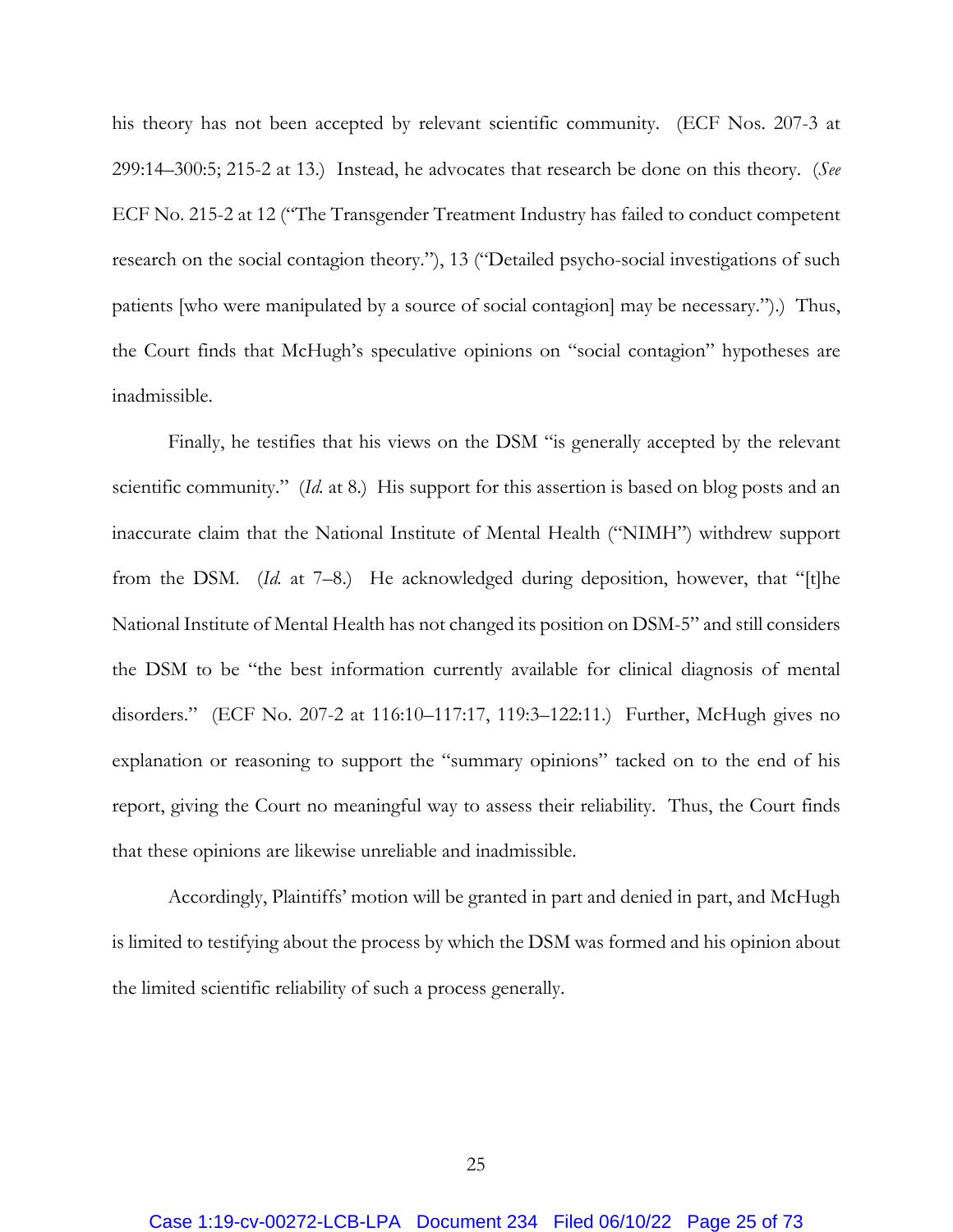#### **D. Dr. Patrick W. Lappert (ECF No. 208)**

Dr. Patrick W. Lappert is a retired plastic and reconstructive surgeon with experience in the United States Navy and Marine Corps, university teaching hospitals, and private practice. (ECF Nos. 215-4 at 1–3; 209-3 at 475:11-19.) During his 24 years of military service, he served in a number of roles, to include flight surgeon, Chairman of the Department of Plastic and Reconstructive Surgery at the Naval Hospital in Portsmouth, Virginia, and Specialty Leader for Plastic Reconstructive Surgery for the Surgeon General of the Navy. (ECF No. 215-4 at 2–3.) He also served during this period as Teaching Faculty at Eastern Virginia Medical School, Division of Plastic Surgery. (*Id.* at 2.) He has several publications in peer-reviewed medical journals and one medical textbook, the most recent of which was published in 2000. (*Id.* at 3.) He retired from the Navy in 2002 and entered private practice as a solo practitioner. (*Id.* at 3–4; ECF No. 209-3 at 475:11-19.) He was board certified in surgery from 1992–2002 and in plastic surgery from 1997–2018. (ECF Nos. 215-4 at 2; 209- 3 at 23:10-18.) He retired from active surgical practice in August 2020. (ECF No. 209-3 at 24:22–25:11.) During his career, he treated thousands of patients, performed many of the surgeries at issue in this case to treat ailments other than gender dysphoria, and treated transgender patients during transition and de-transition. (ECF No. 215-4 at 4.)

Lappert primarily seeks to offer opinions that surgical treatments for gender dysphoria are not supported by rigorous scientific study and pose severe health risks. (*See id.* at 5–10, 17–20, 29–39.) He additionally offers opinions on the reliability of the DSM, WPATH, and professional medical organizations; the frequency of desistance or "de-transitioning"; requirements of informed consent; and acceptance of gender dysphoria treatments by the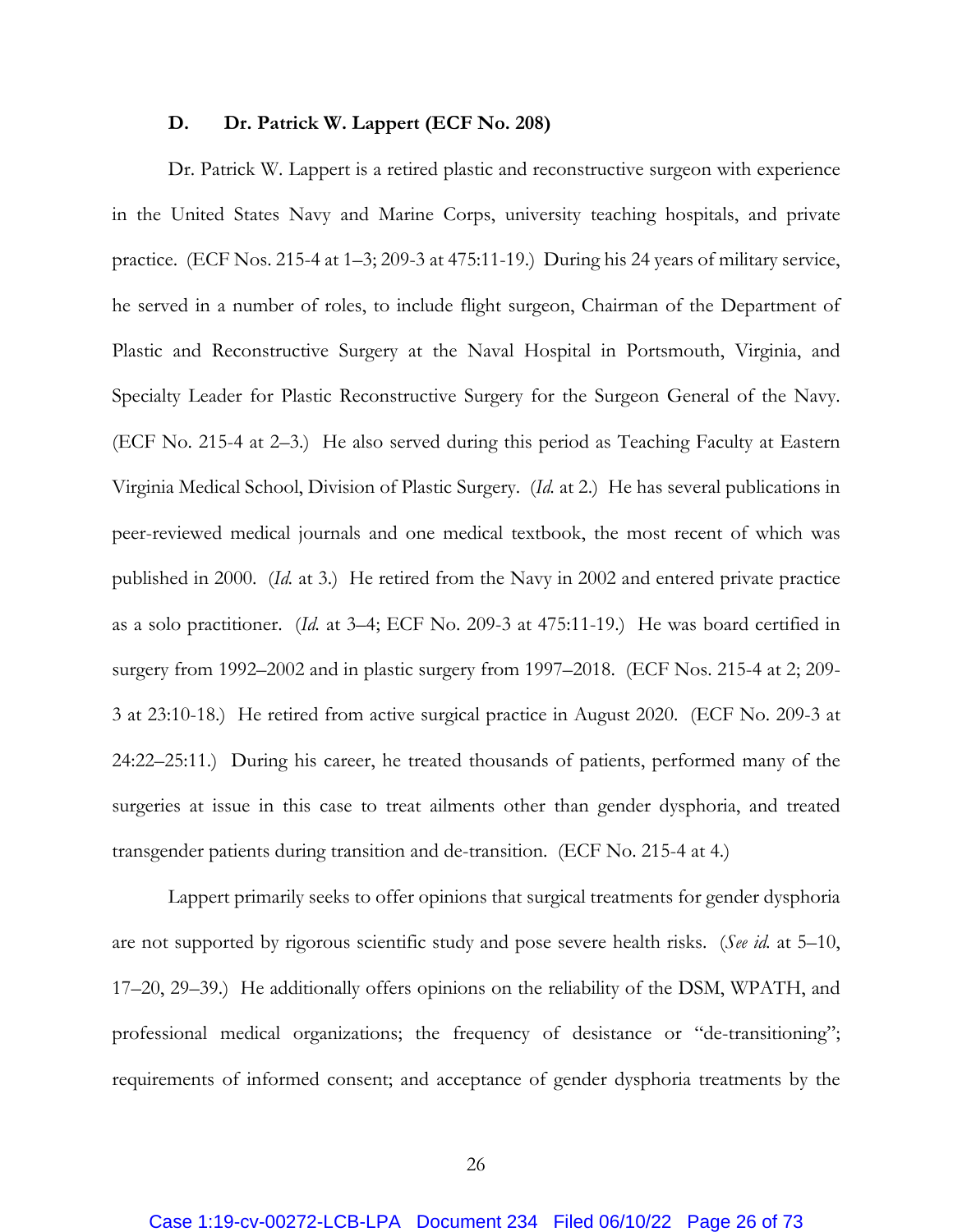relevant scientific community. (*Id.* at 15–17, 21–25, 40.) Finally, he offers specific opinions about the medical care received by Plaintiffs based on their medical records. (ECF No. 211- 2 at 49–57.)

As with Hruz, Plaintiffs offer evidence that calls Lappert's bias and reliability into serious question. Like Hruz, Lappert has worked closely with ADF. Lappert attended an ADF-sponsored conference in which a speaker lamented the "poverty of [experts] who are willing to testify" against the treatments at issue in this case, and where attendees "were asked whether they would be willing to participate as expert witnesses." (ECF No. 209-2 at 90:13– 91:13.) Prior to attending this conference, he had not been published on gender dysphoria or the risks of hormone blockers or served as an expert witness, although he had spoken publicly about gender dysphoria. (*Id.* at 84:3–85:4.) Since attending, he has "actively lobbied" for laws that would prohibit doctors from offering medical or surgical treatments for gender dysphoria to adolescents in Alabama, Arkansas, Texas, and Utah, and agreed in deposition that doctors offering these treatments should be "criminally prosecute[d]." (*Id.* at 52:4-18, 54:7–55:2, 57:8- 15, 61:16–64:20.) And he has stated publicly that parents who "discuss[ ] gender identity issues with children" are "sexualizing them" and "grooming a generation." (*Id.* at 461:1–462:5). As with Dr. Hruz, Plaintiffs argue that Lappert's testimony did not grow naturally from his research, but was instead crafted at ADF's request for purposes of litigation.

Based on the preponderance of the evidence, the Court finds the following:

# i. Qualifications

Lappert is qualified as an expert in plastic surgery. He is thus qualified to opine on the risks associated with surgery used to treat gender dysphoria, the role surgeons play in treating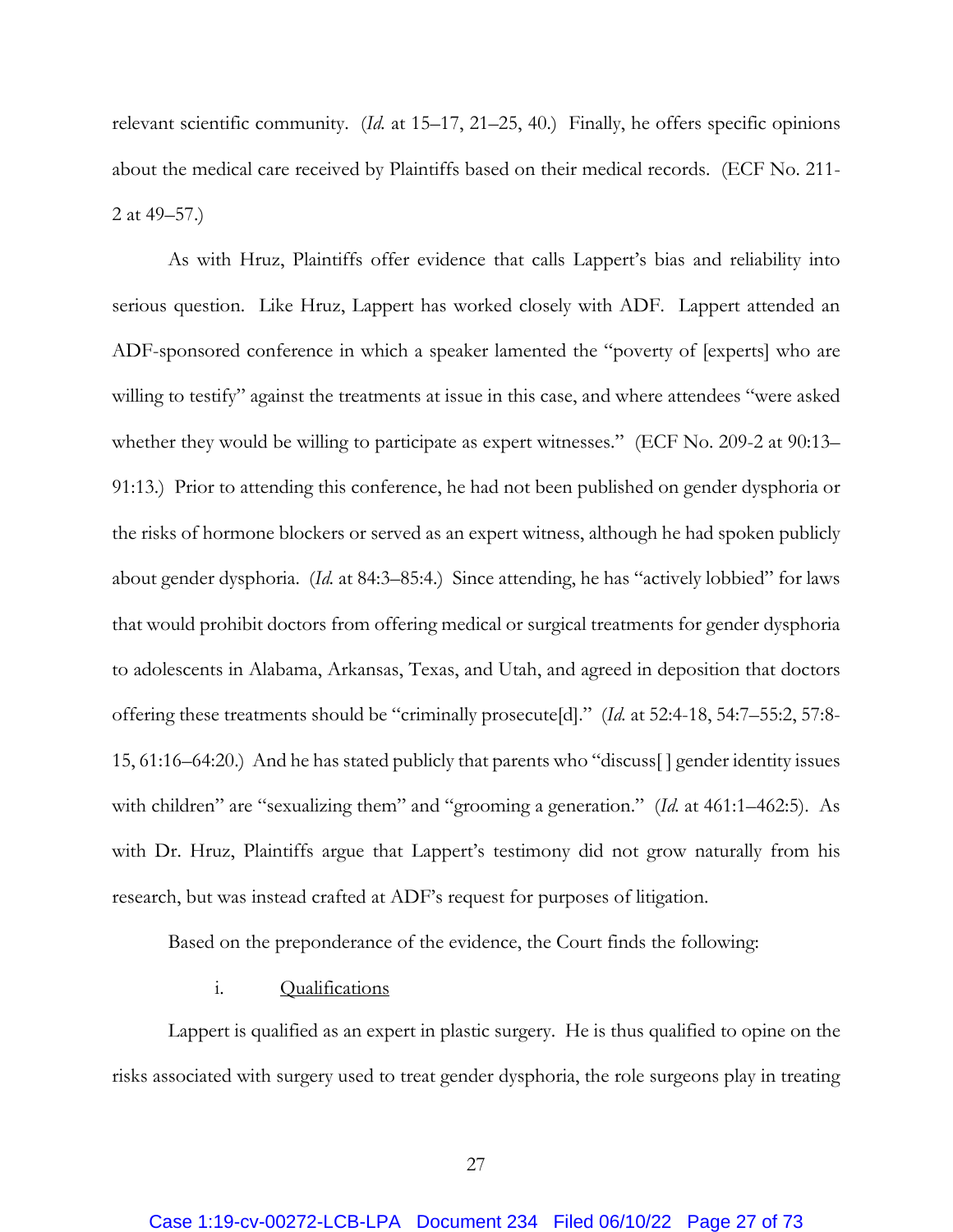gender dysphoria under the WPATH standards, the standard of care of informed consent among surgeons, the perspective of the relevant plastic surgeon community, and whether the surgeons obtained informed consent in Plaintiffs' specific cases. Plaintiffs argue that he is not qualified because he has not performed any of the procedures at issue in this case within the last three years as required of experts by the Code of Ethics of the American Society of Plastic Surgeons ("ASPS"). (ECF Nos. 209 at 8; 209-5 §§ 2.IV1, VII.F.) Although Lappert's failure to qualify as an expert under the ASPS requirements weighs against his qualification, the preponderance of evidence, including his extensive career and relatively recent retirement, supports that he is qualified to offer expert testimony in the field of plastic surgery.

Lappert is not qualified to render opinions about the diagnosis of gender dysphoria, its possible causes, the efficacy of the DSM, the efficacy of puberty blocking medication or hormone treatments, the appropriate standard of informed consent for mental health professionals or endocrinologists, or any opinion on the non-surgical treatments obtained by Plaintiffs. Lappert is not a psychiatrist, psychologist, or mental health professional, nor has he ever diagnosed a patient with gender dysphoria. He is not an endocrinologist, nor has he ever treated a patient with hormone therapies. By his own admission, he "do[es] not hold [himself] out as an expert in diagnosing mental health conditions outside, potentially, of body dysmorphic disorder" and does not have any "expertise in treating mental health conditions." (ECF No. 209-3 at 75:7-16.)

Lappert is also not qualified to opine on the efficacy of randomized clinical trials, cohort studies, or other longitudinal, epidemiological, or statistical studies of gender dysphoria. He is not a statistician or epidemiologist, and there is no evidence in his report or deposition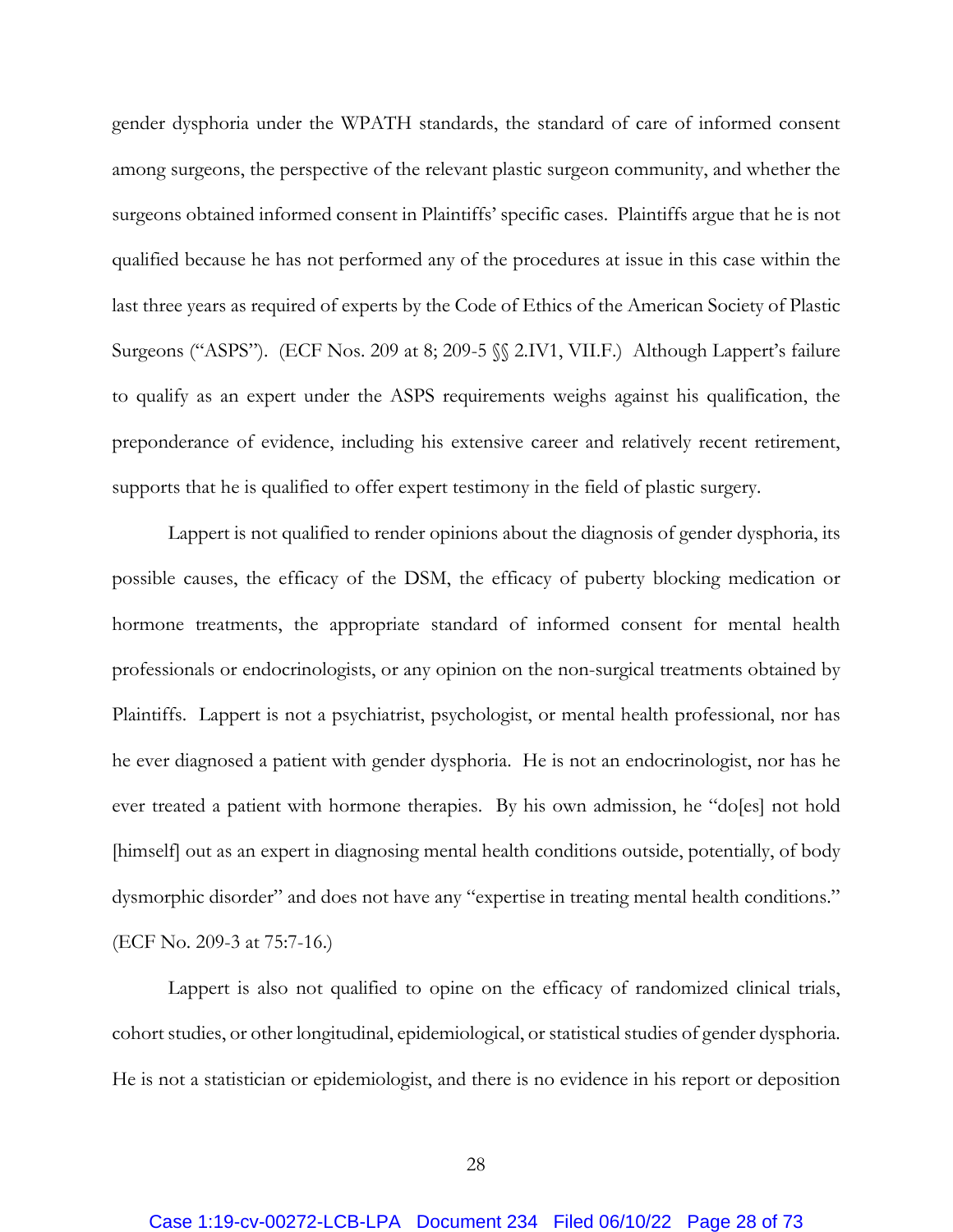that he has any experience, specialized training, or knowledge about crafting a research study, analyzing data, or conducting a clinical trial. (*See generally id.* at 129:13–134:19.) His publications appear to include case reports and opinion essays, and he has not published any original research in two decades. (*Id.*) His brief academic career appears limited to teaching and overseeing clinic practitioners, not conducting research. (ECF No. 215-4 at 2–4.) Just as an epidemiologist or statistician would not be qualified to perform surgery, a surgeon with little to no research experience is not qualified to opine on the veracity of statistical studies.

Last, Lappert is qualified to testify to his personal, anecdotal experience treating patients who sought treatment to, in Lappert's words, "de-transition." He is not qualified, however, to offer expert opinions on the rates of desistance and "de-transitioning" among gender dysphoric patients generally for the reasons above.

#### ii. Relevance

Lappert's testimony concerning surgical risks, the role of the surgeon under WPATH, the plastic surgeon community, and anecdotal experience with "de-transitioning" are all relevant to assessing whether the Plan's exclusion is substantially related to the state's interest in protecting employees and the public from ineffective medical treatments. His testimony concerning informed consent, however, is irrelevant. First, his testimony that Plaintiff Thonen-Fleck was incapable of giving informed consent is based on his age, history with mental illness, and lack of medication. (ECF No. 211-2 at 53–54.) Even if true, Lappert does not dispute that Thonen-Fleck's father was able to (and did) give informed consent. (*See* ECF No. 179-3 ¶ 13 ("Based on medical advice, I understand this surgery to have been medically necessary.").) Lappert's broader discussion of informed consent merely sets up his conclusion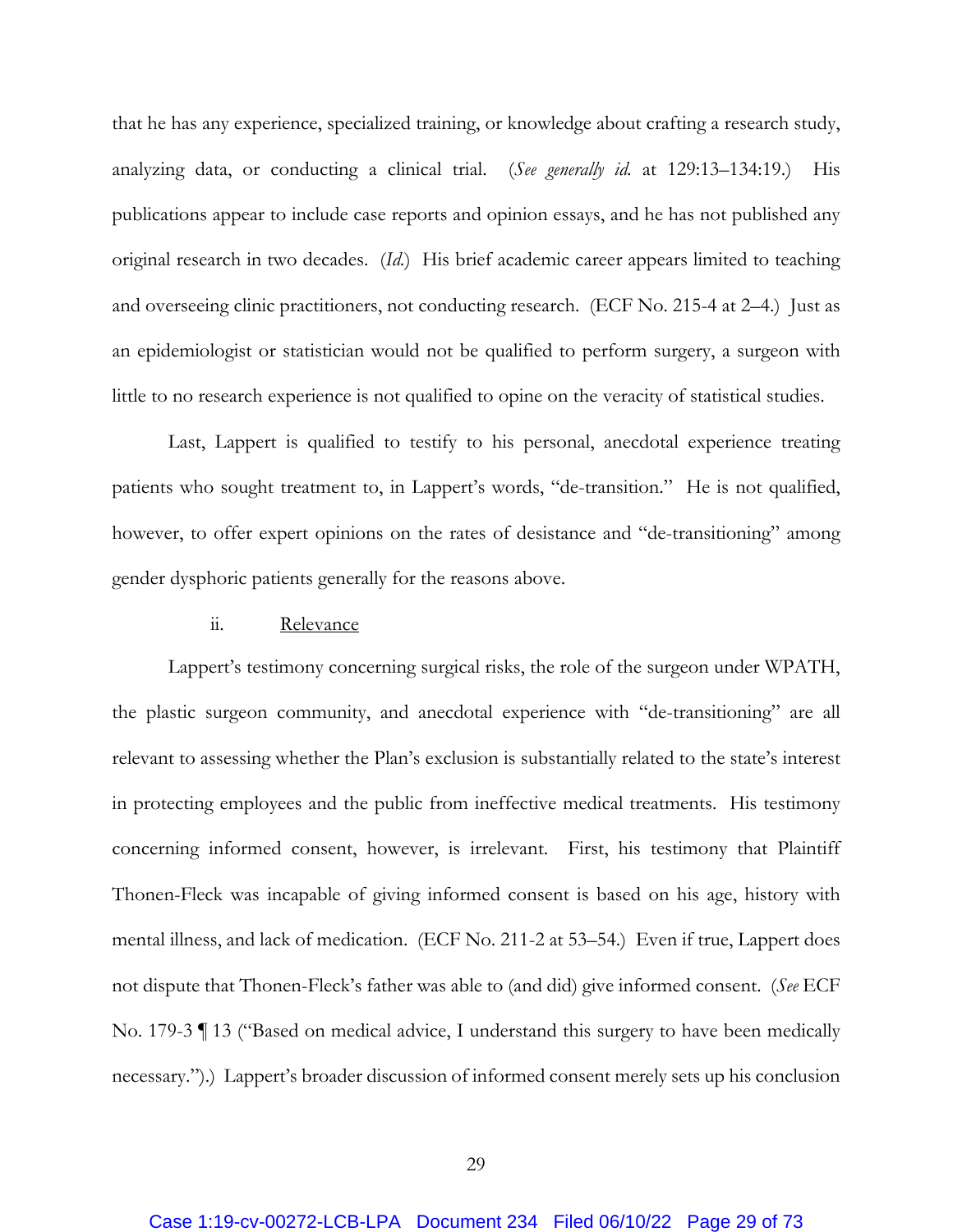that surgeons are not adhering to that standard of care generally—a speculative conclusion that is not supported by any survey or data, scientific or otherwise. Thus, Lappert's discussion of informed consent is not admissible.

## iii. Reliability

First, Lappert's testimony concerning the risks associated with certain surgeries appears to be based on his professional experience and training and sufficiently reliable to be admitted under Rule 702. Additionally, his anecdotal testimony concerning "de-transitioning" is admissible but is not a reliable basis for any broader opinion about the rates of desistance, the likelihood that gender dysphoric patients will later "de-transition," or the general efficacy of surgical treatment for gender dysphoria.

Second, his testimony concerning the role of the surgeon under the WPATH guidelines, and more specifically his criticism that surgeons are not able or required to verify a gender dysphoria diagnosis, appears to arise from his extensive experience as a plastic surgeon and is admissible. However, his broader criticism of WPATH-7 appears to be unscientific opinion and speculation. (ECF No. 209-3 at 184:3-6, 186:23–187:5, 188:15-18 (conceding that he has "not been involved with the development" of WPATH-7, does not "know what kind of scientific literature [review] the WPATH conducted as part of drafting" WPATH-7, and is "not an expert on how Version 7 of the WPATH was developed").) Likewise, in addition to not being qualified in endocrinology or psychiatry, he has not shown the reliability of his criticisms of the Endocrine Society's Guidelines for Treatment of Gender Dysphoria, (*id.* at 200:12-18 (agreeing that he is "not an expert in how the Endocrine Society developed" its guidelines)); the DSM-5, (*id.* at 193:14-18 (agreeing that he "do[es] not have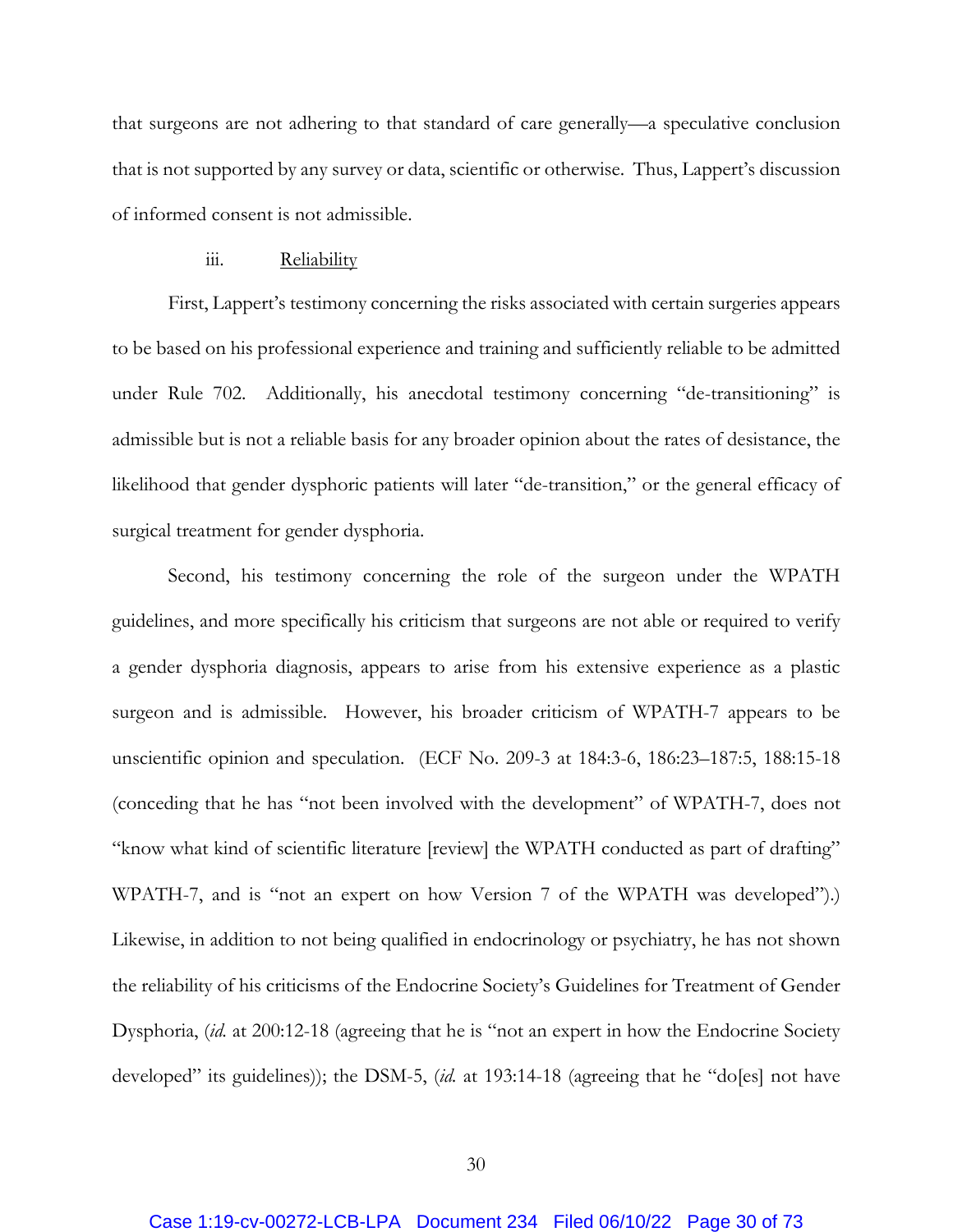expert firsthand knowledge of how the DSM-5 was developed"); the AMA's position on these treatments, (*id.* at 47:13-18 (stating he does not have "personal knowledge" of "how the AMA came to issue [its] consensus statement")); or the American Academy of Pediatrics' position, (*id.* at 48:14-23 (admitting he has no "personal knowledge" of how the position was adopted)). And as with Dr. Hruz and Dr. McHugh, Lappert's analogy of treatments of gender dysphoria to eugenics efforts in the early and mid-twentieth century lack any reference to what scientific methodology he used to compare and contrast the treatments.

Third, Lappert has provided the Court with no data or methodology used to draw his conclusion that surgical treatment for gender dysphoria has "never been generally accepted by the relevant scientific community." (*See* ECF No. 215-4 at 22.) Lappert agrees that "every major expert medical association disagrees with [him]" and have "all taken [the] position that this treatment is in fact medically necessary," (ECF No. 209-2 at 40:15-22), and virtually every major health insurer agrees, (*id.* at 384:21–385:3, 427:4–428:7, 430:12–431:6, 434:17–434:20; *see* ECF Nos. 209-10 at 2; 209-11 at 1–4; 209-12 at 3–8; 209-13 at 2–3)). There is no evidence that he has conducted any surveys that would support his repeated conclusory claims concerning the "relevant scientific communities (biology, genetics, neonatolgy [sic], medicine, psychology, etc.)." (ECF No. 215-4 at 40.) Thus, Defendants have failed to meet their burden to show that this testimony is based on reliable science.

Finally, Lappert makes repeated references in his report to a "Transgender Treatment Industry ('TTI')." (*See id.* at 12.) He opines that "[m]embers of the TTI have a vested interest in believing that science has already justified their existence," asks "[w]ill one day the medical profession look at support for transitioning youth in the same manner the eugenics movement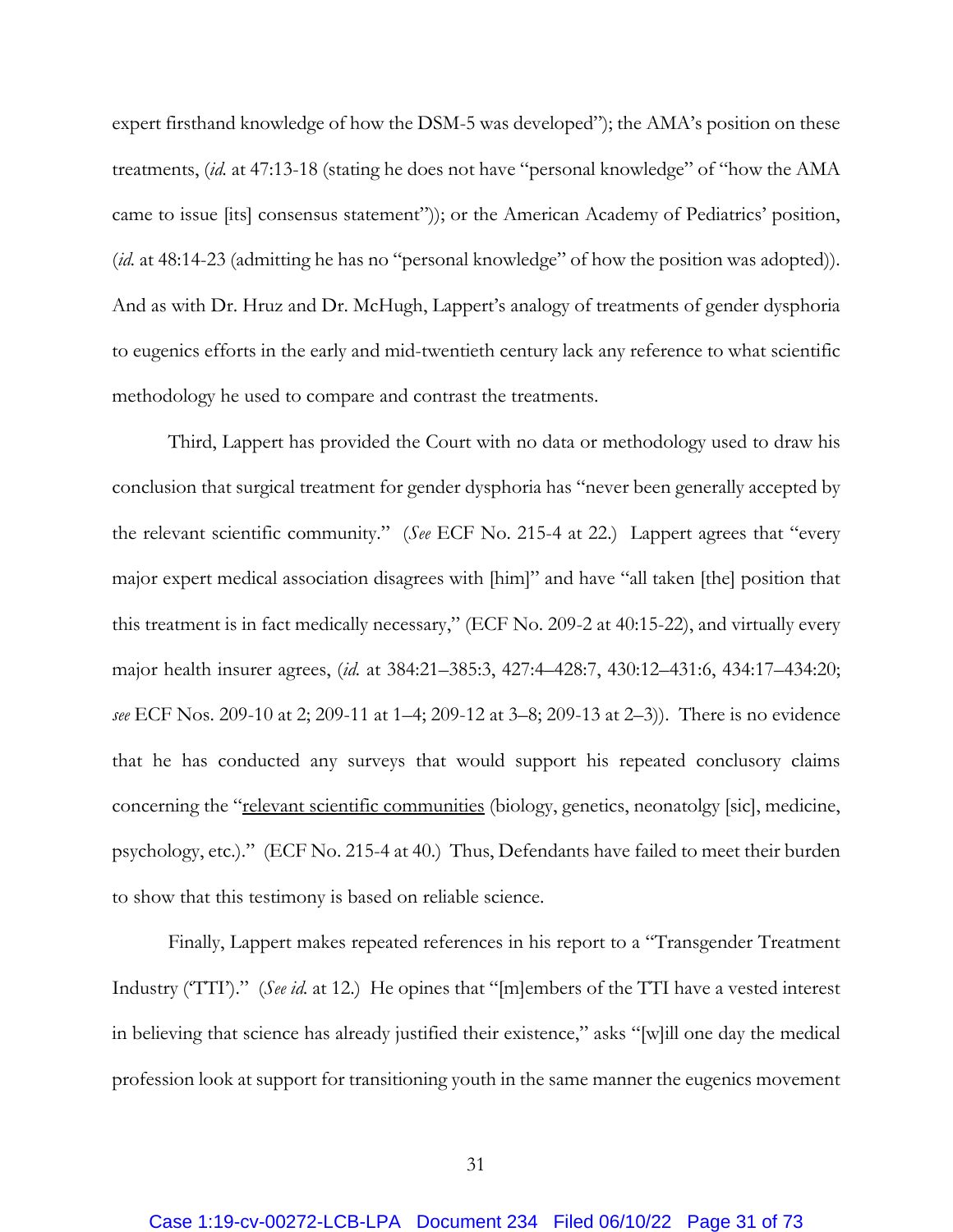is now regarded?", and hypothesizes that healthcare providers "want the patient to suffer depression and anxiety [because] *such untreated suffering motivates vulnerable patients* to undergo the often painful and damaging experimental 'transitioning' process." (*Id.* at 12, 15.) In his deposition, however, he made clear that he does not "know where [the term TTI] came from" does not "know who originated it," and doesn't "know even if it was me that originated it, actually." (ECF No. 209-3 at 19:19–20:2.) He is not aware of any peer-reviewed scientific article that has used that term. (*Id.* at 20:17-21.) Thus, the Court finds that references to a Transgender or Gender Treatment Industry and related conspiratorial accusations are nothing more than rank speculation designed to distract or inflame the jury and has no business in expert testimony.

Accordingly, Plaintiffs' motion will be granted in part and denied in part, and Lappert is limited to testifying to (1) the risks associated with the surgeries at issue in this case; (2) his anecdotal experience treating patients seeking to "de-transition"; and (3) the WPATH recommended role of the surgeon in treating gender dysphoria as compared to the role of the surgeon in other surgical contexts.

## **E. Stephen B. Levine, M.D. (ECF No. 212)**

Dr. Stephen B. Levine is a licensed physician and Clinical Professor of Psychiatry at Case Western Reserve University School of Medicine. (ECF No. 215-1 ¶ 1.) He holds an M.D. from Case Western and has received numerous grants for scientific research and program development. (*Id.*) He maintains an active private clinical practice and specializes in treatment of "psychological problems and conditions relating to sexuality and sexual relations including sexual identity issues, therapies for sexual problems, and the relationship between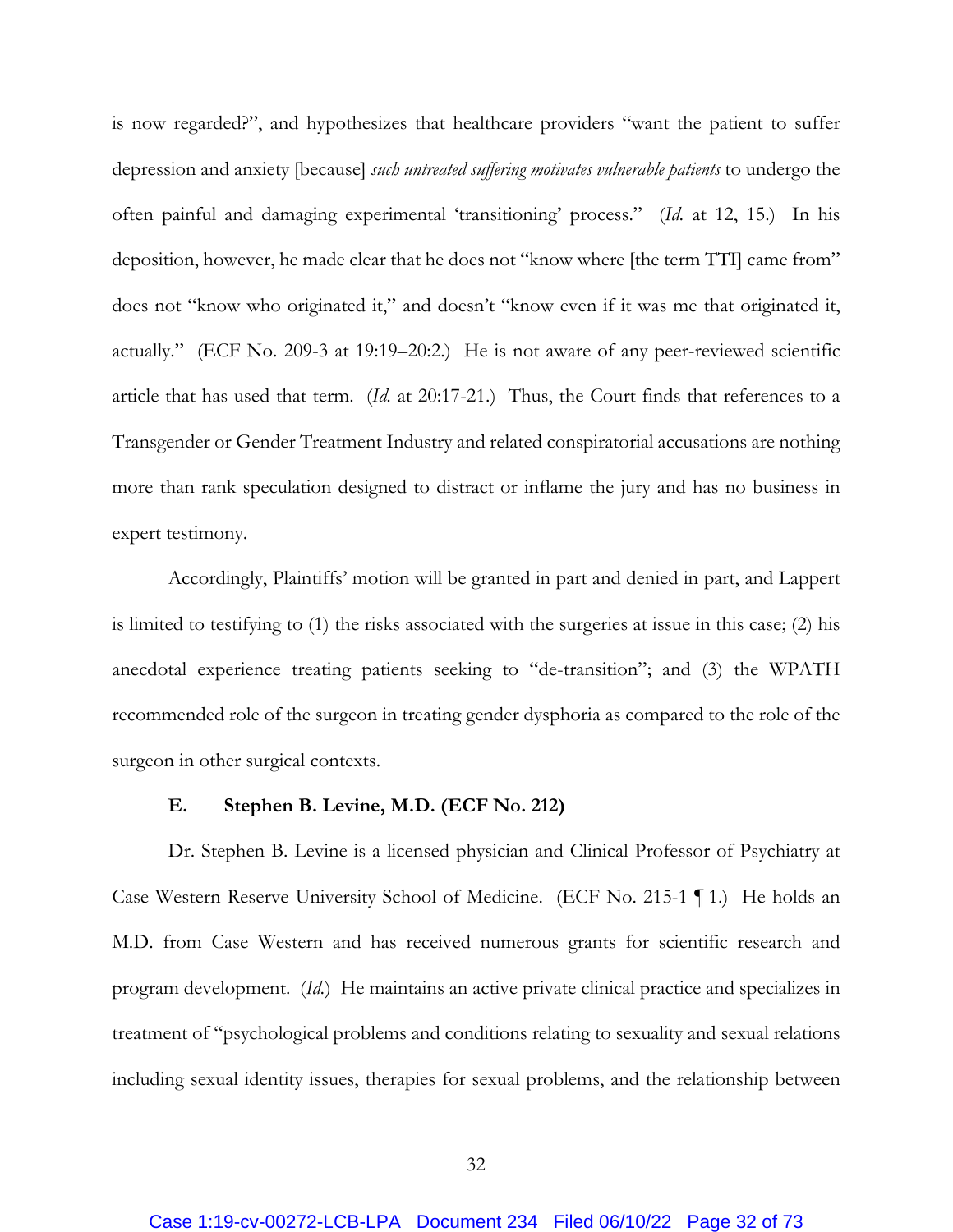love and intimate relationships and wider mental health." (*Id.* ¶¶ 1–2.) He is the recipient of the Masters and Johnson Lifetime Achievement Award from the Society of Sex Therapy and Research and is a Distinguished Life Fellow of the American Psychiatric Association. (*Id.* ¶ 2.) He serves as Co-Director of the Gender Diversity Clinic, which he founded at Case Western in 1974. (*Id.* ¶ 3.) He has treated dozens of transgender patients through the clinic and supervised other therapists. (*Id.*) He was an early member of the organization now called WPATH and served as the Chairman of the WPATH Standards of Care Committee that developed WPATH-5. (*Id.*)

Levine's testimony primarily falls into three categories: the risks of medical and surgical treatment to children, the function of WPATH, and the quality of research supporting medical and surgical care for gender dysphoria. First, he testifies that "active affirmation of transgender identity in young children . . . raises ethical and public health concerns." (*Id.* ¶ 8(e).) He testifies that healthcare providers should "delay any transitions [until] after the onset of puberty," that "*encouraging social transition in children remains controversial*," that a majority of prepubescent children diagnosed with gender dysphoria will desist, and that mental health professionals should employ psychotherapy and a "watchful waiting approach" in treating children with gender dysphoria. (*Id.* ¶¶ 29, 38, 54, 62.) Second, he "provide[s] some context concerning" WPATH, which he calls a "private, activist, non-science, organization." (*Id.* ¶¶ 45–53.) Finally, he testifies that the scientific research demonstrating the benefits of medical and surgical treatments of gender dysphoria are of "low quality." (*Id.* ¶ 68(g).)

Notably, Levine does not testify that medical and surgical care for gender dysphoria is categorically inappropriate. (*See, e.g.*, *id.* ¶ 43 ("In my opinion, it is not possible to make a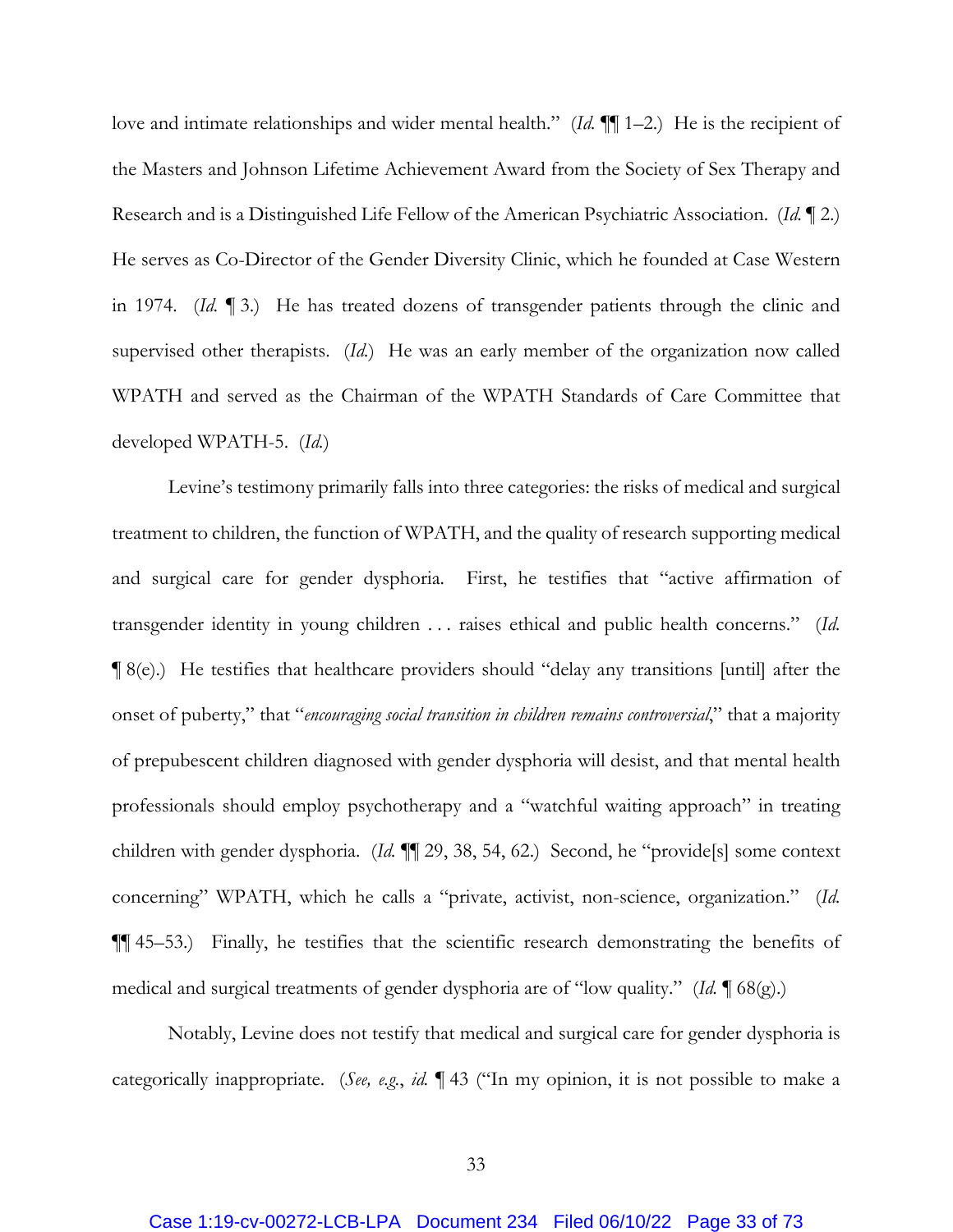single, categorical statement about the proper treatment of children presenting with gender dysphoria or other gender-related issues.") Despite his view that only "low quality" evidence supports the efficacy of these treatments, he does not advocate for "denying endocrine treatment or surgical treatment" to all transgender people, a position he calls "draconian," (ECF No. 213-3 at 73:4-7, 84:21–85:11, ("I'm not advocating denying endocrine treatment or surgical treatment."), 152:1-6, 160:23-25 ("I did not say that gender affirming treatment in general should be stopped. I've never said that.").) He concedes that he does not know how often medical or surgical care helps alleviate symptoms of gender dysphoria and does not offer an opinion as to the portion of these procedures that are necessary and unnecessary. (*Id.* at 67:24–68:3 ("It is not our [clinic's] knowledge base to know who's going to do better and who's going to do worse and who is not going to have any difference at all with hormones or with surgery.").) He testifies that this lack of high-quality evidence should encourage physicians treating gender dysphoria to be "cautious" and that transgender patients "have a right to be more fully informed" about the risks and rewards of such care, but ultimately agrees that "doctor[s] need to decide" when medical and surgical care is necessary on "a case-by-case basis." (*Id.* at 152:20-25; ECF No. 215-1 ¶ 126 ("Science not politics needs to drive trans care.").) In his own practice, Levine adheres to the WPATH Standards of Care and personally provides letters of authorization for medical and surgical treatments for his gender dysphoric patients after advising them on the risks associated with those treatments. (ECF No. 213-3 at 55:13-17, 56:2-5, 112:16-21, 176:8-16, 225:24–226:17.) Levine testifies anecdotally that "[i]n [his] experience," mental health providers "too often encourage or permit decision based on a great deal of patient and professional blind optimism" and fail to adequately inform patients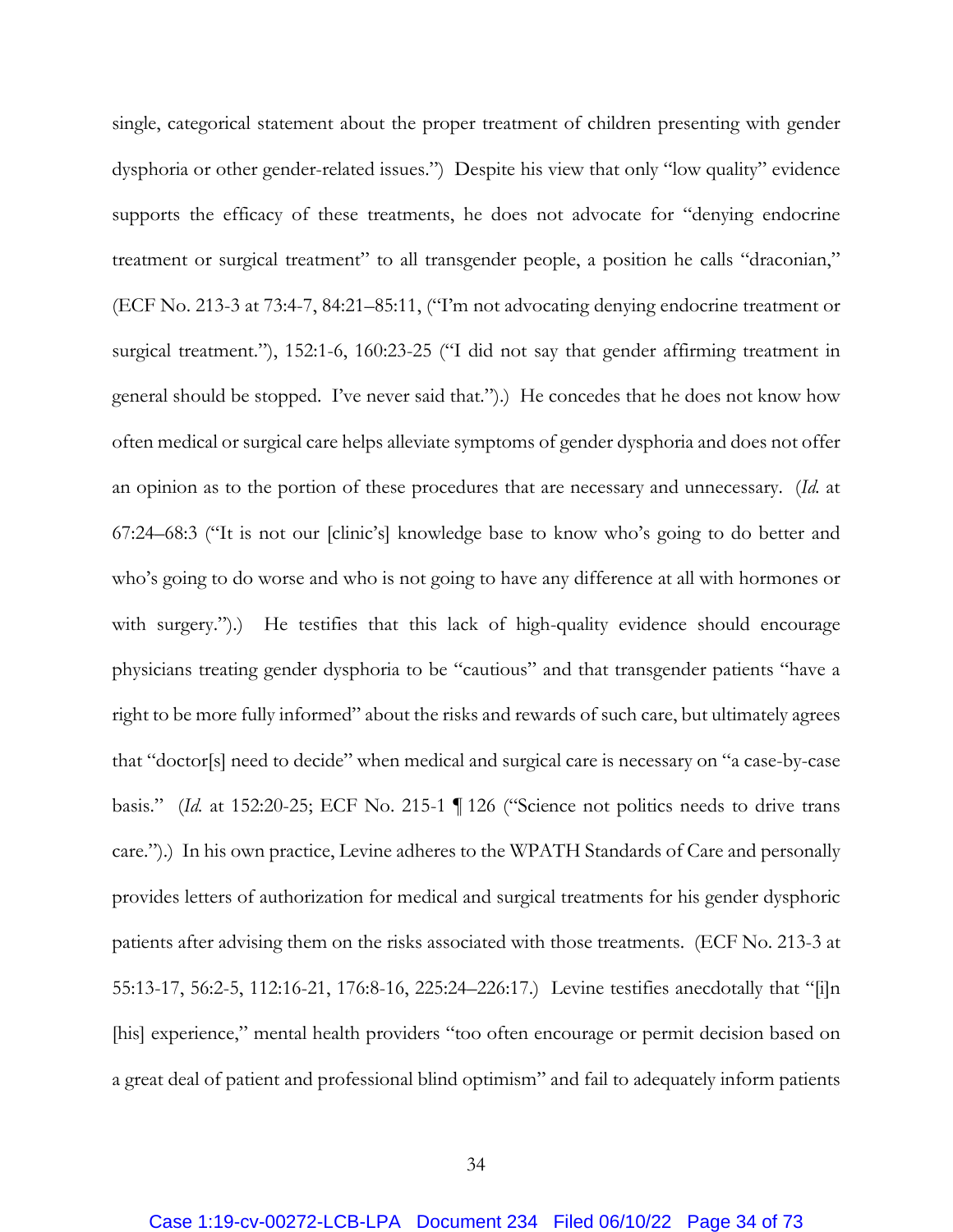of the inadequacies in the research supporting treatments for gender dysphoria. (ECF No. 215-1 ¶ 105.) He does not offer any quantifiable metrics to identify how many doctors provide informed consent and proceed with caution, and how many do not.

Based on the preponderance of the evidence, the Court finds that Levine is qualified as both a mental health provider and researcher. He is qualified to offer expert testimony on the treatment of gender dysphoria and the efficacy and findings of research studies evaluating gender dysphoria treatments. His personal work treating transgender patients, extensive experience conducting scientific research, review of the relevant literature, and thorough discussion of relevant scientific studies in his report qualify him as an expert witness. The Court additionally finds the following:

First, Levine's testimony concerning the risks of medical and surgical treatment for adolescents is relevant to assessing whether the Plan's exclusion is substantially related to Defendants' governmental interest in protecting employees and the public from ineffective medical treatments. However, Levine's criticism of medical or surgical treatment of gender dysphoria in prepubescent children is not relevant, as Plaintiffs have conceded that such treatments are not medically necessary until the onset of puberty. *See* Section II.B, *supra*. Likewise, Levine's opinions on mental health approaches to social transition are irrelevant as well, as Defendants maintain that the Plan's exclusion of coverage for mental health treatments of gender dysphoria has never been given effect and is no longer part of the Plan. (*See* ECF Nos. 137 n.2; 137-4 ¶ 27.)

Second, Levine is qualified by his personal experience with WPATH to provide background and critique the WPATH Standards of Care. This testimony is relevant to rebut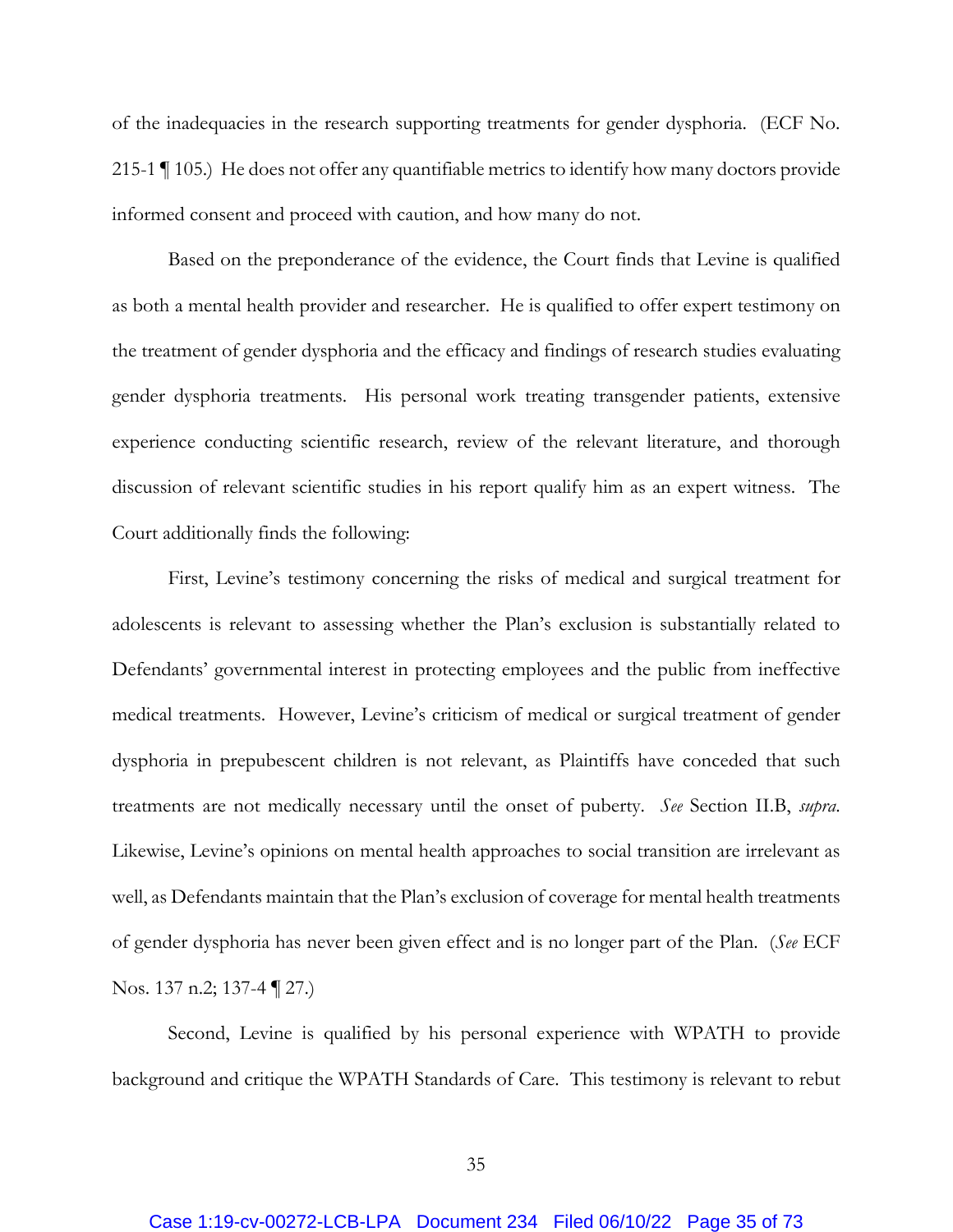Plaintiffs' experts who appear to use and rely in part on the WPATH-7 and is reliably based on Levine's expert knowledge and personal experience with the organization.

Third, Levine's analysis of the relevant scientific research supporting gender affirming medical care is relevant to assessing whether the Plan's exclusion is substantially related to Defendants' governmental interest in protecting employees and the public from ineffective medical treatments. Further, his opinion that the available scientific research is of "low quality" appears reliably based on his review of the relevant literature, experience conducting scientific research, and a "widely accepted hierarchy of reliability" that distinguishes between case studies on the "low" end and randomized double-blind clinical trials on the "high" end. (*See* ECF No. 215-1 ¶ 68.) His criticism of the methodology of some of these studies similarly appears reliable.3 (*Id.* ¶¶ 74–79.)

However, Levine's testimony regarding desistance rates does not appear to be based on reliable methodology. During deposition, Levine was unable to recall many of the studies that purportedly support his conclusion. (ECF No. 213-3 at 191:20-192:14.) His anecdotal testimony concerning adults and adolescents who regret their transitions appears to be based on a misreading of an article that reviewed entries on the website Reddit. (*See* ECF No. 215- 1 ¶¶ 35, 56, 98.) He admitted during deposition that the article referred to 16,000 entries not 60,000, as he repeatedly stated in his report—and that he had no knowledge of the content

<sup>&</sup>lt;sup>3</sup> Contrary to Plaintiffs' characterization, Levine does not testify that medical or surgical treatment of gender dysphoria *increases* a patient's chance of negative mental health outcomes, but rather that, in his view, no reliable studies show that such treatments *reduce* the likelihood of such outcomes. (ECF No.  $215-1$  ¶  $74-79$ .)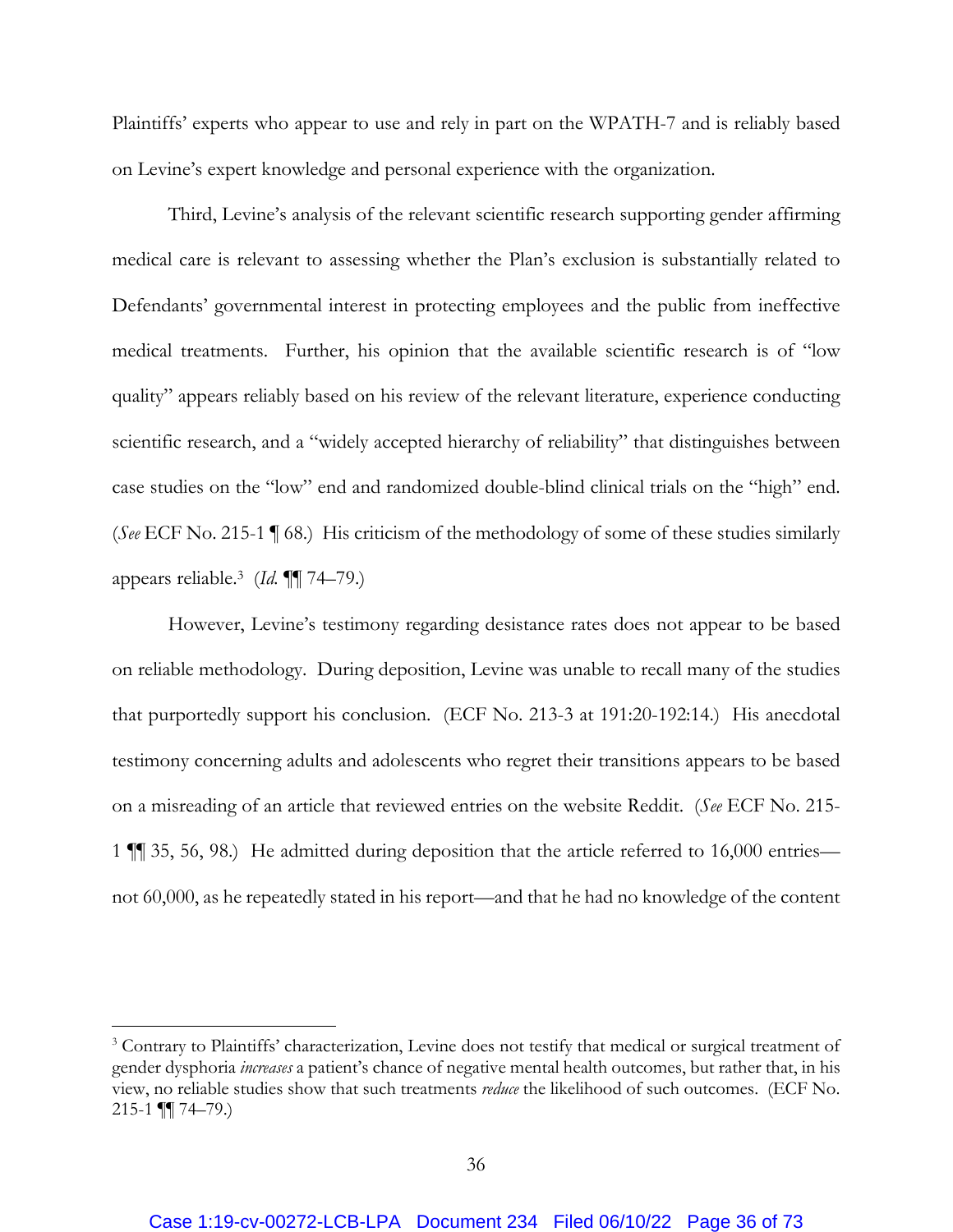of those entries or whether any of the authors actually de-transitioned or regret their transitions. (*Id.* at 196:3-7, 201:12-25)

Fourth, as discussed, it does not appear that he offers any categorical opinion as to the medical necessity of medical and surgical treatments of gender dysphoria, nor does he testify that healthcare providers are prescribing such treatment without due caution and informed consent beyond his anecdotal "experience." To the extent that Defendants seek to introduce testimony from Levine to that effect, he has not provided the Court with any data or methodology from which such claims could be made. Levine has conducted no research to identify which physicians are proceeding as he does and which do not, rendering any broader opinion about the practice of such healthcare providers pure speculation.

Finally, for the same reasons identified regarding Dr. Lappert, *supra*, Levine's reference to a "Transgender Treatment Industry" does not appear to be based on any science whatsoever and is not admissible.

In sum, Plaintiffs' motion will be granted in part and denied in part, and Levine's testimony will be limited to (1) identifying risks associated with prescribing medication and surgery to adolescents, (2) discussing WPATH, and (3) criticizing the quality of the research on treatments for gender dysphoria.

### **III. MOTIONS FOR SUMMARY JUDGMENT**

Plaintiffs argue that they are entitled to summary judgment on their three claims arising under the Equal Protection Clause, Title VII, and the ACA. (ECF No. 179.) DPS argues that it is entitled to summary judgment on Plaintiff Caraway's Title VII claim. (ECF No. 133.)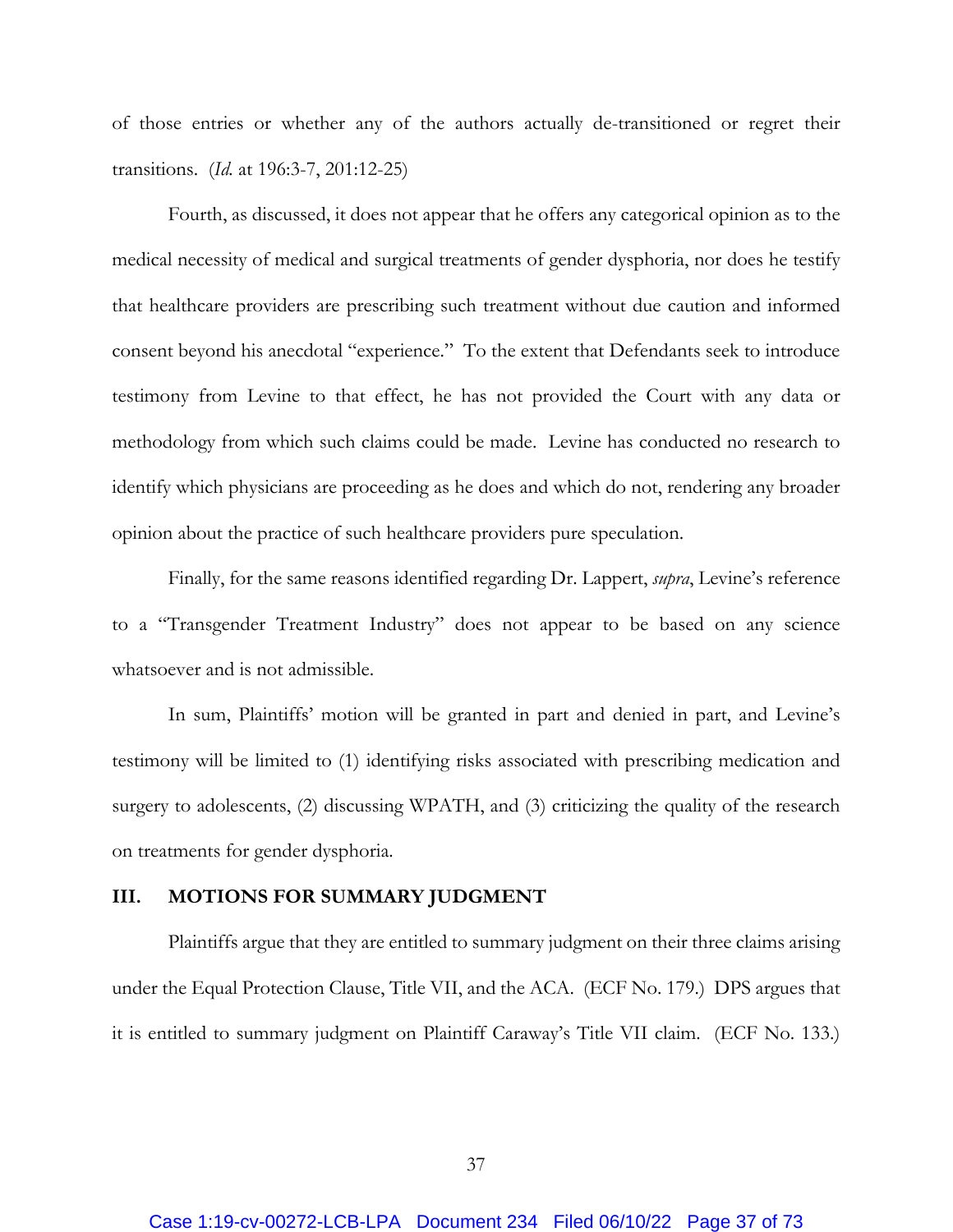Plan Defendants argue that NCSHP is entitled to summary judgment on Plaintiff's Title VII and ACA claims. (ECF No. 136.) The Court will address each claim in turn.

Summary judgment is appropriate when "the movant shows that there is no genuine dispute as to any material fact and the movant is entitled to judgment as a matter of law." Fed. R. Civ. P. 56(a). "A dispute is genuine if a reasonable jury could return a verdict for the nonmoving party." *Jacobs v. N.C. Admin. Off. of the Cts.*, 780 F.3d 562, 568 (4th Cir. 2015) (internal citations and quotations omitted). "[I]n deciding a motion for summary judgment, a district court is required to view the evidence in the light most favorable to the nonmovant" and to "draw all reasonable inferences in his favor." *Harris v. Pittman*, 927 F.3d 266, 272 (4th Cir. 2019) (citing *Jacobs*, 780 F.3d at 568). A court "cannot weigh the evidence or make credibility determinations," *Jacobs*, 780 F.3d at 569 (citations omitted), and thus must "usually" adopt "the [nonmovant's] version of the facts," even if it seems unlikely that the moving party would prevail at trial, *Witt v. W. Va. State Police, Troop 2*, 633 F.3d 272, 276 (4th Cir. 2011) (quoting *Scott v. Harris*, 550 U.S. 372, 378 (2007)).

Where the nonmovant will bear the burden of proof at trial, the party seeking summary judgment bears the initial burden of "pointing out to the district court . . . that there is an absence of evidence to support the nonmoving party's case." *Celotex Corp. v. Catrett*, 477 U.S. 317, 325 (1986). If the moving party carries this burden, then the burden shifts to the nonmoving party to point out "specific facts showing that there is a genuine issue for trial." *Matsushita Elec. Indus. Co. v. Zenith Radio Corp.*, 475 U.S. 574, 587 (1986). In so doing, "the nonmoving party must rely on more than conclusory allegations, mere speculation, the building of one inference upon another, or the mere existence of a scintilla of evidence." *Dash*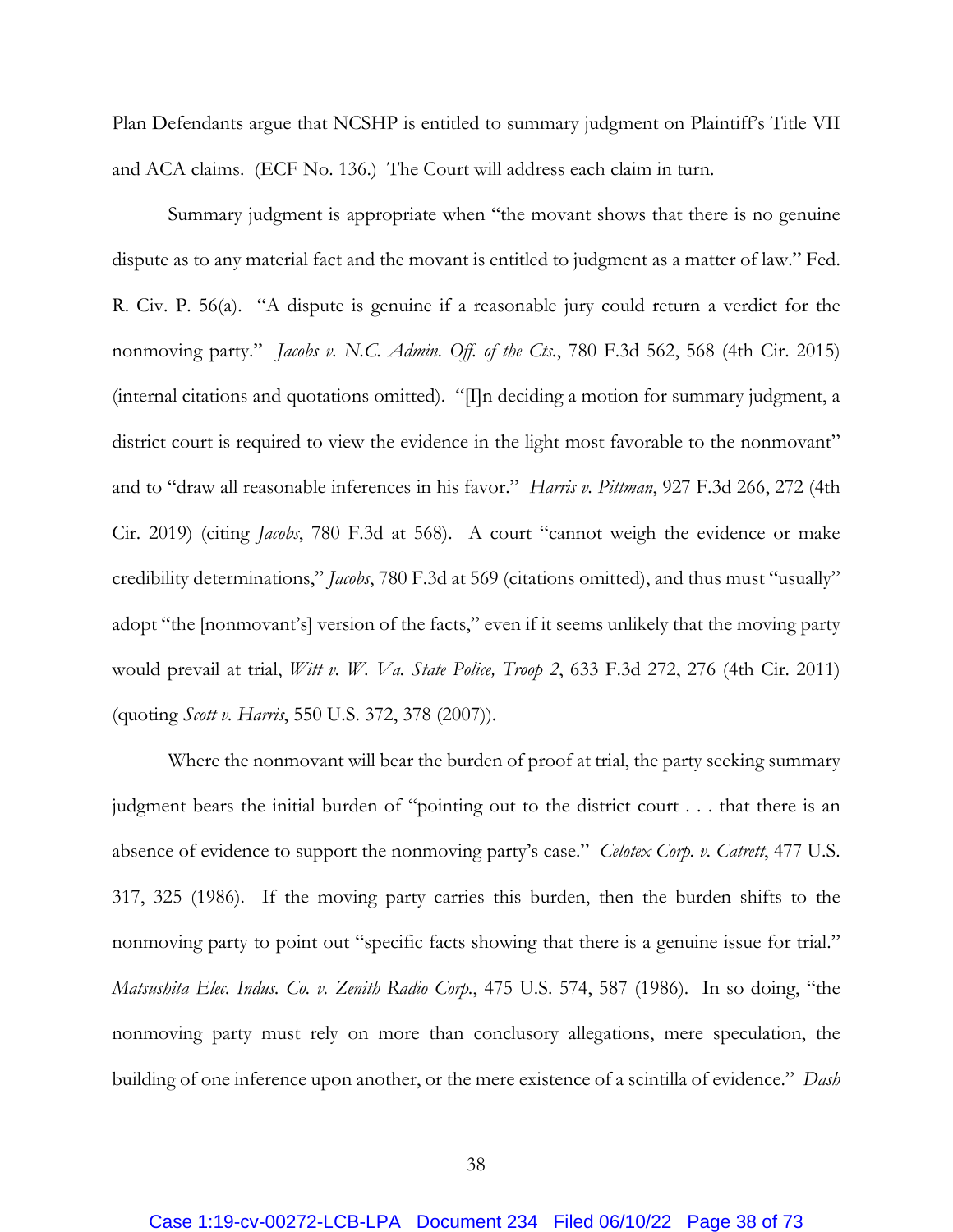*v. Mayweather*, 731 F.3d 303, 311 (4th Cir. 2013). Instead, the nonmoving party must support its assertions by "citing to particular parts of . . . the record" or "showing that the materials cited do not establish the absence . . . of a genuine dispute." Fed. R. Civ. P. 56(c)(1); *see also Celotex*, 477 U.S. at 324. Expert testimony must be admissible to create a genuine issue of material fact. *See Cavallo v. Star Enter.*, 100 F.3d 1150, 1159 (4th Cir. 1996).

#### **A. Equal Protection Clause**

The Fourteenth Amendment to the U.S. Constitution prohibits states from denying "to any person within its jurisdiction the equal protection of the laws." U.S. Const. amend. XIV, § 1. The Equal Protection Clause is "essentially a direction that all persons similarly situated should be treated alike." *City of Cleburne v. Cleburne Living Ctr.*, 473 U.S. 432, 439 (1985). When considering an equal protection claim, a court must determine (1) "what level of scrutiny applies" and (2) "whether the law or policy at issue survives such scrutiny." *Grimm v. Gloucester Cty. Sch. Bd.*, 972 F.3d 586, 607 (4th Cir.), *as amended* (Aug. 28, 2020), *cert. denied*, 141 S. Ct. 2878 (2021).

## i. The Plan facially discriminates based on sex and transgender status

"In determining what level of scrutiny applies to a plaintiff's equal protection claim, we look to the basis of the distinction between the classes of persons." *Id.* (citing *United States v. Carolene Products Co.*, 304 U.S. 144, 152 n.4 (1938)). Generally, a state policy "is presumed to be valid and will be sustained if the classification drawn by the [policy] is rationally related to a legitimate state interest." *Cleburne*, 473 U.S. at 440. This general rule "gives way," however, when the policy discriminates based on membership in certain suspect classes. *Id.* In the Fourth Circuit, laws that discriminate based on sex or transgender status receive intermediate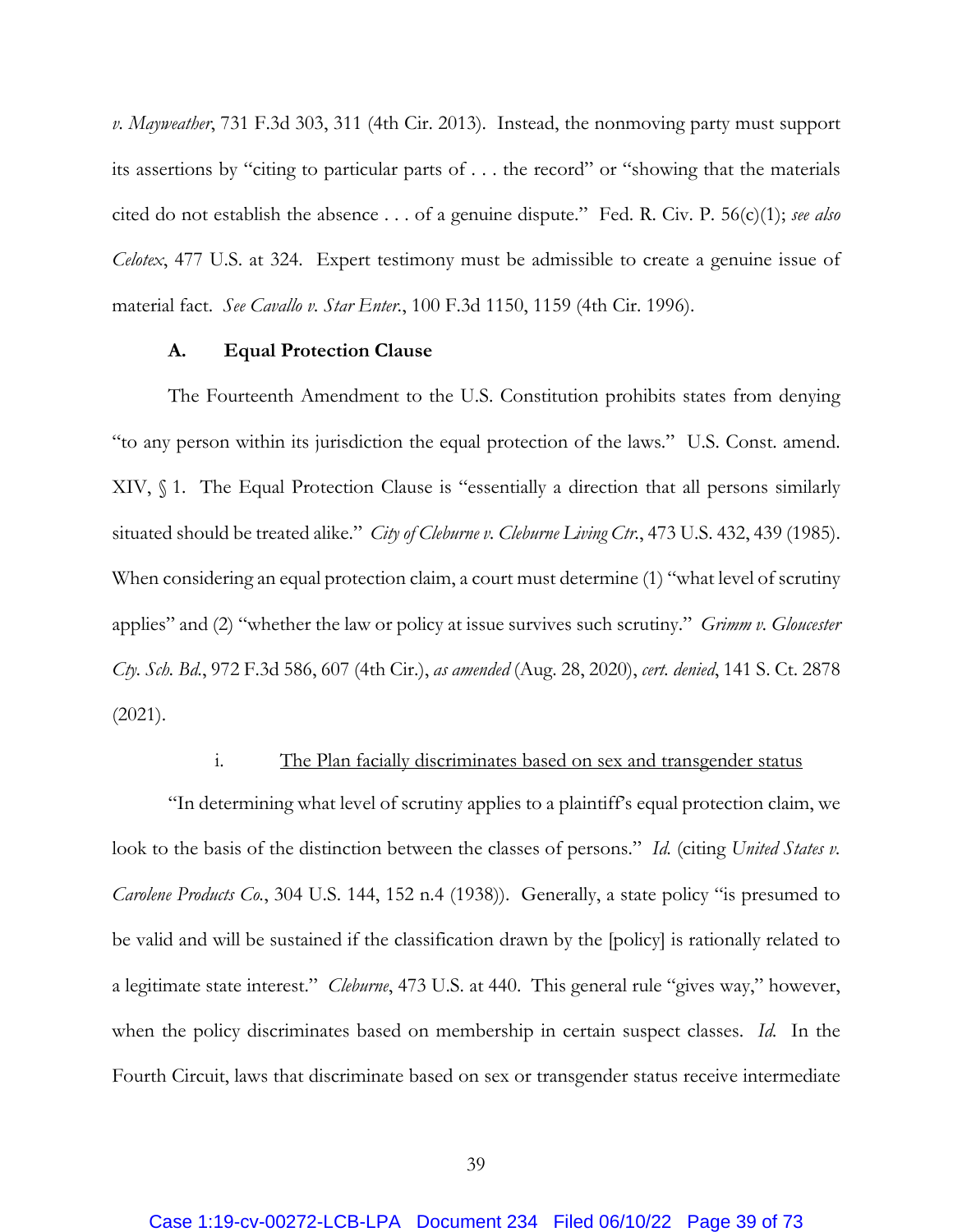scrutiny. *Grimm*, 972 F.3d at 608, 610. Such policies are unconstitutional "unless [they are] substantially related to a sufficiently important governmental interest.'" *Id.* at 608 (quoting *Celburne*, 473 U.S. at 441).

To show that a policy discriminates based on sex or transgender status, a plaintiff must show discriminatory intent and disproportionate impact. *See Vill. of Arlington Heights v. Metro. Hous. Dev. Corp.*, 429 U.S. 252, 265 (1977). "No inquiry into legislative purpose is necessary," however, when the suspect classification "appears on the face" of the policy. *Shaw v. Reno*, 509 U.S. 630, 642 (1993). A policy that facially discriminates based on membership in a suspect class is "immediately suspect because, '[a]bsent searching judicial inquiry . . . , there is simply no way of determining what classifications are "benign" or "remedial" and what classifications are in fact motivated by illegitimate'" governmental objectives. *Id.* at 642–43 (quoting *Richmond v. J.A. Croson Co.*, 488 U.S. 469, 493 (1989) (plurality opinion)); *see also Pers. Adm'r of Mass. v. Feeney*, 442 U.S. 256, 273 (1979) ("Classifications based upon gender, not unlike those based upon race, have traditionally been the touchstone for pervasive and often subtle discrimination.").

A facial inquiry is what it sounds like: a review of the language of the policy to see whether it is facially neutral or "deal[s] in explicitly racial [or gendered] terms." *Washington v. Seattle Sch. Dist. No. 1*, 458 U.S. 457, 485 (1982) (citing *Hunter v. Erickson*, 393 U.S. 385 (1969)). A policy that uses racial or gendered terms "falls into an inherently suspect category" even if it creates classifications that are not "obviously pernicious." *Id.* at 485, 487. The "crucial difference" between facially discriminatory and facially neutral laws is that the former "plainly rests on distinctions based on" a suspect classification. *Id.* at 485 (internal quotations omitted).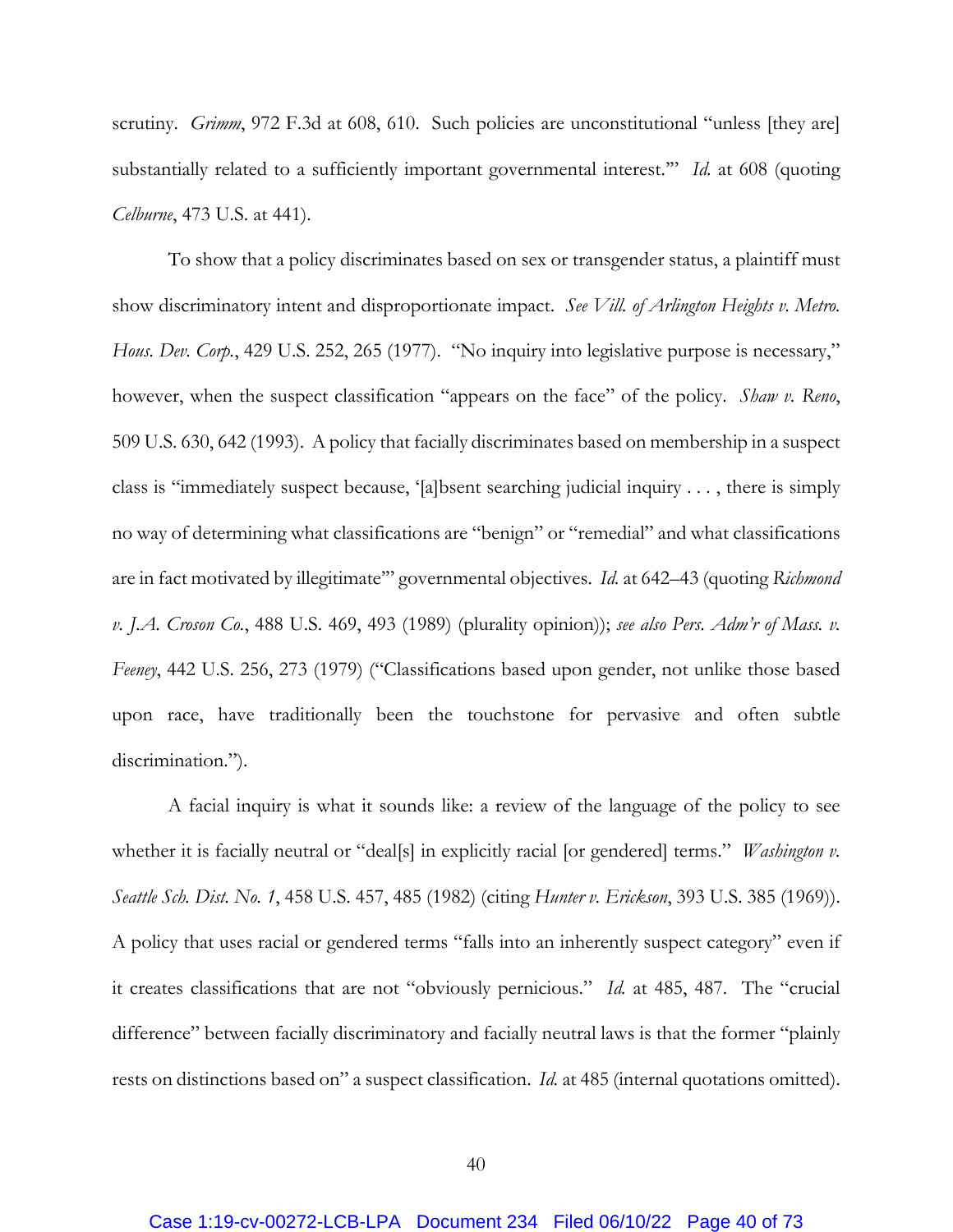In *Grimm*, the Fourth Circuit held that a school policy limiting students to use of the restroom and locker room facility that corresponded to their "biological genders" discriminated on its face based on sex. *Grimm*, 972 F.3d at 608–10. First, it reasoned that the policy "necessarily rests on a sex classification" and "cannot be stated without referencing sex." *Id.* at 608. Second, the court found that the policy "subjected [plaintiff] to sex discrimination because he was viewed as failing to conform to the sex stereotype propagated by the Policy." *Id.* at 608. Thus, the Fourth Circuit applied intermediate scrutiny. *Id.* at 609.

Additionally, the court held that the bathroom policy facially discriminated against plaintiff based on his status as a transgender boy. *Id.* at 613. The court identified transgender individuals as a quasi-suspect class consisting of those "who consistently, persistently, and insistently express a gender that, on a binary, we would think of as opposite to their assigned sex." *Id.* at 594, 613 (internal quotations omitted). The court then held that the policy—which provided "alternative appropriate private facilit [ies]" for students "with gender identity issues"— facially discriminated against plaintiff based on his membership in this class. *Id.* at 609, 613.

Here, the Plan excludes "[t]reatment or studies leading to or in connection with *sex* changes or modifications and related care." (ECF No. 184 at 67 (emphasis added).) This exception does not identify any diagnoses or treatments. Instead, the broad language of the Plan distinguishes between medically necessary<sup>4</sup> treatments that align with the member's

<sup>&</sup>lt;sup>4</sup> Defendants dispute that the treatments excluded by the Plan are medically necessary in fact. However, the Plan already limits coverage to treatments that are medically necessary. (ECF No. 137- 2 at 58:4-7.) Thus, for purposes of this facial inquiry alone, the exclusion only applies to treatments that are otherwise considered medically necessary.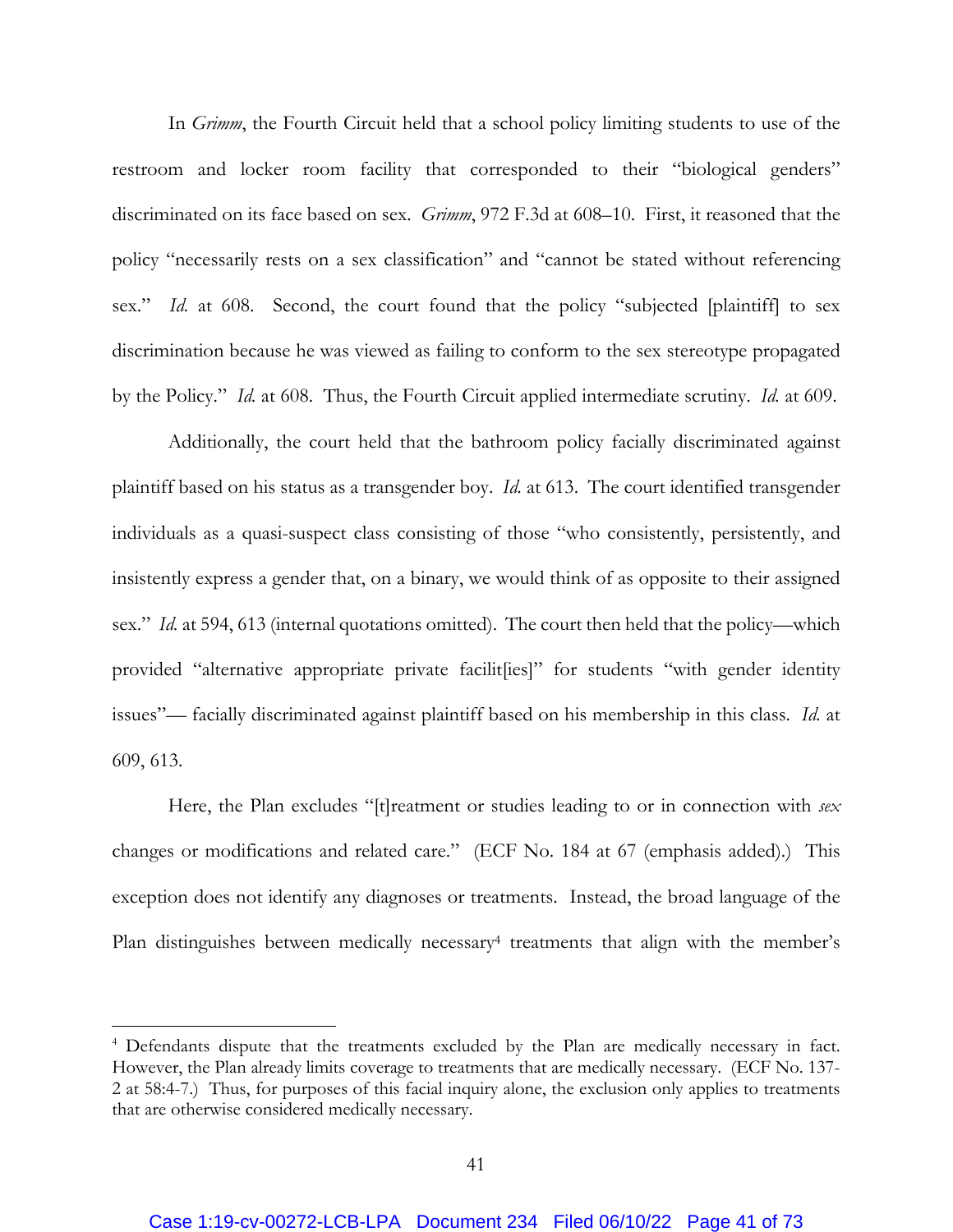biological sex and medically necessary treatments—often the *same* medically necessary treatments—that do not align with his sex.

These exclusions facially discriminate based on sex and transgender status. First, like in *Grimm*, this exclusion "necessarily rests on a sex classification" because it cannot be stated or effectuated "without referencing sex." *See Grimm*, 972 F.3d at 608; *c.f. Hunter*, 393 U.S. at 391. As reasoned by the U.S. Supreme Court, "try writing out instructions" for which treatments are excluded "without using the words man, woman, or sex (or some synonym). It can't be done." *Bostock v. Clayton Cty.*, 140 S. Ct. 1731, 1746 (2020). It is impossible to determine whether a particular treatment is connected to "sex changes or modifications and related care"—and thus, whether the exclusion applies—without comparing the member's biological sex before the treatment to how it might be impacted by the treatment.

Second, the Plan overtly discriminates against members for "failing to conform to the sex stereotype propagated by the [Plan]." *See Grimm*, 972 F.3d at 608. The Plan expressly limits members to coverage for treatments that align their physiology with their biological sex and prohibits coverage for treatments that "change or modify" physiology to conflict with assigned sex. For example, puberty suppressing medication may be covered if medically necessary. (*See, e.g.*, ECF Nos. 201-1 at 4–22). But a transgender boy will not receive coverage for such medication—even if medically necessary—because, in the language of the Plan, it would "change or modify" his physiology in a way that does not match his female biological sex. (*See id.*) This is textbook sex discrimination. *Grimm*, 972 F.3d at 608; *see generally Price Waterhouse v. Hopkins*, 490 U.S. 228, 251 (1989) (plurality opinion) (holding that employers who "insist[ed] that [individuals] matched the stereotype associated with their group" committed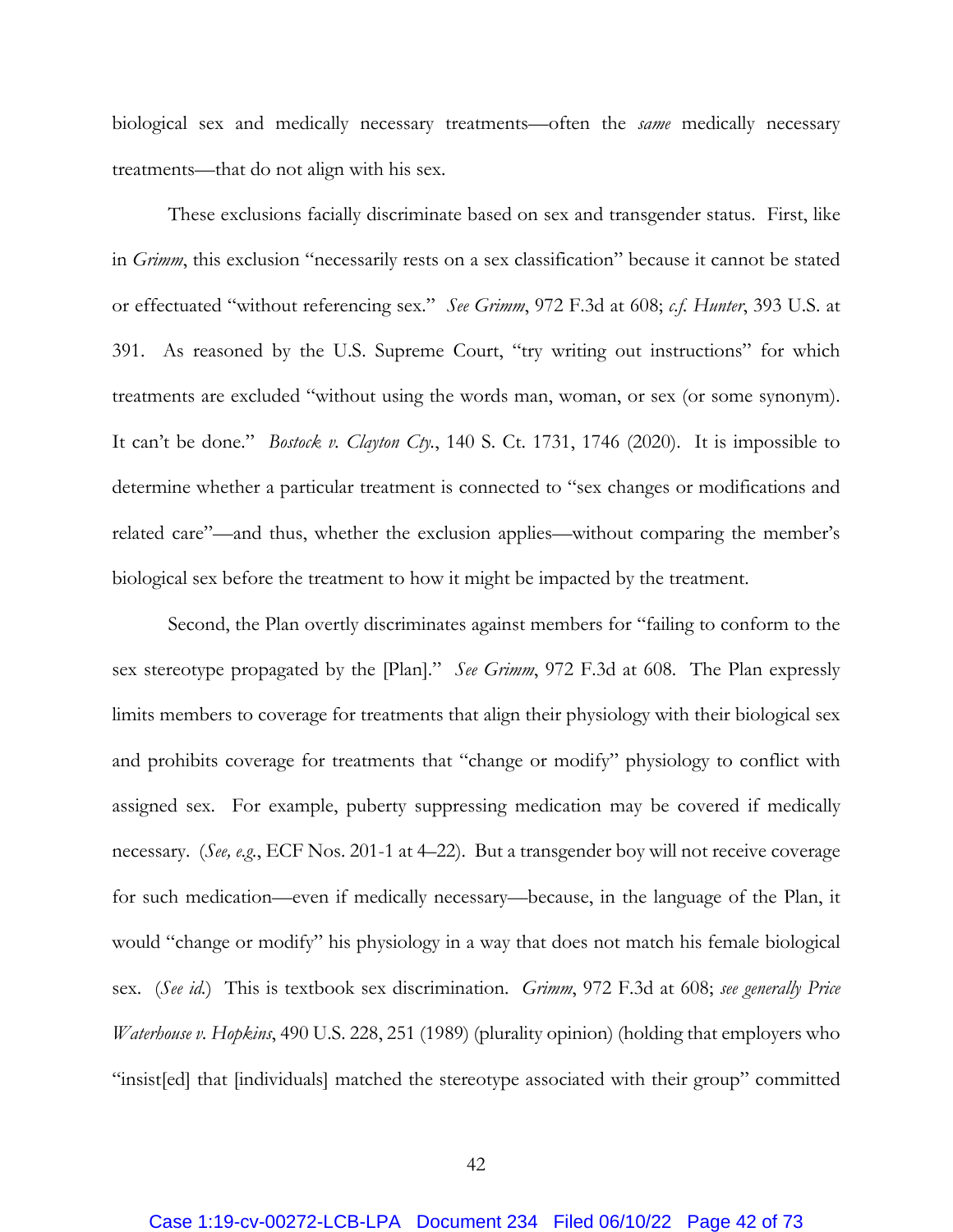sex discrimination under Title VII); *Bostock*, 140 S. Ct. at 1741 ("[A]n employer who fires a woman, Hannah, because she is insufficiently feminine and also fires a man, Bob, for being insufficiently masculine may treat men and women as groups more or less equally. But in *both* cases the employer fires an individual in part because of sex.").

Third, the Plan also transparently discriminates against its transgender members. As mentioned, the quasi-suspect class identified by the Fourth Circuit is defined as those "who consistently, persistently, and insistently express a gender that, on a binary, we would think of as opposite to their assigned sex." *Grimm*, 972 F.3d at 594. Transgender men are men; transgender women are women. *Id.* at 610 ("[Plaintiff] did not question his gender identity at all; he knew he was a boy."). This holding by the Fourth Circuit is likewise supported by the undisputed evidence in this case. (*See, e.g.*, ECF Nos. 179-2 ¶¶ 2–3 ("I am a 19-year-old man. I am also transgender."); 179-5 ¶¶ 2, 4 ("I am a boy. . . . I am transgender, which means that I was designated 'female' at birth, even though I am and identify as male."); 137-2 at 85:10– 87:22 (stating that NCSHP members may align their sex identification marker in NCSHP's records with their gender identity without proof of their physical anatomy, DNA, or chromosomal make up); *see also* ECF No. 219 at 6 ("A transgender man is a man. A transgender woman is a woman.").) Under the Plan, however, transgender members are classified as seeking to "change or modify" their gender or sex while cisgender members are not. So, a cisgender man who receives medically necessary testosterone is covered, while a transgender man who receives medically necessary testosterone is not. Like in *Grimm*, the Plan "privileges sex-assigned-at-birth over [Plaintiffs'] medically confirmed, persistent and consistent gender identity." *Grimm*, 972 F.3d at 610. Thus, it will receive intermediate scrutiny.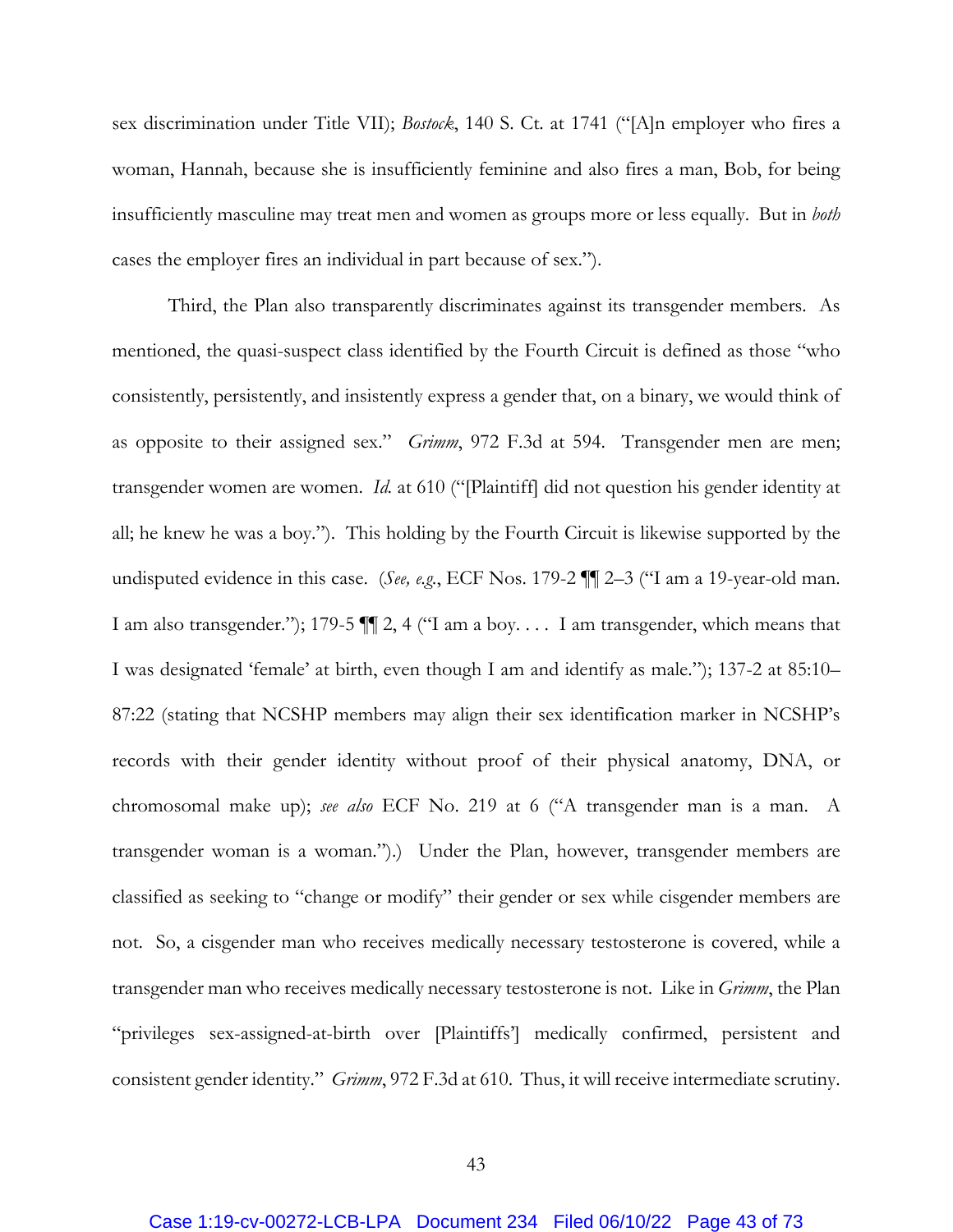Defendants raise four arguments against finding that the Plan discriminates based on sex or transgender status.

First, Defendants argue that the Plan does not discriminate based on sex or transgender status but based on diagnosis. (ECF No. 197 at 28.) Specifically, they characterize the Plan as covering medically necessary treatments for some ailments but not for others, such as gender dysphoria. (*Id.*) Some Plan administrators do consider the exclusions to be "blanket exclusions for the treatment of gender dysphoria." (*See, e.g.*, ECF No. 185-2 at 34.) However, whether a policy is facially discriminatory is determined with reference to the language of the policy, not the underlying intent of its adopters or administrators. *Int'l Union, United Auto., Aerospace & Agr. Implement Workers of Am., UAW v. Johnson Controls, Inc.*, 499 U.S. 187, 199 (1991) ("[T]he absence of a malevolent motive does not convert a facially discriminatory policy into a neutral policy with a discriminatory effect."). Thus, Defendants' evidence does not create a genuine issue of material fact as to whether the Plan discriminates *on its face.* 5

Further, even if the Court credited Defendant's characterization of the Plan as applying only to diagnoses of gender dysphoria, it would still receive intermediate scrutiny. Discrimination against individuals suffering from gender dysphoria is also discrimination based on sex and transgender status. As with the Plan's exclusions, one cannot explain gender dysphoria "without referencing sex" or a synonym. *See Grimm*, 972 F.3d at 608. A hypothetical from the Supreme Court is directly on point:

<sup>&</sup>lt;sup>5</sup> Moreover, undisputed evidence shows the exclusions do not simply attach to treatments related to a diagnosis of gender dysphoria in practice. As discussed, preauthorization for some surgeries is denied due to the exclusion "regardless of the diagnostic code," and preauthorization for others is denied if the procedural code accompanying the treatment is "transsexualism" or "personal history of sex reassignment." (ECF No. 197-14 ¶¶ 20–21.)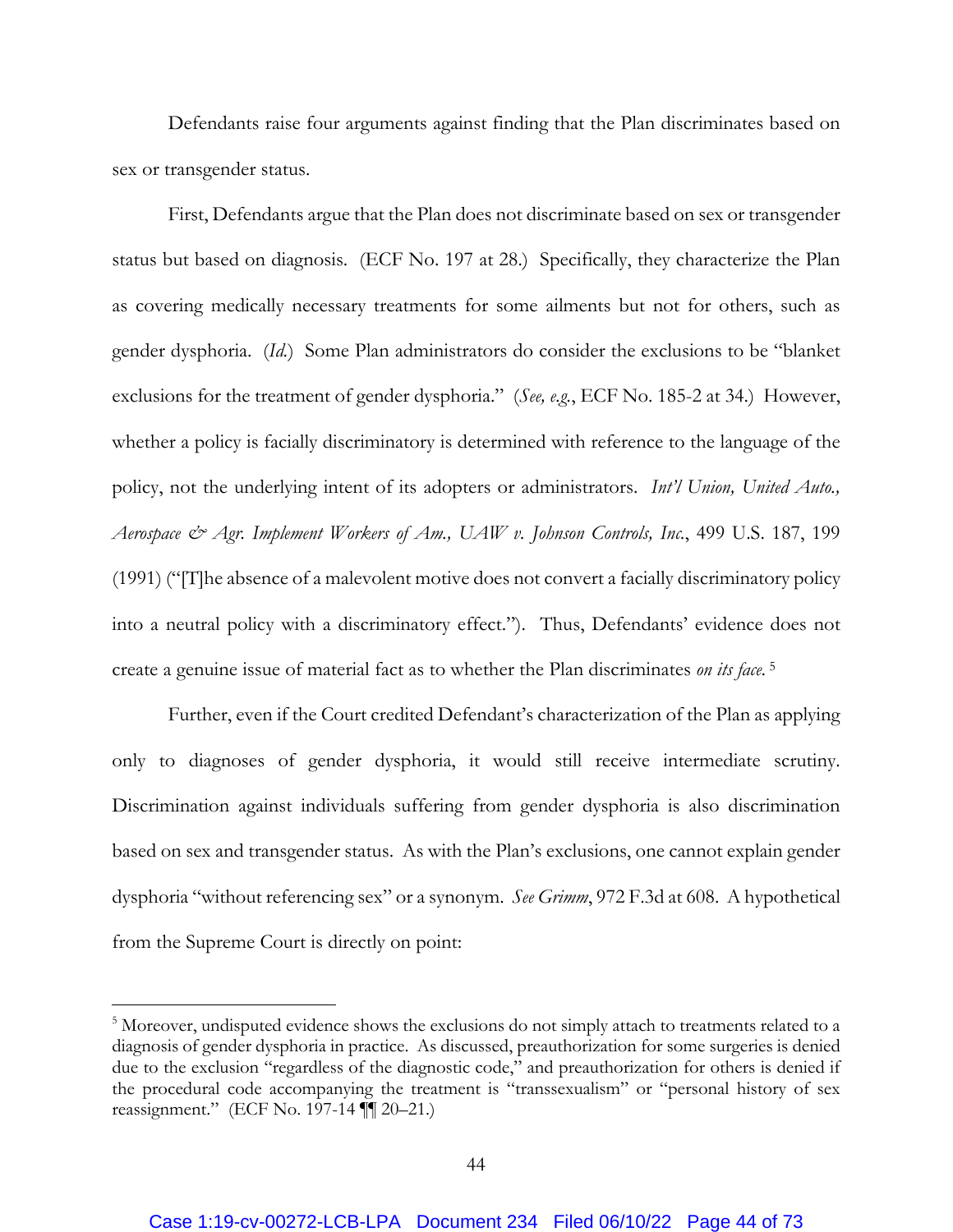Suppose an employer asked homosexual or transgender applicants to tick a box on its application form. The employer then had someone else redact any information that could be used to discern sex. The resulting applications would disclose which individuals are homosexual or transgender without revealing whether they also happen to be men or women. Doesn't that possibility indicate that the employer's discrimination against homosexual or transgender persons cannot be sex discrimination?

No, it doesn't. . . . There is no way for an applicant to decide whether to check the homosexual or transgender box without considering sex. To see why, imagine an applicant doesn't know what the words homosexual or transgender mean. Then try writing out instructions for who should check the box without using the words man, woman, or sex (or some synonym). It can't be done.

*Bostock*, 140 S. Ct. at 1746*.* The same is true here. Even if Plan administrators see only a box checked "gender dysphoria," the diagnostician cannot know whether to check that box without considering sex.<sup>6</sup> Defendants' first argument is unpersuasive.

Second, Defendants argue that Plaintiffs are not similarly situated to members who receive similar treatments for different diagnoses. (ECF No. 197 at 29.) Members who receive hormone therapy, testosterone, or a mastectomy for gender dysphoria, they argue, are not similarly situated to members who seek those same treatments for prostate, testicular, or breast cancer. (*Id.*) This argument, however, is a *justification* for Defendants' facial sex and transgender discrimination, not an argument that the exclusions are facially neutral. *See Tuan Anh Nguyen v. I.N.S.*, 533 U.S. 53, 62–64, 73 (2001) (conducting "similarly situated" analysis of a facially discriminatory law in its application of intermediate scrutiny rather than to determine what level of scrutiny applied). It is sufficient at this stage that those affected and unaffected

<sup>6</sup> Defendants argue that "[h]ealthcare providers must know a patient's sex for *every* medical diagnosis," (ECF No. 197 at 32), but this argument misstates the issue. Gender dysphoria cannot be explained at all without reference to sex, while most other diagnoses—even those that are specific to members of only one sex—can be explained neutrally.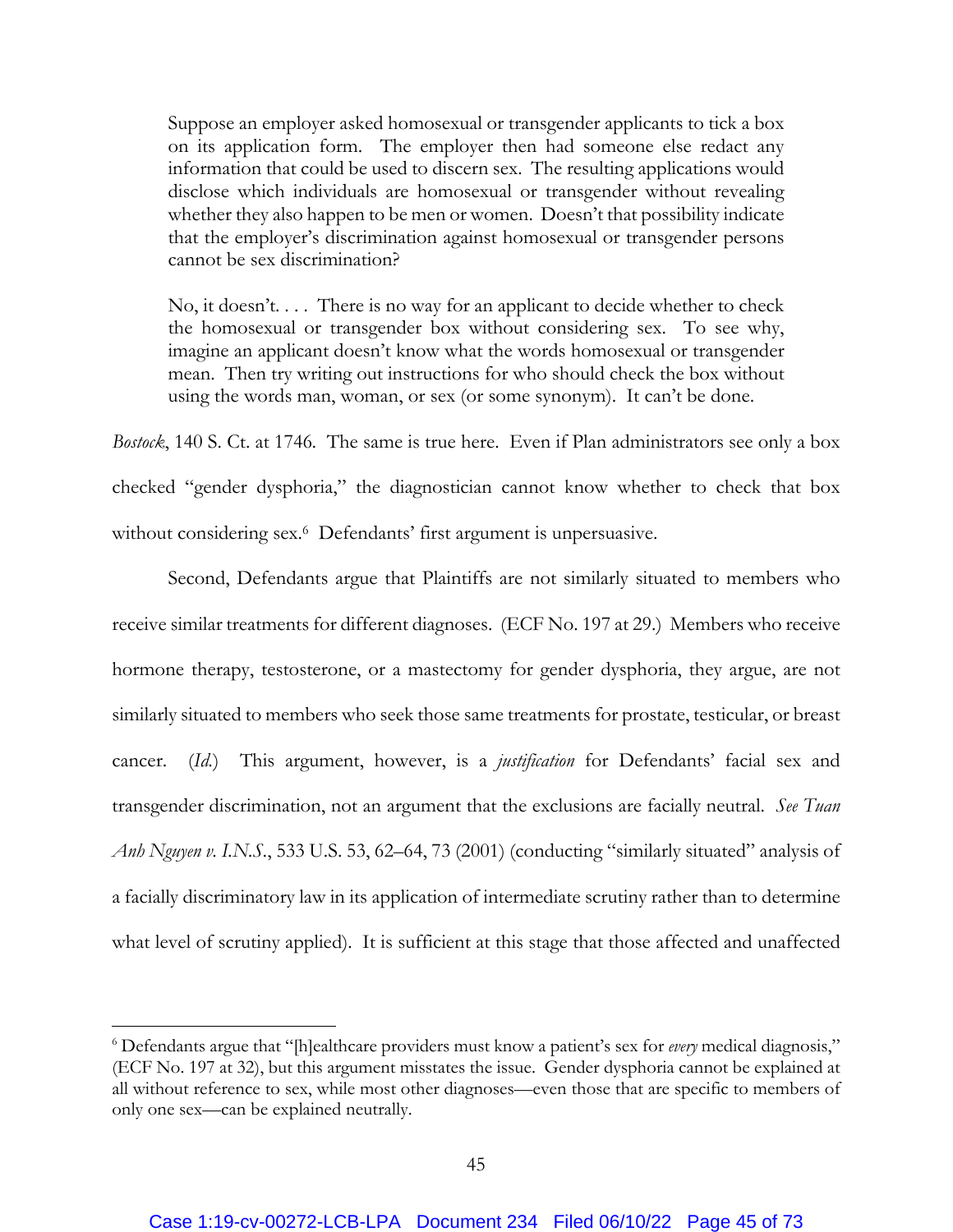by the exclusion are all members of the Plan who seek similar or identical treatments. The factor used by the Plan to distinguish between covered and uncovered treatments is that the later "change or modify" the patient's assigned sex. Other factors not evidenced on the face of the Plan that may distinguish the two groups are not proper for consideration at this stage in the Court's analysis. *See Klinger v. Dep't of Corr.*, 31 F.3d 727, 731 (8th Cir. 1994) ("The similarly situated inquiry focuses on whether the plaintiffs are similarly situated to another group *for purposes of the challenged government action*. . . . [It] depends on what government action the plaintiffs are challenging." (emphasis added)).

Third, Defendants argue that the Plan does in fact cover many over-the-counter pharmaceuticals regardless of transgender status because neither the Plan nor its administrators "*ever know* the reason" for such purchases. (ECF No. 197 at 26.) But a policy that makes coverage turn on sex or transgender status receives heightened scrutiny even if administrators do not actually know members' sex or transgender status in practice. *C.f. Bostock*, 140 S. Ct. at 1746 ("By intentionally setting out a rule that makes hiring turn on [sex], the employer violates the law, whatever he might know or not know about individual applicants."). A facially discriminatory policy likewise receives heightened scrutiny even if it is not applied in all cases. *See, e.g.*, *Fisher v. Univ. of Tex. at Austin*, 579 U.S. 365, 384 (2016) (applying heightened scrutiny to a race-conscious admissions policy even though "race consciousness played a role in only a small portion of admissions decisions").

Fourth, Defendants analogize this case to *Geduldig v. Aiello*, 417 U.S. 484 (1974). In *Geduldig*, the Supreme Court held that a state health program that denied coverage for pregnancy did not discriminate based on sex. *Id.* at 494. The Court reasoned that the program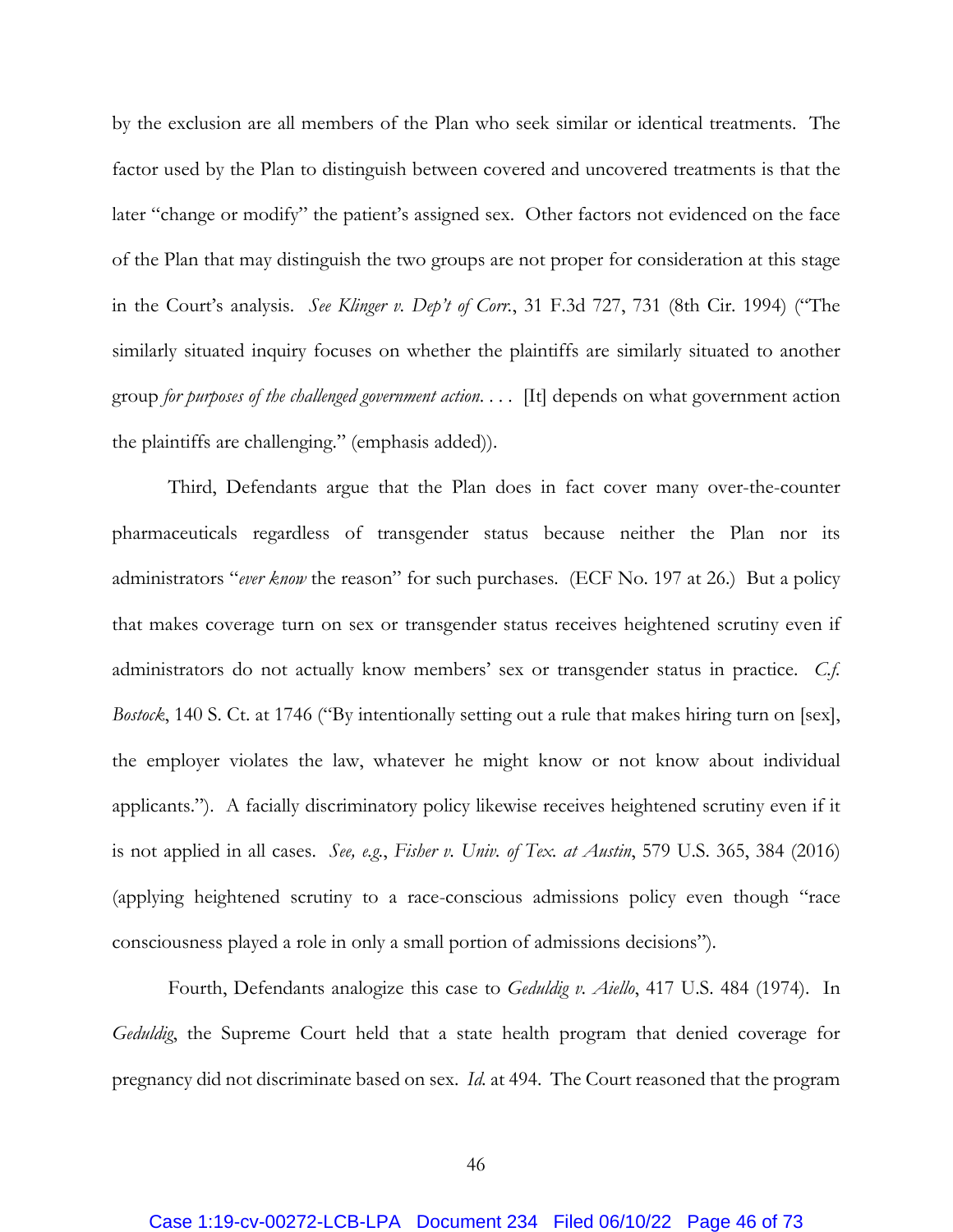did "not exclude anyone from benefit eligibility because of gender but merely remove[d] one physical condition—pregnancy—from the list of compensable disabilities." *Id.* at 496 n.20. "Normal pregnancy is an objectively identifiable physical condition with unique characteristics," and while "only women can become pregnant," the group of members who are not pregnant "includes members of both sexes." *Id.* But the same cannot be said here. The Plan does not merely exclude one "objectively identifiable physical condition with unique characteristics" from coverage; rather, it excludes *treatments* that lead or are connected to *sex* changes or modifications. Pregnancy can be explained without reference to sex, gender, or transgender status.7 The same cannot be said of the exclusion at issue here.

In sum, there is no genuine issue of material fact about the language of the Plan: it facially discriminates based on sex and transgender status. The Court will accordingly apply intermediate scrutiny.

# ii. Defendants have not established a genuine issue of material fact as to whether the Plan is substantially related to an important governmental interest

Policies that discriminate based on sex or transgender status are unconstitutional "unless [they are] substantially related to a sufficiently important governmental interest." *Grimm*, 972 F.3d at 608 (quoting *Celburne*, 473 U.S. at 441). To survive intermediate scrutiny,

<sup>7</sup> *Pregnancy*, Dorland's Illustrated Medical Dictionary (33d ed. 2020) ("[T]he condition of having a developing embryo or fetus in the body, after union of an oocyte and spermatozoon."); *Pregnant*, American Heritage Medical Dictionary (2d ed. rev. 2007) ("Carrying developing offspring within the body); *see Pregnant*, Merriam-Webster, https://www.merriam-webster.com/dictionary/pregnant (last updated May 25, 2022) ("containing a developing embryo, fetus, or unborn offspring within the body"). *But see Pregnancy*, Stedman's Medical Dictionary (28th ed. 2006) ("The state of a female after conception and until the termination of the gestation.").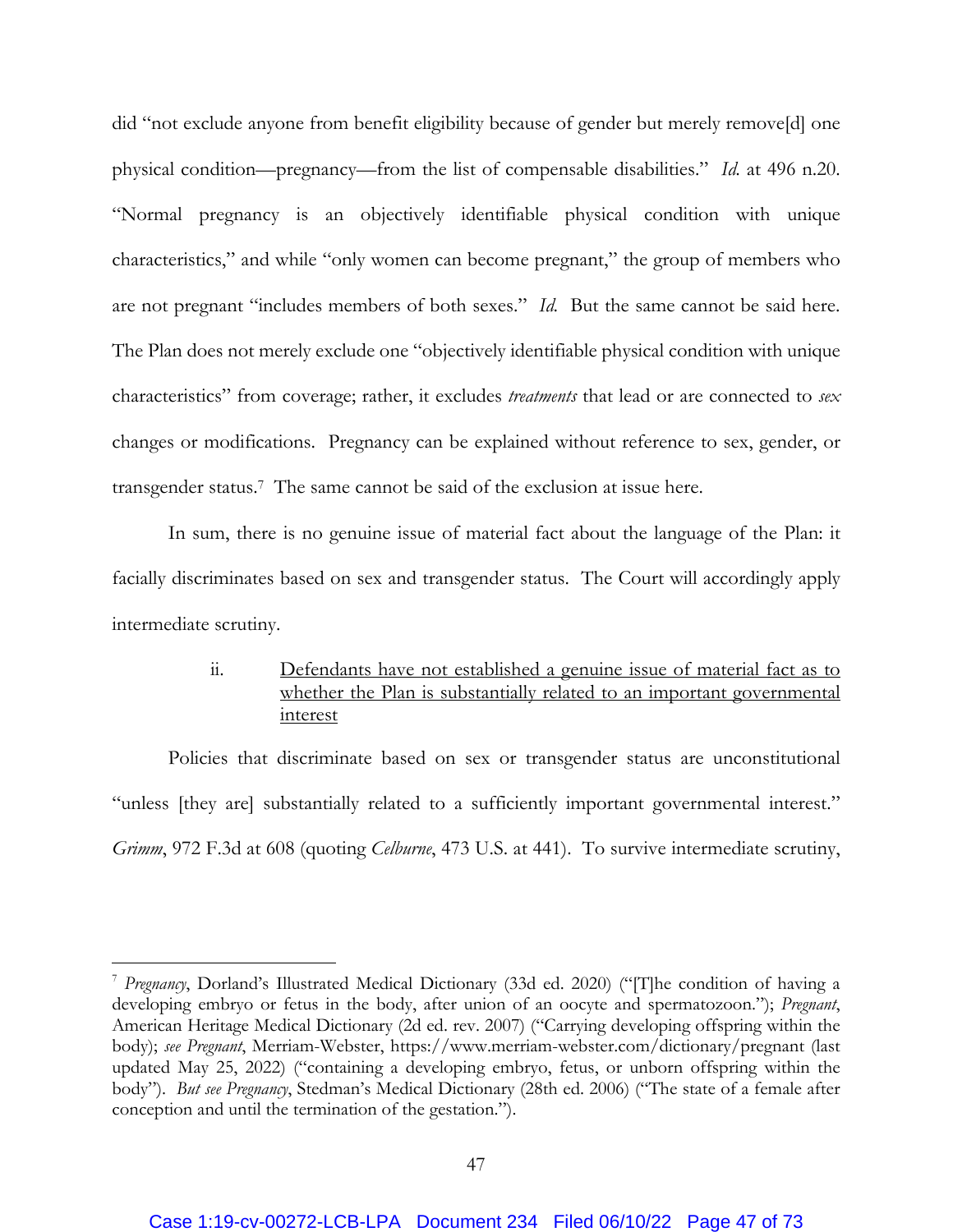the state bears the burden to "provide an 'exceedingly persuasive justification' for its classification." *Id.* (quoting *United States v. Virginia*, 518 U.S. 515, 534 (1996)).

Defendants raise two justifications for the relevant exclusions. First, they argue that the exclusions limit health care costs. (ECF No. 197 at 40.) Until 2018, North Carolina provided free health insurance to its public employees. (ECF No. 137-2 at 106:2-4.) When the North Carolina General Assembly limited increases in its contribution to the Plan in 2016 to 4% per year, however, NCSHP was unable to keep up with the rapid 7% annual increase in healthcare costs. (*Id.* at 102:22-24.) At Defendant Folwell's direction, NCSHP cut benefits and charged employees premiums for the first time. (*Id.* at 102:19-21, 106:2-4.) Now, "a whole lot of employees have to work one week out of a month just to cover their Health Plan for their family." (*Id.* at 105:22-24.)

While such a justification may be sufficient under the rational basis test, *see Geduldig*, 417 U.S. at 496, a state may not "protect the public fisc by drawing an invidious distinction between classes of its citizens" under heightened scrutiny, *Mem'l Hosp. v. Maricopa Cnty.*, 415 U.S. 250, 263 (1974). That is especially true here, as the estimated \$300,000–\$900,000 saved by the exclusion per year pales in comparison to NCSHP's billion-dollar cash balance and saves each of the Plan's 740,000 members about one dollar each. Such a paltry limit on health care costs is not an important governmental interest.

Second, Defendants argue that the relevant treatments excluded by the Plan are not effective. (ECF No. 197 at 11–17.) Viewed in the abstract, the Court finds that withholding Plan funds from ineffective medical treatments serves an important governmental interest. The state has an obvious interest in protecting its employees and their families from ineffective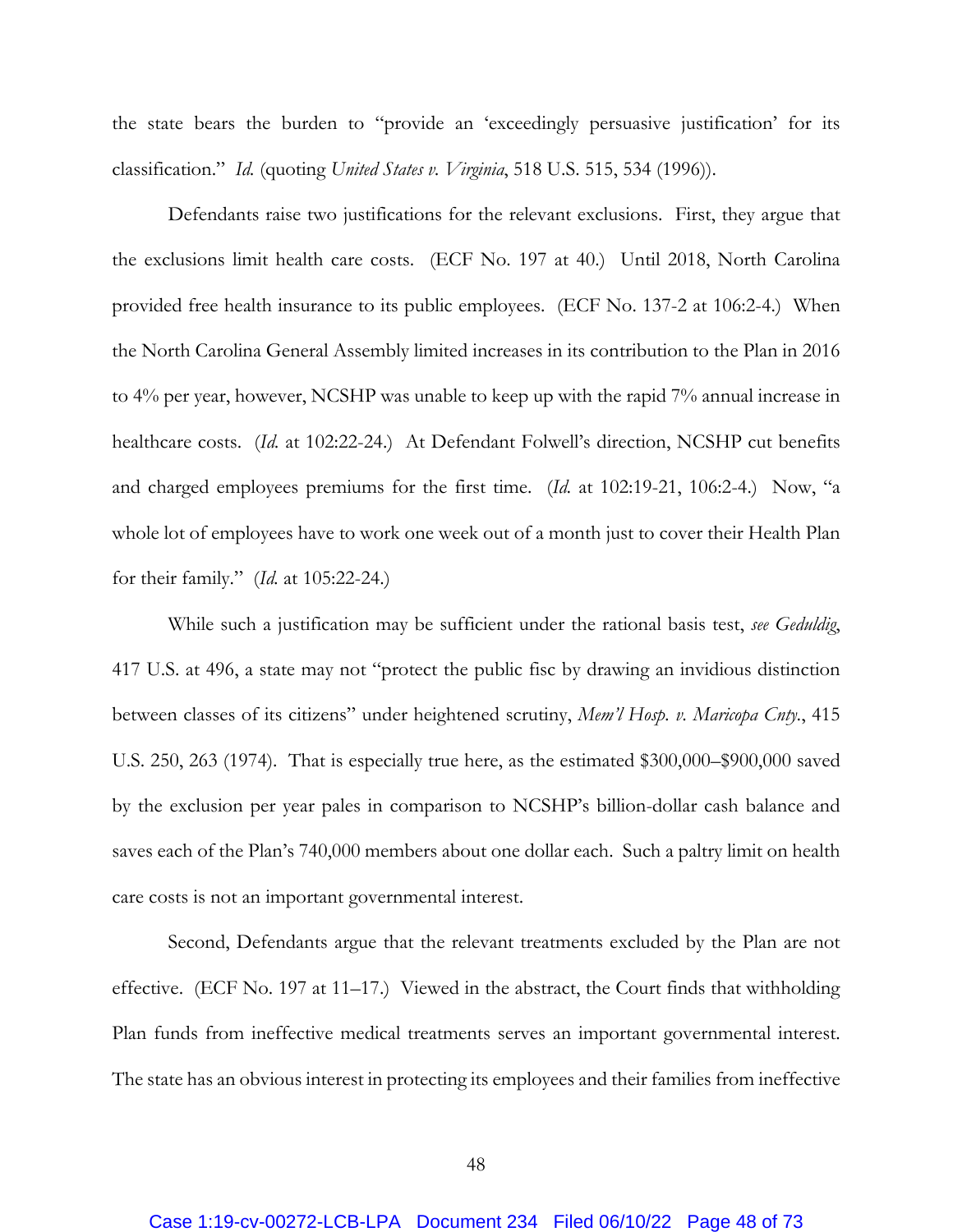medical treatments and a derivative interest in reducing the prevalence of such treatments generally by cutting them off from access to the Plan's considerable resources. (*See* ECF No. 137-1 at 35:7-12 (stating that the Plan is the largest purchaser of healthcare and pharmaceuticals in North Carolina)). Protecting public health is an important governmental interest. *Eline v. Town of Ocean City*, 7 F.4th 214, 222 n.8 (4th Cir. 2021), *cert. denied*, 142 S. Ct. 1117 (2022).

Thus, the remaining issue is whether the exclusions are substantially related to Defendant's interest in protecting its employees and the public from ineffective medical treatments.8 Defendants attempt to establish this substantial relationship via their experts' testimony. However, as found in Part II, *supra*, much of this testimony is inadmissible. Inadmissible testimony cannot establish a genuine issue of material fact for purposes of summary judgment. *See Md. Highways Contractors Ass'n v. Maryland*, 933 F.2d 1246, 1251 (4th Cir. 1991).

Defendants' admissible expert testimony, even when taken in the light most favorable to Defendants, does not support that the Plan's exclusion substantially excludes treatments that are ineffective. First, while Dr. Hruz and Dr. Lappert testify that the medicines and surgeries used to treat gender dysphoria can have serious health risks and consequences, it is

<sup>&</sup>lt;sup>8</sup> Plaintiffs argue "[b]inding circuit precedent recognizes that ... medical treatments for gender dysphoria 'are safe, effective, and often medically necessary.'" (ECF No. 201 at 3 (quoting *Kadel v. N.C. State Health Plan for Tchrs. & State Emps.*, 12 F.4th 422, 428 (4th Cir.), *as amended* (Dec. 2, 2021), *cert. denied sub nom. N.C. Health Plan for Tchrs. & State Emps. v. Kadel*, 142 S. Ct. 861 (2022)).) However, the relevant quote comes from the Fourth Circuit's background discussion of gender dysphoria. *See Kadel*, 12 F.4th at 428. This Court does not read the Fourth Circuit's ruling in *Kadel*—which concerned a jurisdictional issue—to resolve this consequential issue as a matter of fact or law. Thus, the effectiveness of these treatments remains an issue of fact that must be resolved in the first instance.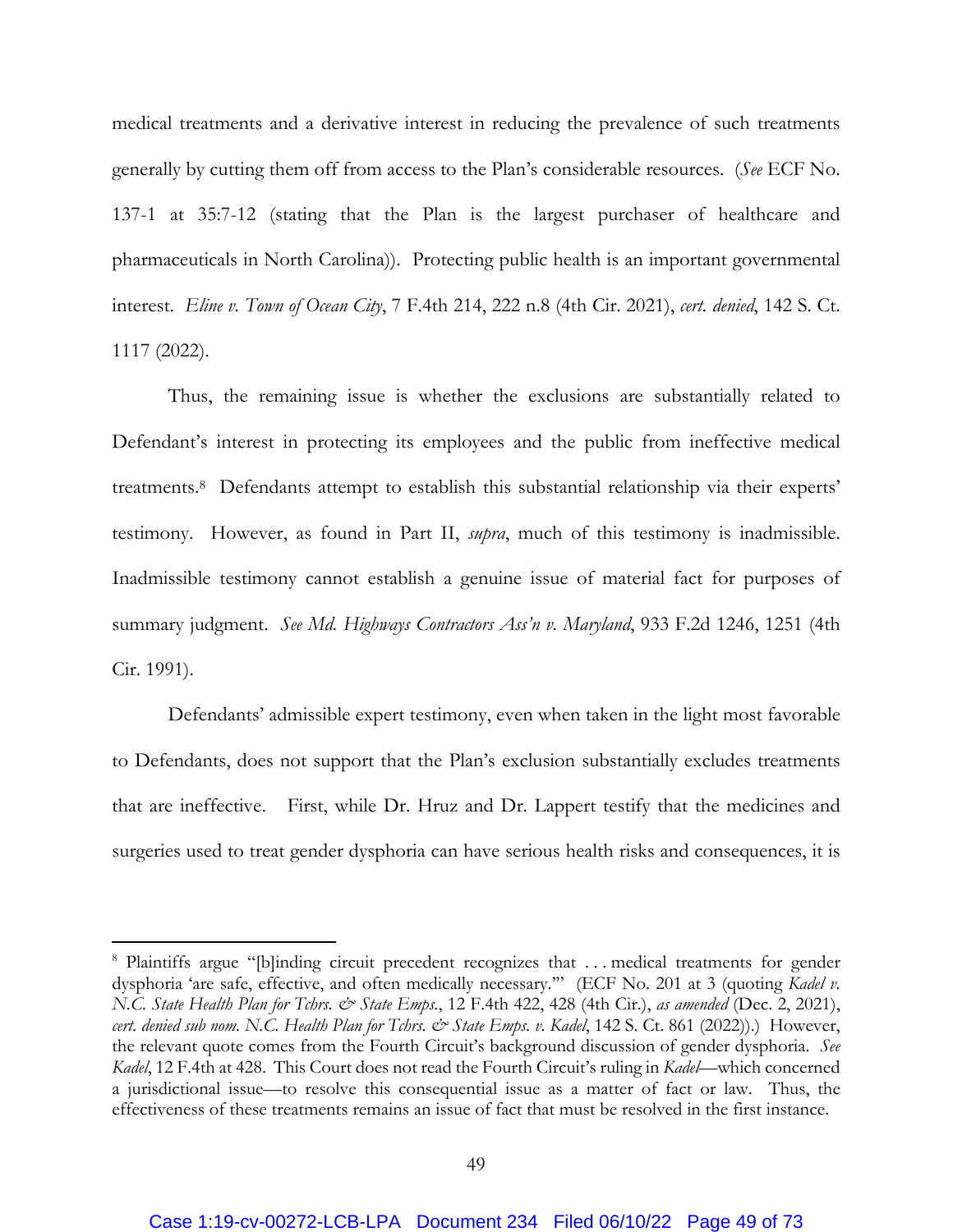also undisputed that gender dysphoria is a serious diagnosis that, if left untreated, can lead to self-mutilation and suicide. NCSHP covers many of these same treatments for other serious illnesses notwithstanding their risks and side effects. Without evidence that the treatments are ineffective to treat gender dysphoria, Defendants cannot meet their burden to show that the risks substantially outweigh the benefits so as to justify their sex- and transgender-based policy.

Second, Defendants point to Dr. Levine's testimony to argue that these treatments are categorically ineffective. But that is not Levine's testimony. He testifies that the available research is not sufficiently reliable to prove that treatments are effective, but repeatedly and emphatically testifies that this lack of high-level research is *not* reason to justify withholding treatment from all gender dysphoric patients. Rather, he testifies that *doctors and patients*, when fully aware of the risks and elusive benefits of available treatments, should decide if medicine or surgery is necessary *as he does in his own practice*. This is Plaintiffs' request: that they and their doctors, not their sex or transgender status, determine when their treatments are appropriate. Levine does not and cannot reliably testify as to how often doctors prescribe unnecessary treatments or fail to obtain informed consent. Thus, Levine's testimony also does not create a genuine issue of material fact as to whether the Plan's exclusion substantially excludes ineffective treatments.

Finally, anecdotal recounting of individual patient experiences and wholesale criticism of WPATH, the DSM, and various professional associations, even when taken as true, is insufficient to meet Defendants' burden of showing that the Plan's discriminatory exclusion is substantially related to an important governmental interest. At most, this evidence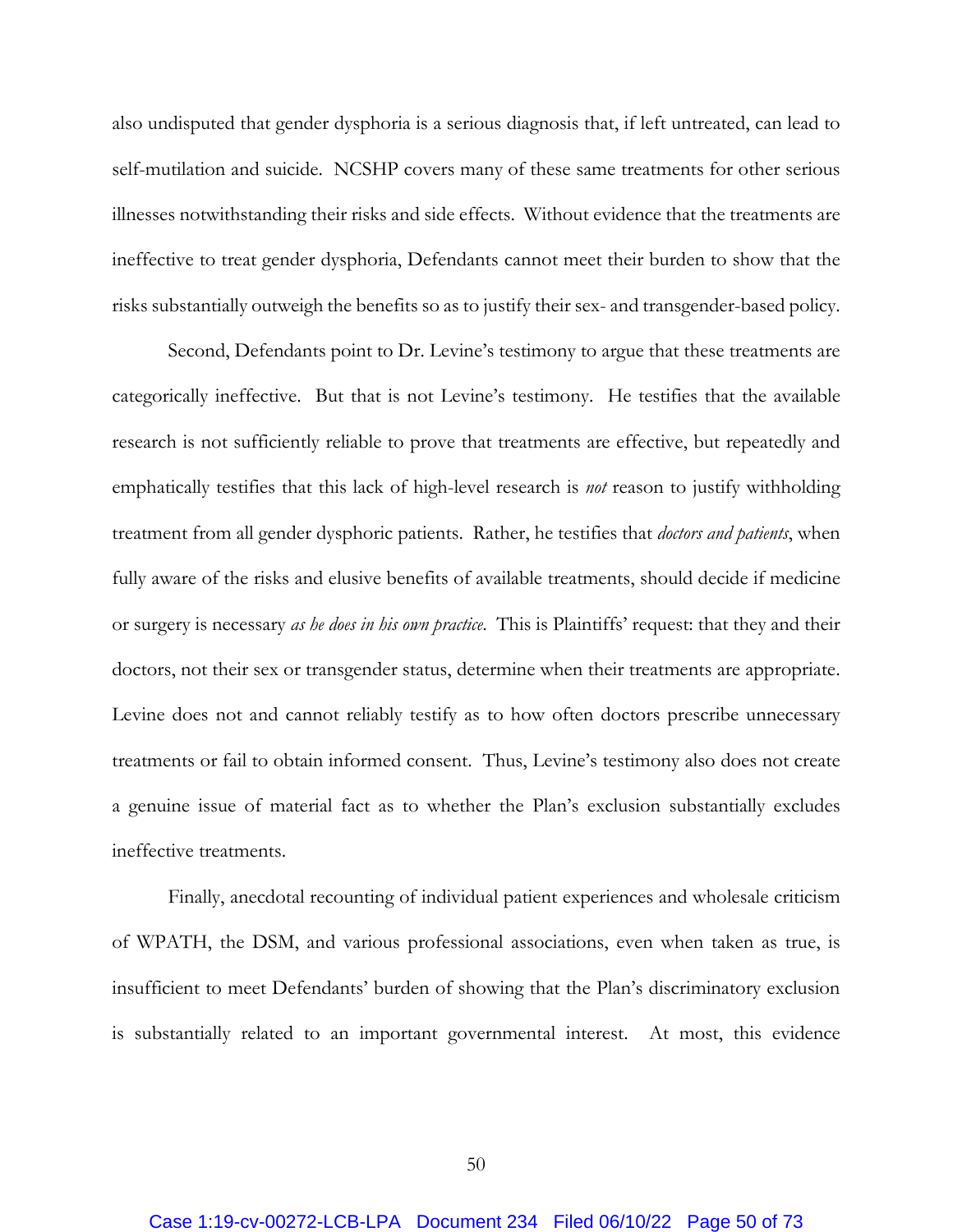challenges the credibility of some—but not all—of Plaintiffs' evidence showing that medical and surgical treatments for gender dysphoria are effective.

Moreover, Defendants have a clear, sex- and transgender-neutral alternative to the exclusion. In 2017, the Plan covered "medically necessary services for the treatment of gender dysphoria," and NCSHP's third-party administrators, Blue Cross and CVS, appear able to distinguish between medically necessary and unnecessary treatments. (*See, e.g.*, 185-2 at 89–99 (distinguishing in the Blue Cross Corporate Medical Policy between medically necessary and unnecessary treatments for gender dysphoria). To the extent that Defendants can anecdotally establish that *some* treatments for gender dysphoria are ineffective, they have not offered any admissible evidence to show that the Plan's categorical exclusion better protects members from ineffective treatments than the more narrow exclusion of medically *unnecessary* treatments for gender dysphoria. Thus, Defendants cannot meet their burden under intermediate scrutiny. *See Caban v. Mohammed*, 441 U.S. 380, 392 (1979) (invalidating an adoption law where "the State's interest . . . can be protected by means that do not draw such an inflexible genderbased distinction."); *Cleveland Bd. of Educ. v. LaFleur*, 414 U.S. 632, 650 (1974) (invalidating a maternity policy where a more "narrow method of protecting the school board's interest in teacher fitness" was available); *see also Cleburne*, 473 U.S. at 476 (Marshall, J., concurring in the judgment in part and dissenting in part) ("When statutes rest on impermissibly overbroad generalizations, our cases [applying intermediate scrutiny] have invalidated the presumption on its face.") (collecting cases).

Thus, Plaintiffs are entitled to summary judgment on their Equal Protection Claim.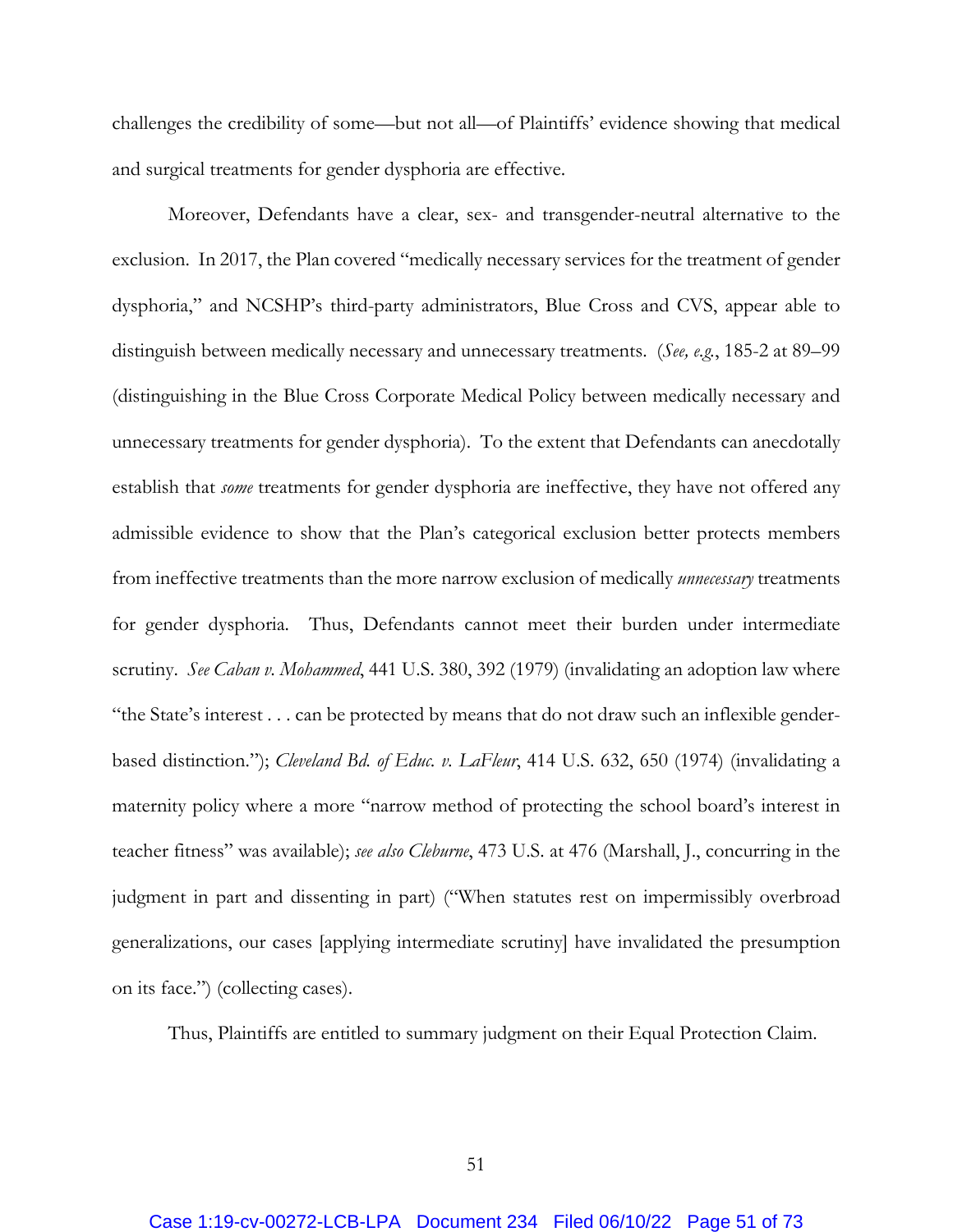#### **B. Title VII**

The Court next addresses Plaintiff Caraway's Title VII claims against DPS and NCSHP.

It is a violation of Title VII for an employer to "discriminate against any individual with respect to his compensation, terms, conditions, or privileges of employment, because of such individual's . . . sex." 42 U.S.C.  $\sqrt{2000e^{-2}(a)(1)}$ . "Health insurance and other fringe benefits are 'compensation, terms, conditions, or privileges of employment'" under Title VII. 9 *Newport News Shipbuilding & Dry Dock Co. v. EEOC*, 462 U.S. 669, 682 (1983).

DPS, NCSHP, and Plaintiffs each move for summary judgement on Plaintiff Caraway's Title VII claims. (ECF Nos. 132; 136; 178.) NCSHP argues it is not Caraway's employer. (ECF No. 137 at 25–33.) DPS argues that Caraway lacks standing and cannot show that DPS caused her injury. (ECF No. 133 at 21–22.) Caraway argues that no genuine issue of material fact exists as to her Title VII claim and she is entitled to judgment as a matter of law as to liability, "reserving issues of damages . . . for trial." (ECF No. 179 at 4, 32–37.) The Court will address these arguments in turn.

## i. Plaintiff Caraway

Caraway is a transgender woman and corrections officer for DPS. (ECF No. 179-9 ¶¶ 5, 8.) She is required to maintain health insurance by DPS given the nature of her job and is a member of NCSHP. (*Id.* ¶ 16.) She was diagnosed with gender dysphoria and began hormone replacement therapy in mid-2018, and underwent "intersex surgery" and a

<sup>&</sup>lt;sup>9</sup> Whether a benefit is "compensation" under Title VII is a question of federal law, not state law. Defendants' contention that the Plan does not constitute compensation under state law is therefore inapposite.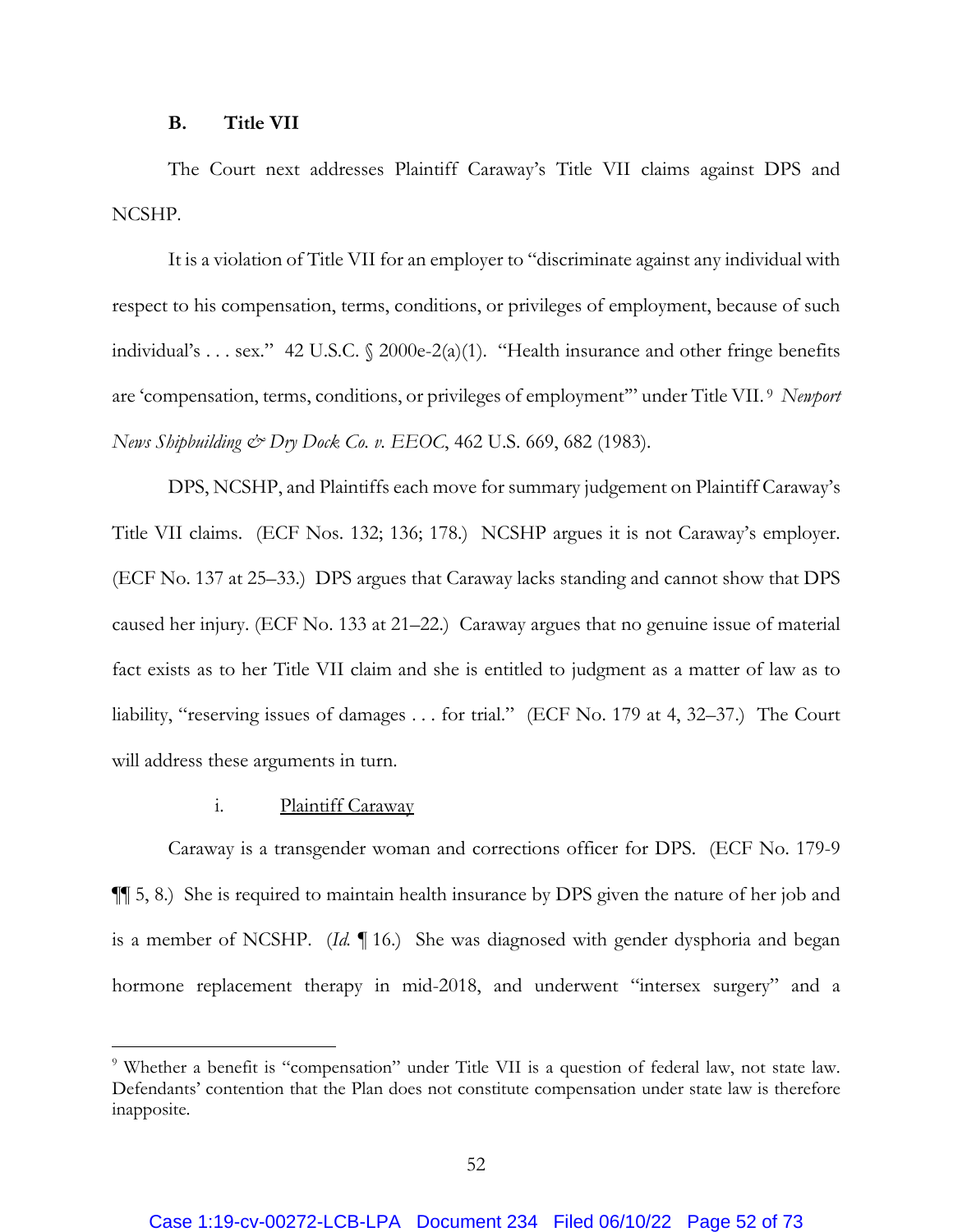"mammaplasty" on August 5, 2020. (*Id.* ¶¶ 19–20; *id.* at 13.) Due to the exclusion, NCSHP has only occasionally covered her hormone therapy and did not cover her surgery. (*Id.* ¶¶ 21, 24, 28; *see id.* at 13.) She consequently delayed surgery approximately nine months until she could pay the \$27,000 bill out of pocket. (*Id.* ¶¶ 23–25.) Caraway is still employed with DPS. (*Id.* ¶ 6.) Although the treatment she has received "has helped" relieve symptoms from her gender dysphoria "up to a point," she anticipates requiring continued hormone treatments and additional surgery. (*Id.* ¶¶ 29–33.)

### ii. NCSHP is not Caraway's employer

NCSHP argues that it is not liable to Caraway under Title VII because it is not her employer. (ECF No. 137 at 25–28.) It is undisputed that Caraway is employed by DPS. (*See* ECF No. 179-9 ¶ 5.) Caraway argues that NCSHP is also her employer—and therefore liable under Title VII—because (1) it is DPS's agent and (2) DPS and NCSHP jointly employ her. (ECF No. 188 at 15–18.)

### 1. NCSHP is not DPS's agent

Title VII defines "employer" as either "a person engaged in an industry affecting commerce" that employs fifteen or more employees and "any agent of such a person." 42 U.S.C. § 2000e(b). An "employer," in turn, is prohibited from discriminating "against any individual with respect to [her] compensation, terms, conditions, or privileges of employment" because of her sex.  $\sqrt{2000e^{-2(a)(1)}}$ . "Title VII's purpose [is to] eliminat[e] discrimination in employment based on race, color, religion, sex, or national origin." *Butler v. Drive Auto. Indus. of Am., Inc.*, 793 F.3d 404, 409 (4th Cir. 2015) (internal quotations omitted). "Title VII should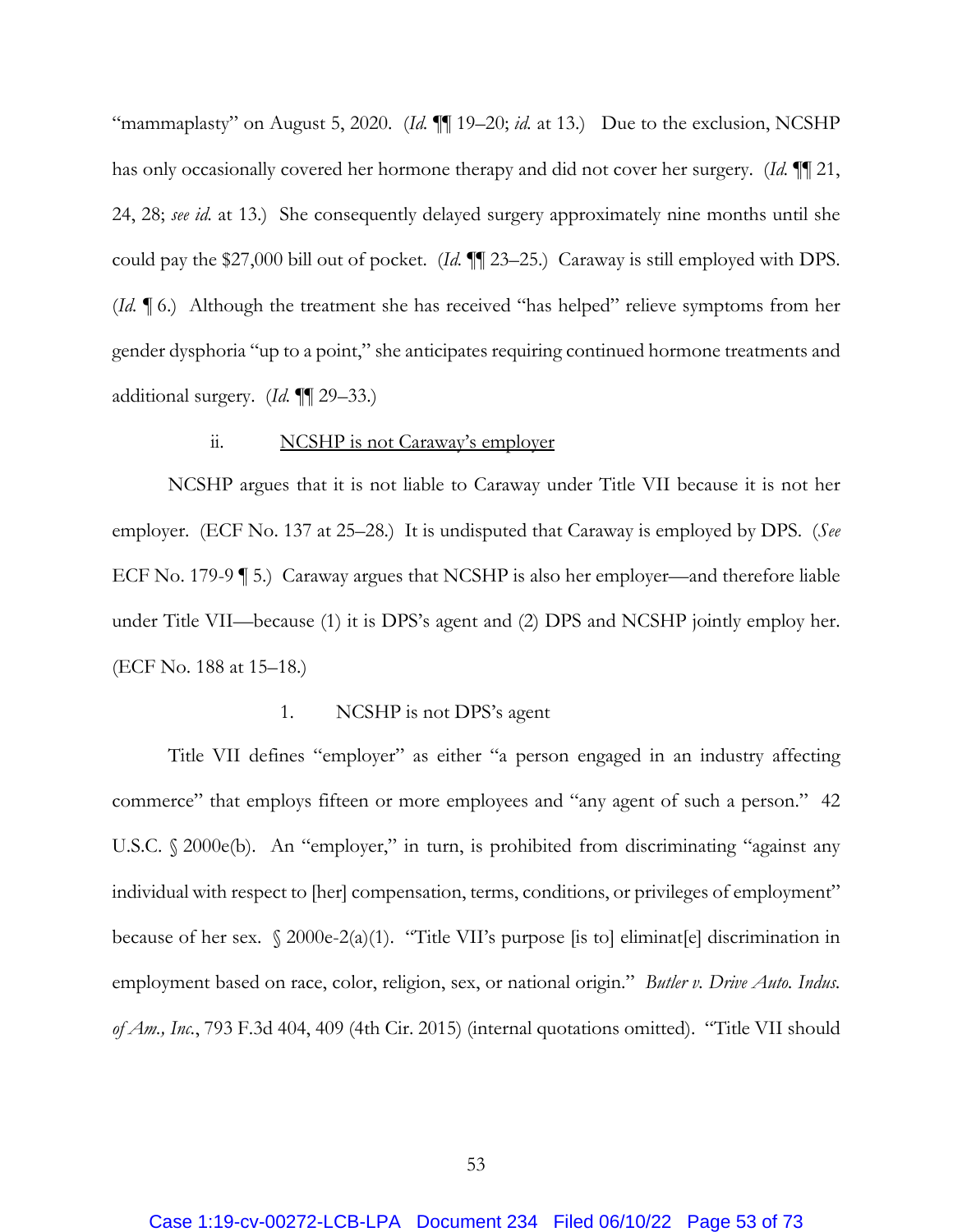be liberally construed in light of its remedial purpose . . . [and] such liberal construction is also to be given to the definition of 'employer.'" *Id.* (internal quotations omitted).

Title VII "does not define the term 'agent.'" *Lissau v. S. Food Serv., Inc.*, 159 F.3d 177, 180 (4th Cir. 1998). In *Lissau*, the Fourth Circuit held that "individual supervisors are not liable under Title VII." *Id.* at 181. Rejecting an argument that an individual supervisor may be held liable as the "agent" of the employer, the court "interpret[ted] the inclusion of agent in Title VII's definition of employer simply to establish a limit on an employer's liability for its employees' actions." *Id.* at 180; *see also Birkbeck v. Marvel Lighting Corp.*, 30 F.3d 507, 510 (4th Cir. 1994) (reading an identical provision in the Age Discrimination in Employment Act to be "an unremarkable expression of respondeat superior—that discriminatory personnel actions taken by an employer's agent may create liability for the employer").

The Fourth Circuit has not addressed the present situation where a plaintiff alleges that an entity, rather than an individual supervisor, is liable under Title VII by virtue of being an agent. (*See* ECF No. 74 at 22–24.) Other circuits have held "that Title VII plaintiffs may maintain a suit directly against an entity acting as the agent of an employer, but only under certain circumstances." *Alam v. Miller Brewing Co.*, 709 F.3d 662, 668–69 (7th Cir. 2013) (citations omitted). These circuits recognize agency liability where the agent "exercise[s] control over an important aspect of [the plaintiff's] employment," *Carparts Distrib. Ctr., Inc. v. Auto. Wholesaler's Ass'n of New England, Inc.*, 37 F.3d 12, 17 (1st Cir. 1994); where the agent "significantly affects access of any individual to employment opportunities*," Spirt v. Teachers Ins. & Annuity Ass'n*, 691 F.2d 1054, 1063 (2d Cir. 1982), *vacated and remanded on other grounds*, 463 U.S. 1223 (1983); or where "an employer delegates sufficient control of some traditional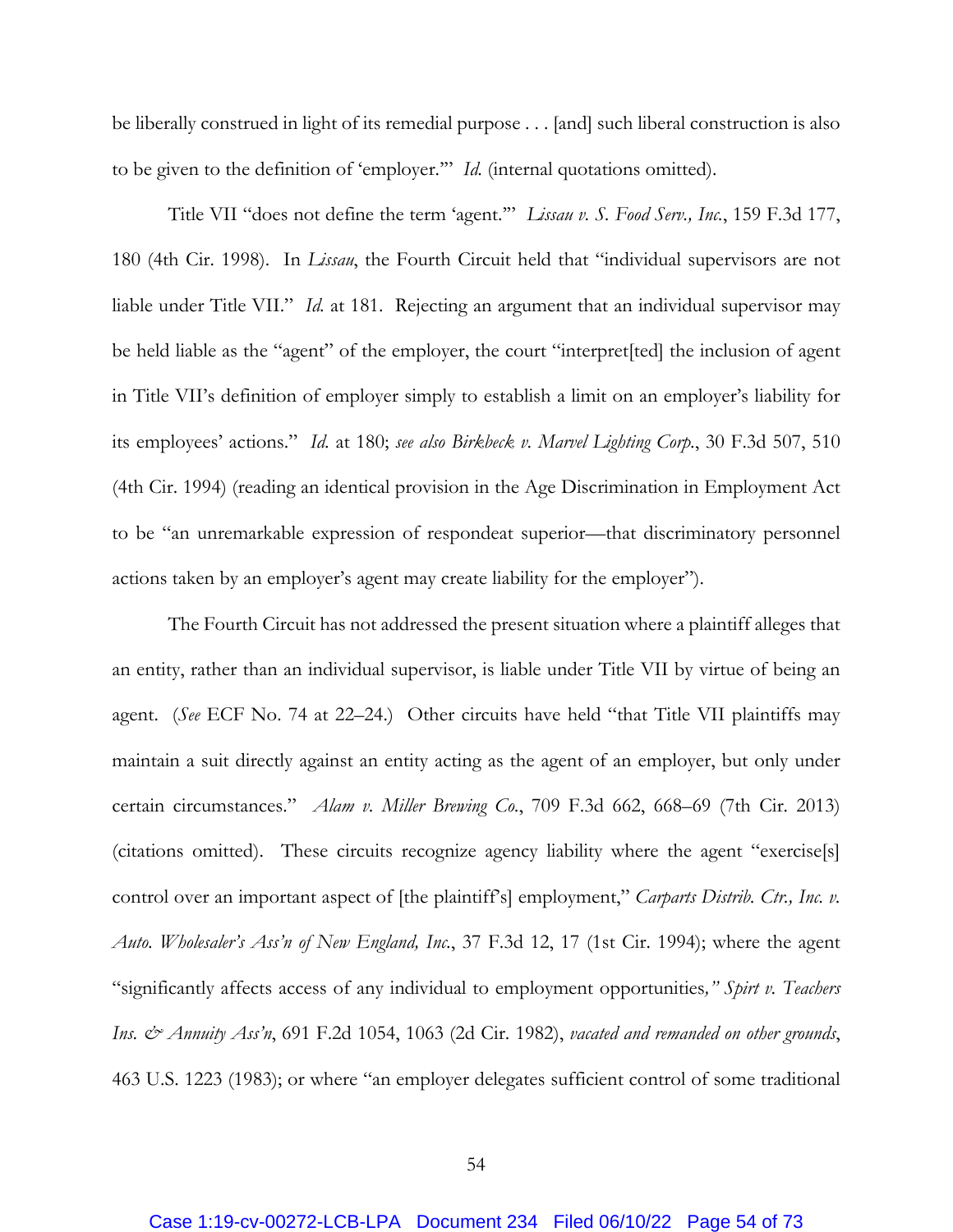rights over employees to a third party," *Nealey v. Univ. Health Servs., Inc.*, 114 F. Supp. 2d 1358, 1367 (S.D. Ga. 2000) (quoting *Lyes v. City of Riviera Beach*, 166 F.3d 1332, 1341 (11th Cir. 1999)).

Here, even if the Court were to assume that entities may be held liable as agents under Title VII in the Fourth Circuit, Caraway has failed to show that NCSHP operates as DPS's agent.10 At common law, "[a]n agent is one who consents to act on behalf on another and subject to the other's control." *Swallows v. Barnes & Noble Book Stores, Inc.*, 128 F.3d 990, 996 (6th Cir. 1997) (citing Restatement (Second) of Agency § 1 (1958)); *see Meritor Sav. Bank, FSB v. Vinson*, 477 U.S. 57, 72 (1986) (interpreting Title VII's definition of "employer" and use of the term of "agent" against a common law backdrop). Plaintiffs have submitted no evidence that NCSHP is subject to DPS's control. On the contrary, it appears undisputed that "state law delegates control over employee health coverage to NCSHP." (ECF No. 188 at 18 (citing N.C. Gen. Stat. § 135-48.2(a)).) Although DPS provides the Plan to its employees and assists in its implementation, *see* Section III.B.iii, *infra*, DPS has no legal control over NCSHP or the Plan, *see generally* §§ 135-48.1–48.62, and Carraway has failed to produce any evidence to show that DPS has control over NCSHP in fact.

## 2. NCSHP is not a joint employer

An individual may have more than one employer within the meaning of Title VII. *Butler*, 793 F.3d at 408. The "principal guidepost" to observe in determining an employee's

<sup>10</sup> In its March 5, 2021, Order, this Court concluded that *Lissau* nor *Birkbeck* control this case, as those cases concern individual supervisors sued in their individual capacities. (ECF No. 74 at 22–24.) Consequently, the Court held that Caraway's Title VII claims against NCSHP were not futile and allowed Plaintiffs to amend their Complaint. (*Id.* at 24.) The Court does not disturb that reasoned conclusion here. Rather, the Court finds that Plaintiffs have not submitted sufficient evidence at the summary judgment stage to create a genuine issue of material fact as to whether NCSHP is DPS's agent.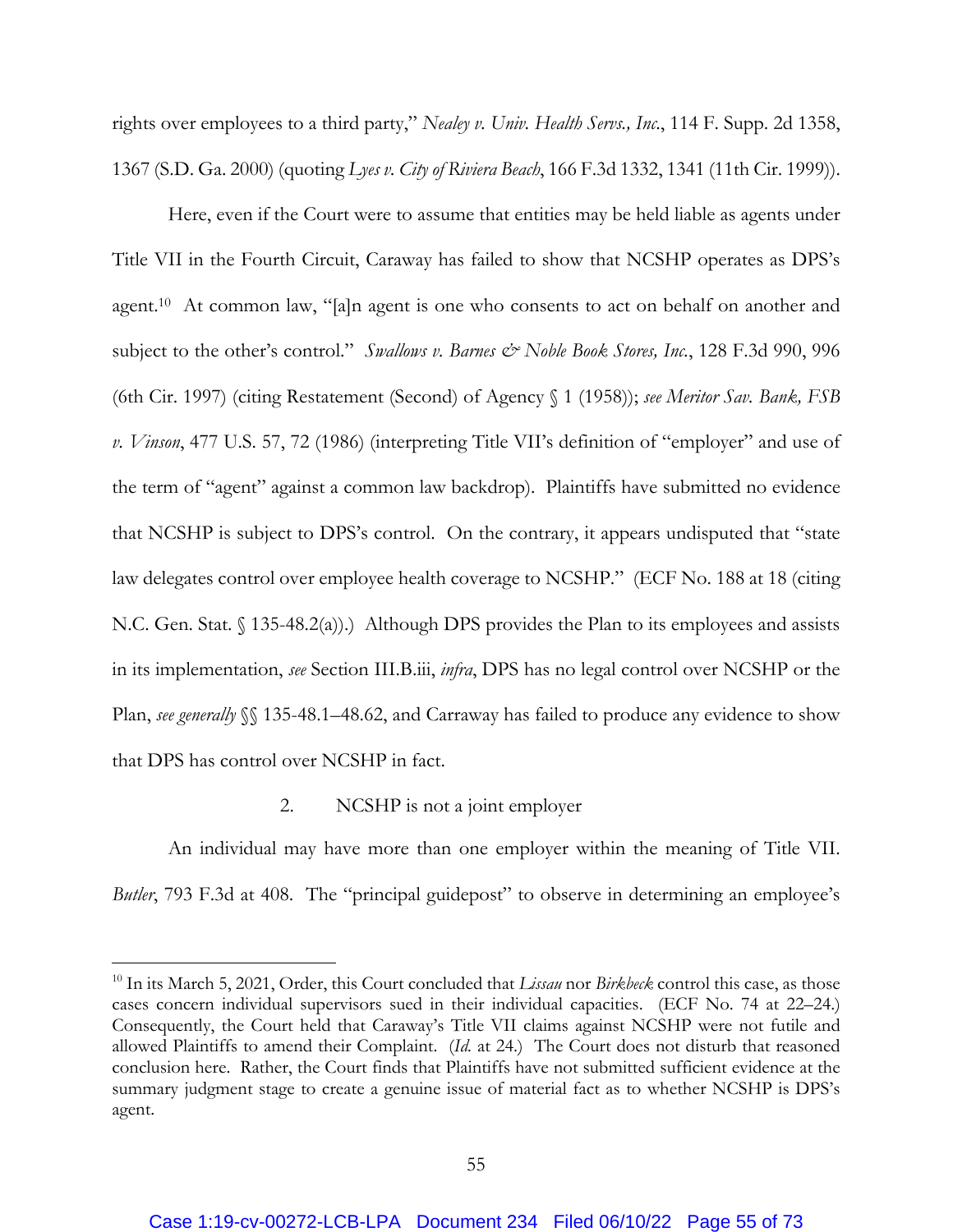employers is "'the common-law element of control,' drawn from the law of agency." *Id.* at 409 (quoting *Clackamas Gastroenterology Assocs., P.C. v. Wells*, 538 U.S. 440, 448 (2003)). In *Butler*, the Fourth Circuit adopted a nine-factor test to determine whether a Title VII plaintiff "is jointly employed by two or more entities." *Id.* at 414. These factors are:

- (1) authority to hire and fire the individual;
- (2) day-to-day supervision of the individual, including employee discipline;
- (3) whether the putative employer furnishes the equipment used and the place of work;
- (4) possession of and responsibility over the individual's employment records, including payroll, insurance, and taxes;
- (5) the length of time during which the individual has worked for the putative employer;
- (6) whether the putative employer provides the individual with formal or informal training;
- (7) whether the individual's duties are akin to a regular employee's duties;
- (8) whether the individual is assigned solely to the putative employer; and
- (9) whether the individual and putative employer intended to enter into an employment relationship.

*Id.* "[N]one of these factors are dispositive and . . . courts can modify the factors to the specific industry context." *Id.* Generally, however, the first three of these factors will be "most important," and the ninth factor will be "of minimal consequence." *Id.* at 414, 414 n.12.

Here, there is no evidence that NCSHP has authority to hire, fire, supervise, or discipline Plaintiff Caraway (factors one and two). (ECF Nos. 137-12 at 101:6–102:11, 104:1- 15, 105:20-25; 137-13 at 34:4-18, 39:16-18.) NCSHP does not provide her with any equipment or workplace (factor three), (ECF Nos. 137-12 at 102:9-10, 111:4-19; 137-13 at 45:9-16), or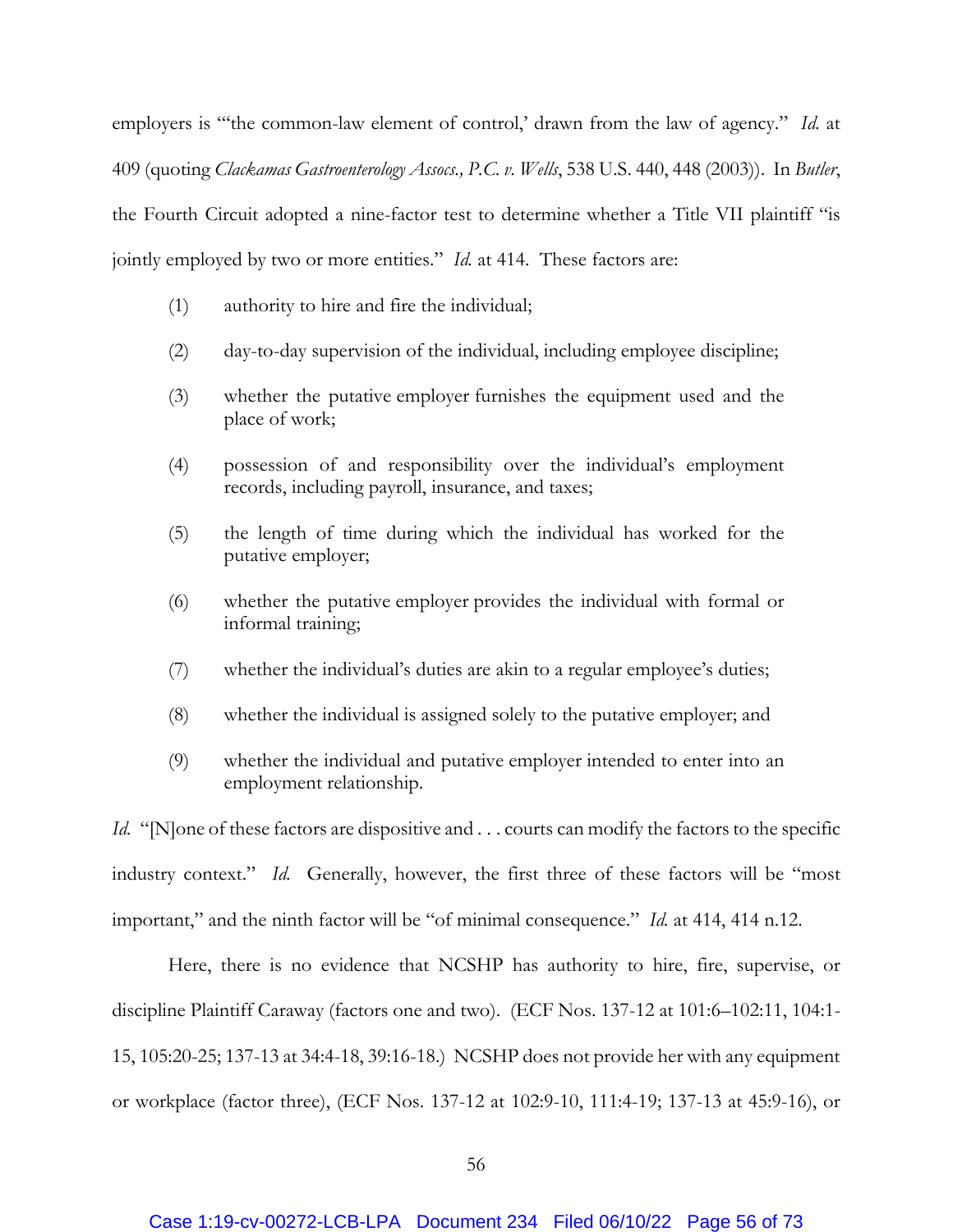training (factor six), (ECF Nos. 137-12 at 99:10-20; 137-13 at 37:12-16, 48:8-13). Caraway has never been assigned to perform work for NCSHP (factors five and eight), (ECF No. 137-12 at 93:7-16), and as a prison guard, her duties are not akin to duties of NCSHP's employees, which include managing implementation of the Plan (factor seven), (*see, e.g.*, ECF No. 137-2 at 69:23–70:8). There is no evidence NCSHP or Caraway intended to enter into an employment relationship (factor nine). (*See* ECF No. 137-12 at 93:7-16 ("The only employer I worked for in the last 27 years . . . was [DPS].").) Finally, while it is possible that NCSHP possessed some of Caraway's insurance records (factor four), she has failed to identify evidence in the record to support this inference.

Plaintiffs argue that NCSHP is an employer because it exercises "'control' over the health coverage relevant to this case." (ECF No. 188 at 18.) The guidepost identified in *Clackamas* and *Butler*, however, is not control over one aspect of employment, but rather "practical control of the employee." *Butler*, 793 F.3d at 414; *see Clackamas*, 538 U.S. at 448 ("[T]he relevant factors defining the master-servant relationship focus on the master's control *over the servant*." (emphasis added)). A joint employer need not have total control over all aspects of the employment; however, Plaintiffs have cited no legal authority to support that an entity's control over an individual's employment-based health insurance renders it the individual's employer where all nine factors identified in *Butler* weigh against finding joint employment.

Even taking all evidence in the light most favorable to Plaintiffs, they have failed to create a genuine issue of material fact as to whether NCSHP is Plaintiff Caraway's employer.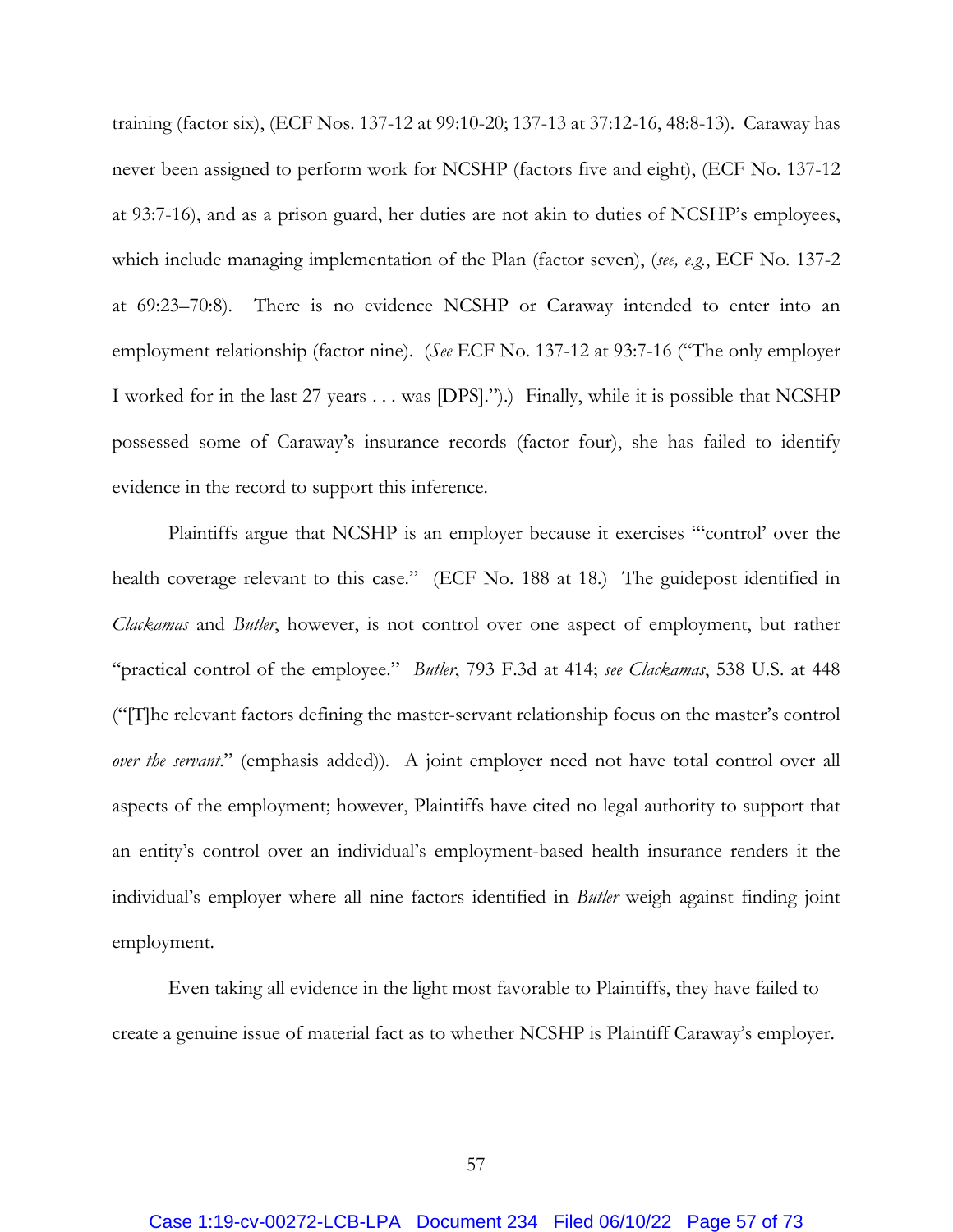Accordingly, NCSHP will be granted summary judgment on Caraway's Title VII claim, and Caraway's motion for summary judgment will be denied as to this claim.

#### iii. DPS is liable under Title VII for providing the Plan to Caraway

DPS argues that it is entitled to summary judgment because (1) Caraway does not have standing to sue DPS and (2) Caraway cannot show that DPS caused her injuries under Title VII. (ECF No. 133.)

## 1. Caraway has standing to sue DPS

DPS first argues that Caraway's injuries are not fairly traceable to its conduct as required for standing because, pursuant to state law, DPS has no power to establish or implement the Plan. (ECF No. 133 at 8–22.)

Parties invoking federal jurisdiction bear the burden of establishing that they have "(1) suffered an injury in fact, (2) that is fairly traceable to the challenged conduct of the defendant, and (3) that is likely to be redressed by a favorable judicial decision." *Spokeo, Inc. v. Robins*, 578 U.S. 330, 338 (2016) (citing *Lujan v. Defs. of Wildlife*, 504 U.S. 555, 560–61 (1992)). Traceability requires a causal connection between the defendant's conduct and the plaintiff's injury, such that "there is a genuine nexus" between the two. *See Friends of the Earth, Inc. v. Gaston Copper Recycling Corp.*, 204 F.3d 149, 161 (4th Cir. 2000). "[T]he 'fairly traceable standard is not equivalent to a requirement of tort causation.'" *Hutton v. Nat'l Bd. of Exam'rs in Optometry, Inc.*, 892 F.3d 613, 623 (4th Cir. 2018) (quoting *Friends*, 204 F.3d at 161). At the summary judgment stage, "the plaintiff can no longer rest on . . . 'mere allegations,' but must 'set forth' by affidavit or other evidence 'specific facts,' which for purposes of the summary judgment motion will be taken to be true." *Lujan*, 504 U.S. at 561 (quoting Fed. R. Civ. P. 56(e)).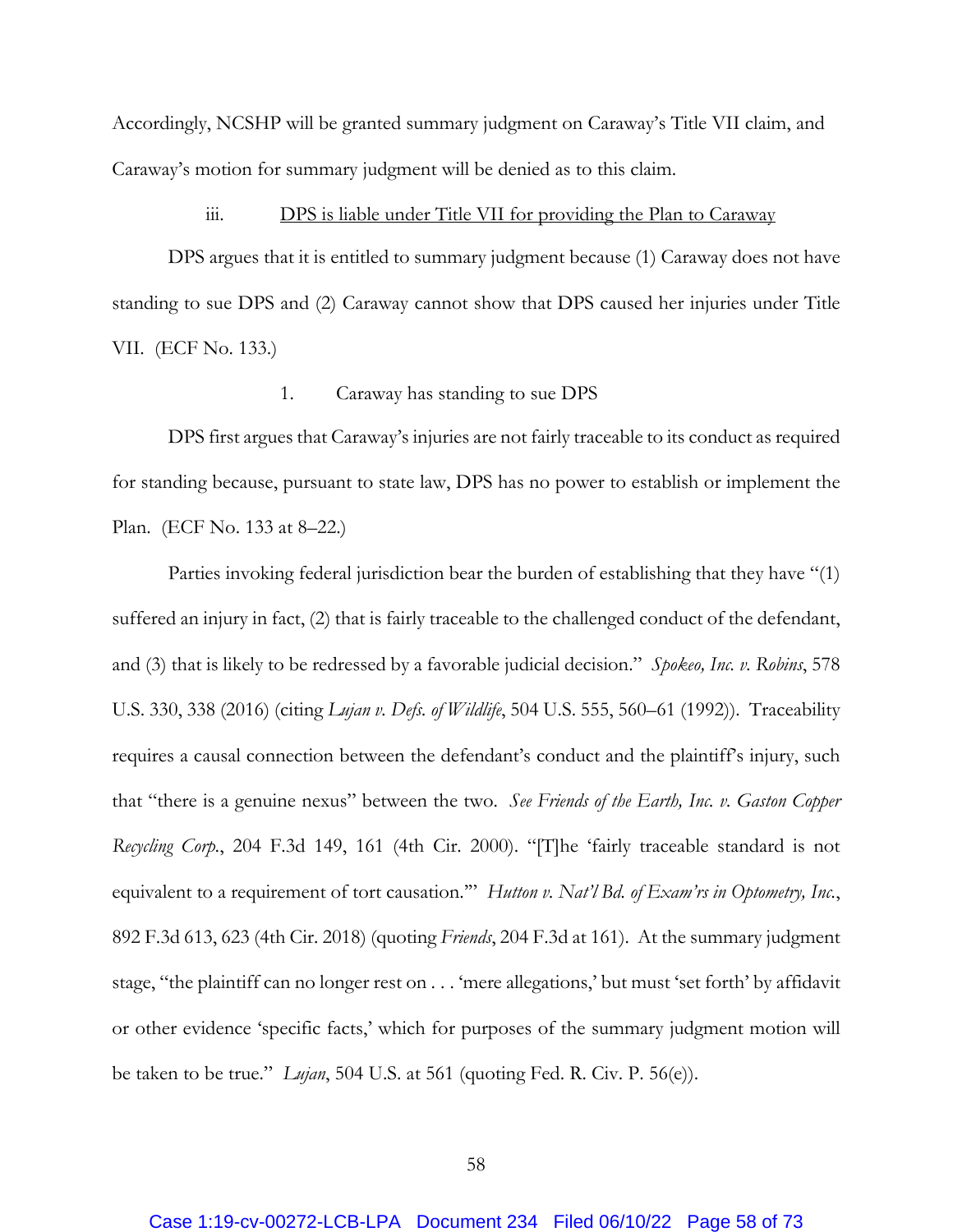On March 10, 2020, this Court found that Plaintiffs had standing at the motion to dismiss stage to sue University Defendants notwithstanding standing arguments similar to those raised by DPS here. (ECF No. 45 at 7–10.) Although University Defendants could not dictate the Plan's terms, benefits, or exclusions under North Carolina law, this Court held that Plaintiffs' allegations that University Defendants hired Plaintiffs, offered the Plan to them, and participate in its availability provided a sufficient nexus between the alleged injuries and University Defendants to establish standing. (*Id.* at 8.) This traceability was "further bolstered" by allegations that University Defendants funded the Plan in part and played an active role in collecting erroneous payments and settling claims regarding health benefits. (*Id.* at 8–9.)

Here, Plaintiffs have submitted evidence that DPS is similarly involved in providing and administering the Plan. First, it appears undisputed that DPS "provides health care coverage to its employees through the NCSHP." (ECF Nos. 75 ¶ 18; 96 ¶ 18; 184 at 205:20- 22; *see also* ECF No. 133 at 14 (arguing that DPS was "*require[d]* . . . to offer the [Plan] to [its] current and former employees." (citing  $\int$  135-48.42(a)).) Defendants agree that DPS "play[s] a role in getting eligible employees enrolled in the Plan" by providing employees with electronic registration forms and making available a Health Benefit Representative to help the employee enroll. (ECF No. 184 at 178:9–179:18 (NCSHP dep.), 220:7–221:16 (DPS dep.).) DPS then reviews an applicant's eligibility to confirm that she is either a new hire or has become a full-time employee. (*Id.* at 179:1-5.) A DPS employee can make changes to her health insurance benefits by filing a qualifying life event, which DPS must review and approve. (*Id.* at 211:15–212:22.) DPS additionally contributes \$521.96 per month per employee to help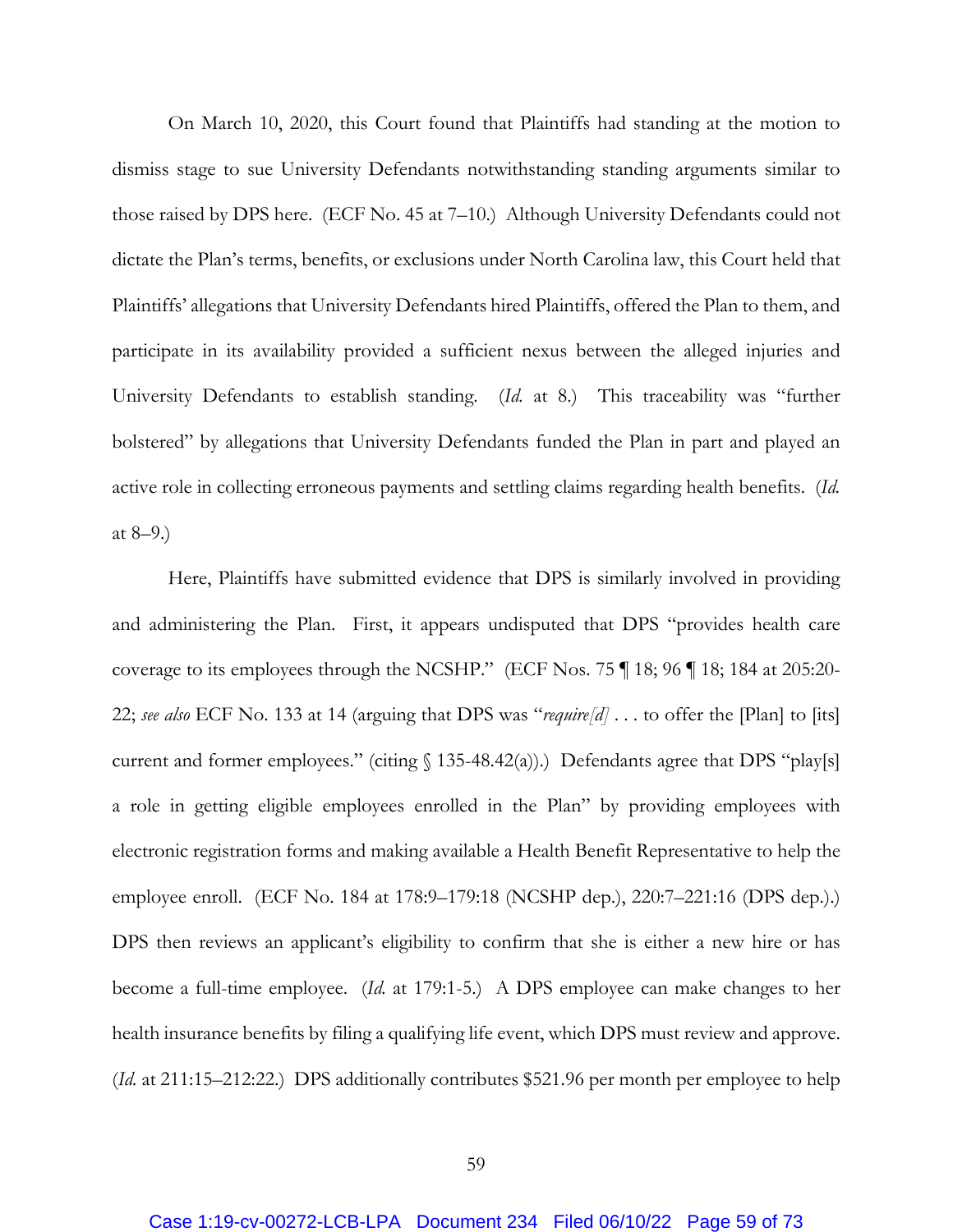cover the cost of the Plan. (*Id.* at 54, 205:25–206:3, 207:6-10.) Plaintiff Caraway was made eligible for the Plan by virtue of her employment with DPS. (*Id.* at 177:10-19.) And Plaintiff was required by DPS to have health insurance and received coverage under the Plan as part of her compensation. (ECF Nos. 179-9 ¶ 16; 187-1 at 5–6.)

DPS argues that it "did not make the decision to exclude gender-confirming healthcare coverage" from the Plan nor has "any authority to choose a healthcare coverage option for its employees other than what was offered through the Plan." (ECF No. 133 at 17–18.) It describes the contacts with the Plan outlined above as "ministerial duties," the majority of which "are strictly dictated by statute." (*Id.* at 18.) As Plaintiffs correctly contend, however, there is no "ministerial" exception to the standing doctrine. (ECF No. 187 at 12 (citing *Nelson v. Warner*, 12 F.4th 376, 385 (4th Cir. 2021)).) In *Nelson*, the Fourth Circuit held that candidates who were placed second on election ballots based on party affiliation pursuant to West Virginia law suffered an injury that was fairly traceable to the conduct of state election officials who prepared the ballots in accordance with the statute. *Nelson*, 12 F.4th at 385; *see also Strickland v. Alexander*, 772 F.3d 876, 886 (11th Cir. 2014) ("[T]he fact that '[defendant's] duties are ministerial in nature' [does not] somehow render [plaintiff's] injury not fairly traceable to [defendant]."). Similarly here, DPS administers the Plan by providing it to its employees as part of their compensation, enrolling employees in the Plan, confirming their eligibility, approving qualifying life events, and partially funding the Plan. Thus, Plaintiff's injuries are fairly traceable to DPS's conduct, notwithstanding its contention that its role in administering the Plan is merely ministerial.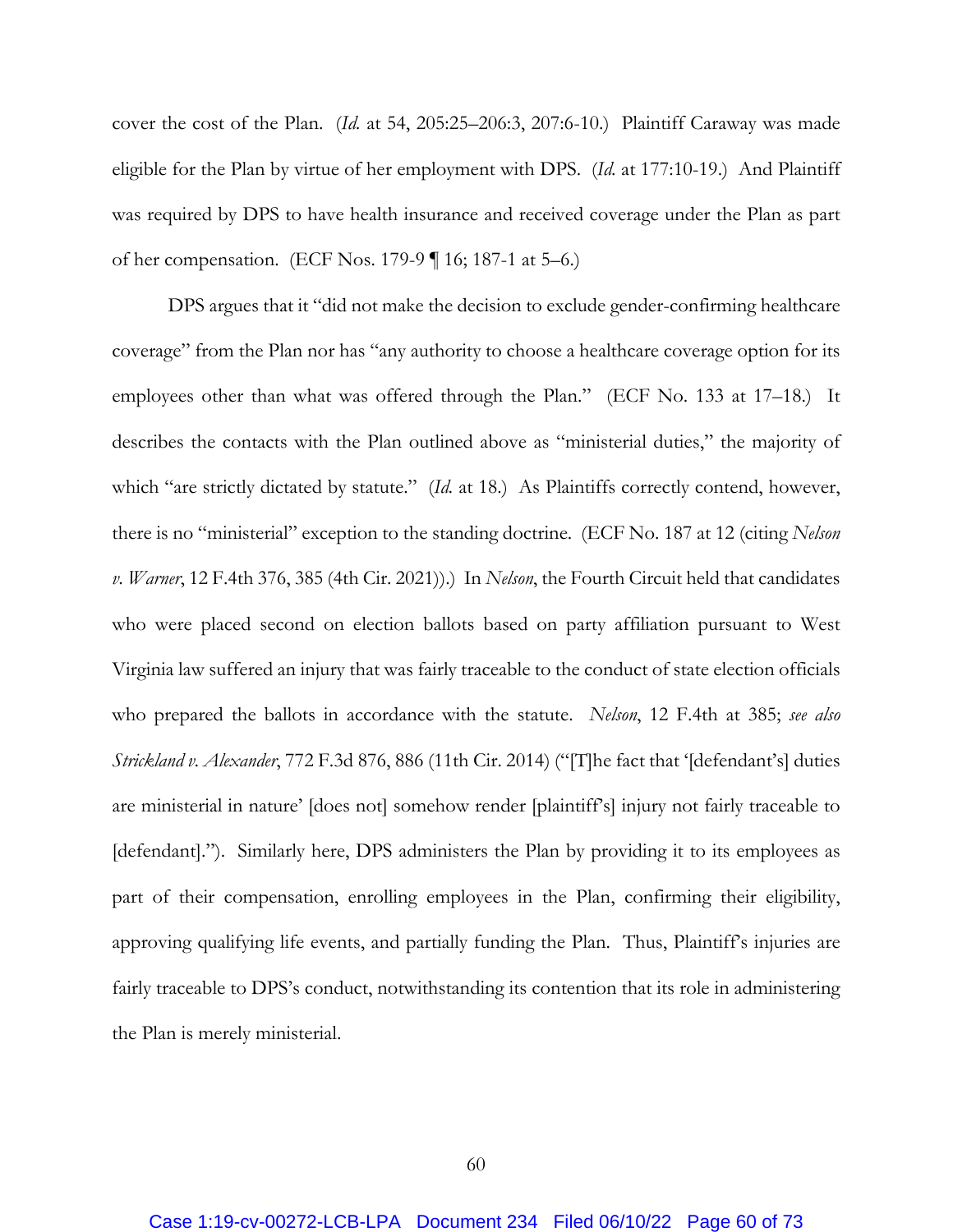Additionally, the Court finds that Caraway has submitted sufficient evidence to demonstrate injury and redressability at the summary judgment stage. As this Court previously found with regard to Plaintiffs' Title IX claims, a favorable ruling on Caraway's Title VII claim could redress Caraway's injury through monetary or declaratory relief. (*See* ECF No. 45 at 9– 10.) Thus, Caraway has sufficiently established standing to sue DPS.

## 2. Caraway was denied coverage because of her sex

To prevail under Title VII, a plaintiff must typically show that "the defendant's conduct did in fact cause the plaintiff's injury," *Univ. of Tex. Sw. Med. Ctr. v. Nassar*, 570 U.S. 338, 346 (2013), meaning plaintiff's injury "would not have happened 'but for' the purported cause," *Bostock*, 140 S. Ct. at 1739. *But see id.* at 1740 (noting that "liability can sometimes follow even if sex *wasn't* a but-for cause of the employer's challenged decision" under the "motivating factor test"). The but-for test directs courts "to change one thing at a time and see if the outcome changes." *Id.* at 1739. But-for causation "can be a sweeping standard" because "[o]ften, events have multiple but-for causes." *Id.* "[A] defendant cannot avoid liability just by citing some *other* factor that contributed to its challenged employment decision." *Id.*

Discrimination against a transgender employee violates Title VII. *Id.* at 1741. The Supreme Court reasoned that an employer who "fires a transgender employee who was identified as a male at birth but now identifies as a female" but "retains an otherwise identical employee who was identified as female at birth . . . intentionally penalizes a person identified as male at birth for traits or actions that it tolerates in an employee identified as female at birth" in violation of Title VII. *Id.* Like with discrimination based on sexual orientation, "the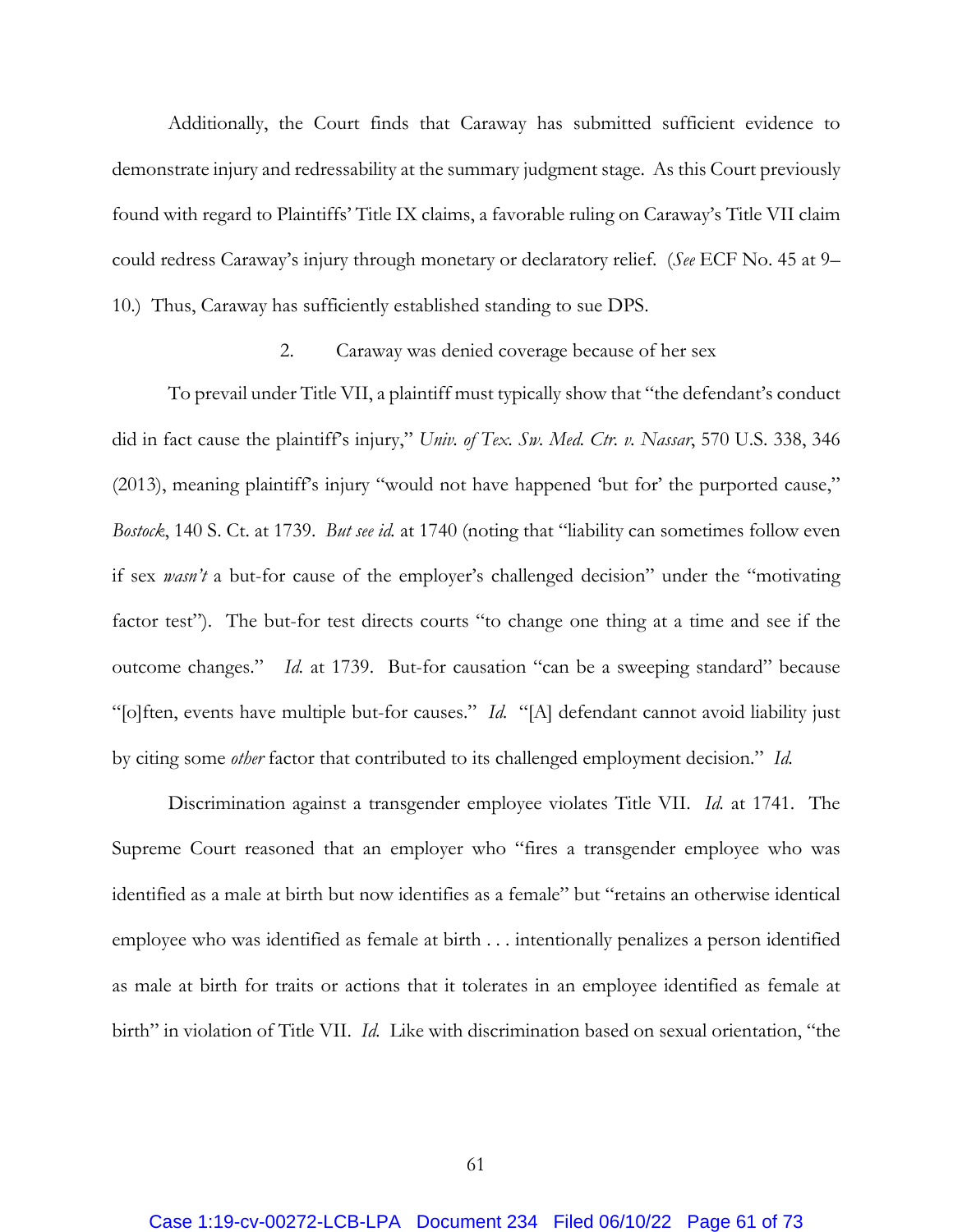individual employee's sex plays an unmistakable and impermissible role in the discharge decision." *Id.* at 1741–42.

Here, a straightforward application of the but-for test supports that Caraway's birthassigned sex was a but-for cause of her injury. Caraway received hormone treatments and surgery that aligned her physiology more closely with that of a stereotypical woman. Because Caraway was identified as a male at birth, the Plan and its administrators considered these treatments to be "leading to or in connection with sex changes or modifications and related care." (ECF No. 179-9 at 13.) If she was not assigned the sex of male of birth, then the treatments would not "change" or "modify" her sex, and they would not fall within the exclusion. Defendants have not submitted any admissible evidence to refute that these treatments were "medically necessary," and it appears both NCSHP and Blue Cross agree that they would have been covered in absence of the exclusion. (ECF Nos. 137-2 at 58:4-23, 72:4- 6 (Jones dep.); 185-2 at 89–99; *see also* ECF No. 179-9 at 13 (citing only the exclusion as the reason Caraway's surgery was not covered).) Since the Plan covers some hormone treatments, (*see* ECF No. 197-9), and may cover breast augmentation, vaginal repair, or vaginal construction surgery that is not to treat "transsexualism" or "personal history of sex reassignment," (ECF No. 137-4 ¶ 21), it appears that Caraway would be able to receive the same or similar surgery if she had been identified as female at birth.

DPS does not dispute this straightforward application of the but-for test. Instead, it argues (similar to its standing argument above) that it did not "establish [or] implement" the Plan, and therefore its actions are not a but-for cause of Caraway's injury. (ECF No. 133 at 11.) But as discussed above, it is undisputed that DPS "provided" Plaintiff Caraway with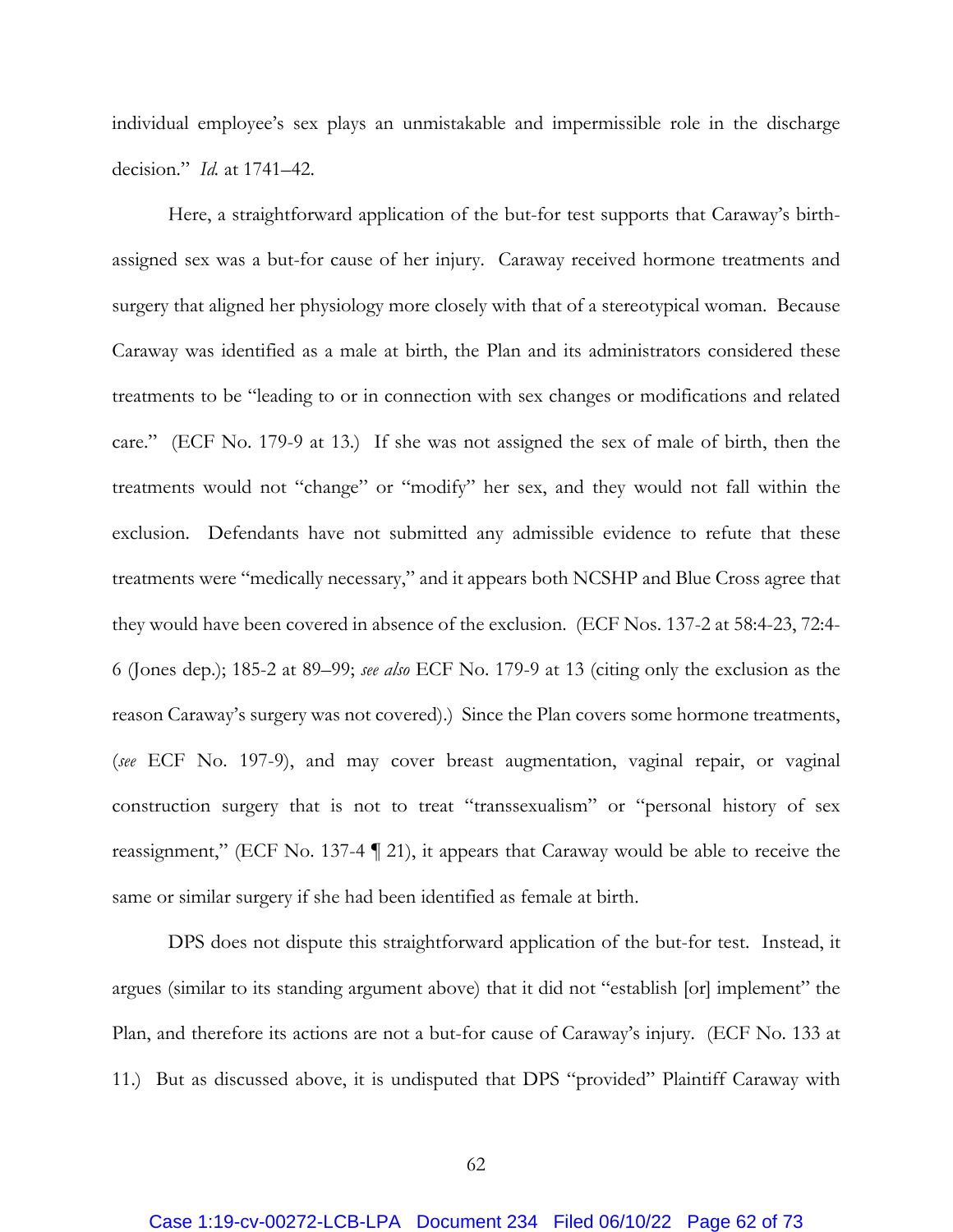health insurance under the Plan as part of her compensation and performed various tasks to help implement the Plan. The fact that DPS did not create the Plan or decide what it covered is not dispositive. Put simply, if DPS had not provided Caraway with discriminatory health insurance, she would not have been injured. DPS's conduct is therefore a but-for cause of her injury.

DPS counters: but we had no choice! State law required DPS to provide Plaintiff with insurance under the Plan and forbade it from providing other or supplemental health insurance. But compliance with state law is no defense to a federal violation. U.S. Const. art. VI cl. 2; *Arizona v. United States*, 567 U.S. 387, 399 (2012) ("[S]tate laws are pre-empted . . . where compliance with both federal and state regulations is a physical impossibility.") (internal quotations omitted); *see, e.g.*, *Green v. Sch. Bd. of New Kent Cty.*, 391 U.S. 430, 432–33, 435 (1968) (prohibiting school boards from complying with state laws that mandated racial segregation in public schools in conflict with the Fourteenth Amendment). Moreover, the statutes creating the Plan expressly contemplated such a conflict and instructed DPS to eschew state law for federal law. *See* N.C. Gen. Stat. §§ 135-48.4 ("If any provision of this Article is in conflict with applicable federal law, federal law shall control to the extent of the conflict."), 135-48.42(a) ("*Except as otherwise required by applicable federal law*, new employees must be given the opportunity to enroll. . . ." (emphasis added)).

Thus, Caraway will be granted summary judgment on her Title VII claim against DPS, and DPS's motion for summary judgment will be denied as to this claim. The remaining issue of damages will be reserved for trial.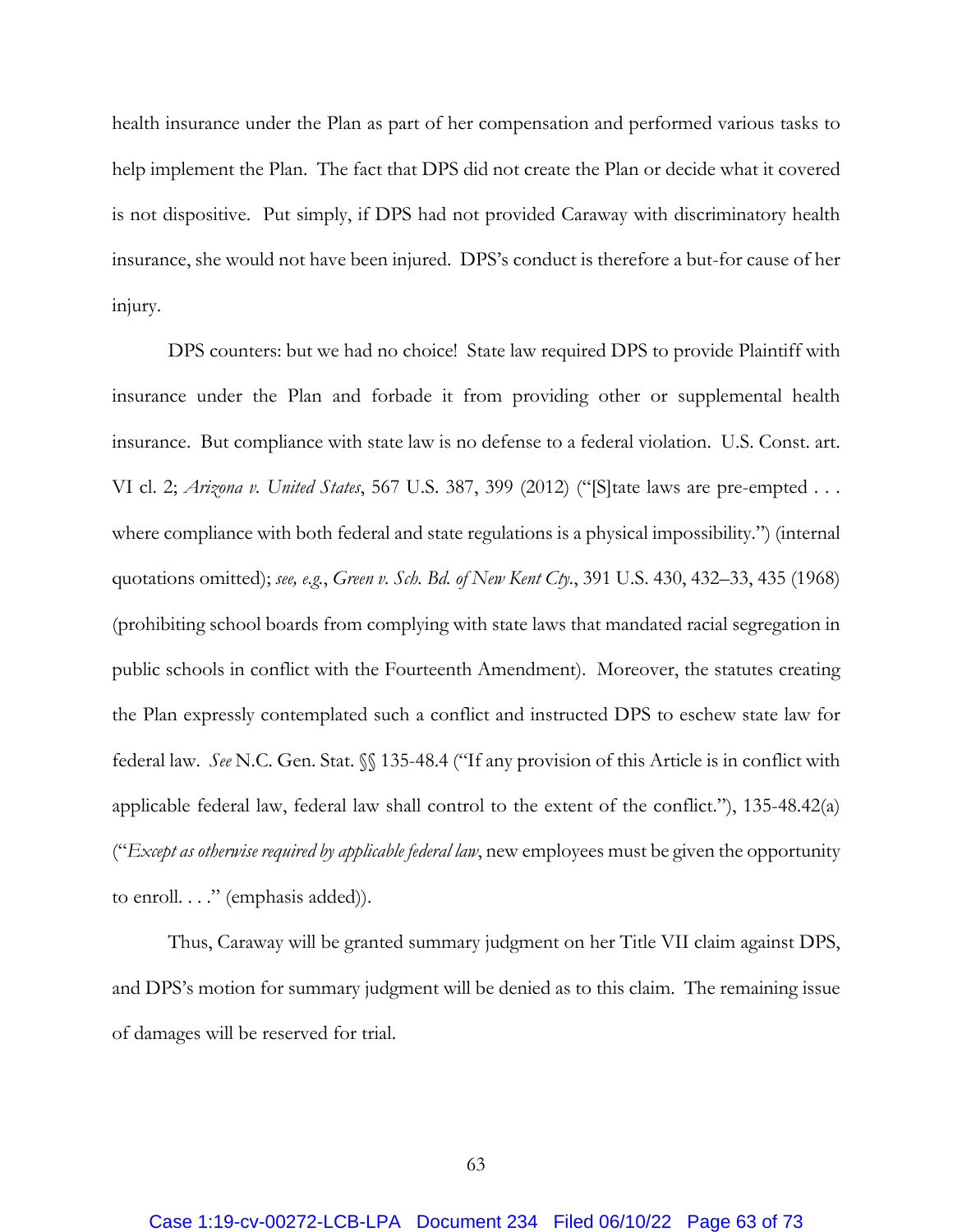## **C. ACA**

Lastly, NCSHP moves for summary judgment on Plaintiffs' claims arising under the ACA. (ECF No. 136.) Plaintiffs move for partial summary judgment on this claim, reserving the issue of damages for trial. (ECF Nos. 178; 179 at 4.)

The ACA provides that "an individual shall not, on the ground prohibited under title VI of the Civil Rights Act of 1964 [or] title IX of the Education Amendments of 1972, . . . be subjected to discrimination under, any health program or activity, any part of which is receiving Federal financial assistance." 42 U.S.C. § 18116(a). The ACA explicitly incorporates Title VI and Title IX, and "[t]he Fourth Circuit looks to Title VII . . . to guide the 'evaluation of claims under Title IX.'" *Hammons v. Univ. of Md. Med. Sys. Corp.*, 551 F. Supp. 3d 567, 590 (D. Md. 2021), *reconsideration denied*, No. CV DKC 20-2088, 2021 WL 4951921 (D. Md. Oct. 25, 2021) (quoting *Grimm*, 972 F.3d at 616). The test announced in *Bostock* is therefore the appropriate test to determine whether a policy discriminates in violation of the ACA. *See id.* Thus, for the reasons identified in Section III.B.ii.2, *supra*, there is no genuine issue of material fact disputing that the Plan discriminated against Caraway on the basis of her sex.

NCSHP argues instead that it is not liable under the ACA because it is not a "health program or activity." (ECF No. 137 at 33–37.) The term is not defined in the statute. The U.S. Department of Health and Human Services ("HHS")—the federal agency tasked with promulgating regulations to implement this prohibition, *see* 42 U.S.C. § 18116(c)—initially interpreted "health program or activity" to include entities "principally engaged in providing or administering . . . health insurance coverage," among others. Nondiscrimination in Health Programs and Activities, 81 Fed. Reg. 31376, 31467 (May 18, 2016). In June 2020, however,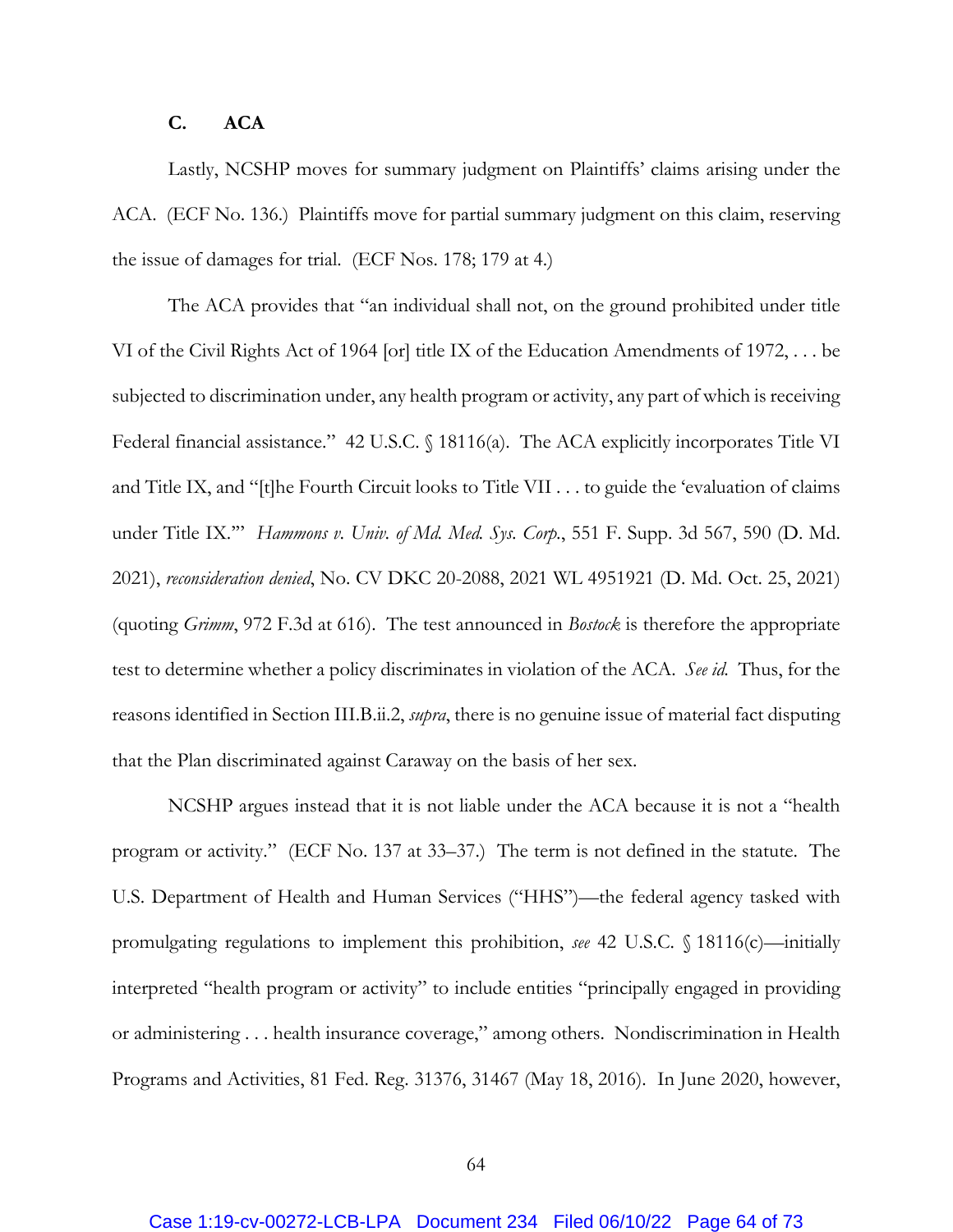HHS revised its rules. Nondiscrimination in Health and Health Education Programs or Activities, Delegation of Authority, 85 Fed. Reg. 37160, 37244–45 (June 19, 2020) (codified at 45 C.F.R. § 92.3(b), (c)). Its current interpretation expressly excludes "entit[ies] principally or otherwise engaged in the business of providing health insurance" from the definition of "health program or activity."  $45$  C.F.R.  $\sqrt{92.3(c)}$ .

Various litigants have challenged HHS's changed interpretation of the statute as arbitrary and capricious, and the question remains pending in multiple federal courts. *See, e.g., Boston All. of Gay, Lesbian, Bisexual & Transgender Youth v. U.S. Dep't of Health & Hum. Servs.*, 557 F. Supp. 3d 224, 237–39 (D. Mass. 2021). These courts have stayed proceedings as "HHS's efforts to reconsider the 2020 Rule are underway," the Department "intends to issue a Notice of Proposed Rulemaking in early 2022," and its actions "provide every indication that it is preparing to initiate a wholesale revision of the 2020 Rule." *See Whitman-Walker Clinic, Inc. v. U.S. Dep't of Health & Hum. Servs.*, No. CV 20-1630 (JEB), 2021 WL 4033072, at \*3 (D.D.C. Sept. 3, 2021).

It appearing to the Court that the agency interpretation at issue may change or be enjoined before trial is set to commence in this case on July 5, 2022; that resolution of this issue in this case could have nation-wide implications; that Plaintiffs will receive the declaratory and injunctive relief they seek by virtue of this Order and will therefore not be prejudiced by a delay in resolving this issue; and that discovery has closed and motion practice has ended, meaning NCSHP will not be prejudiced by a delay in resolving this issue; the Court, therefore, will reserve judgment on this portion of Defendant's motion pending further Order from this Court.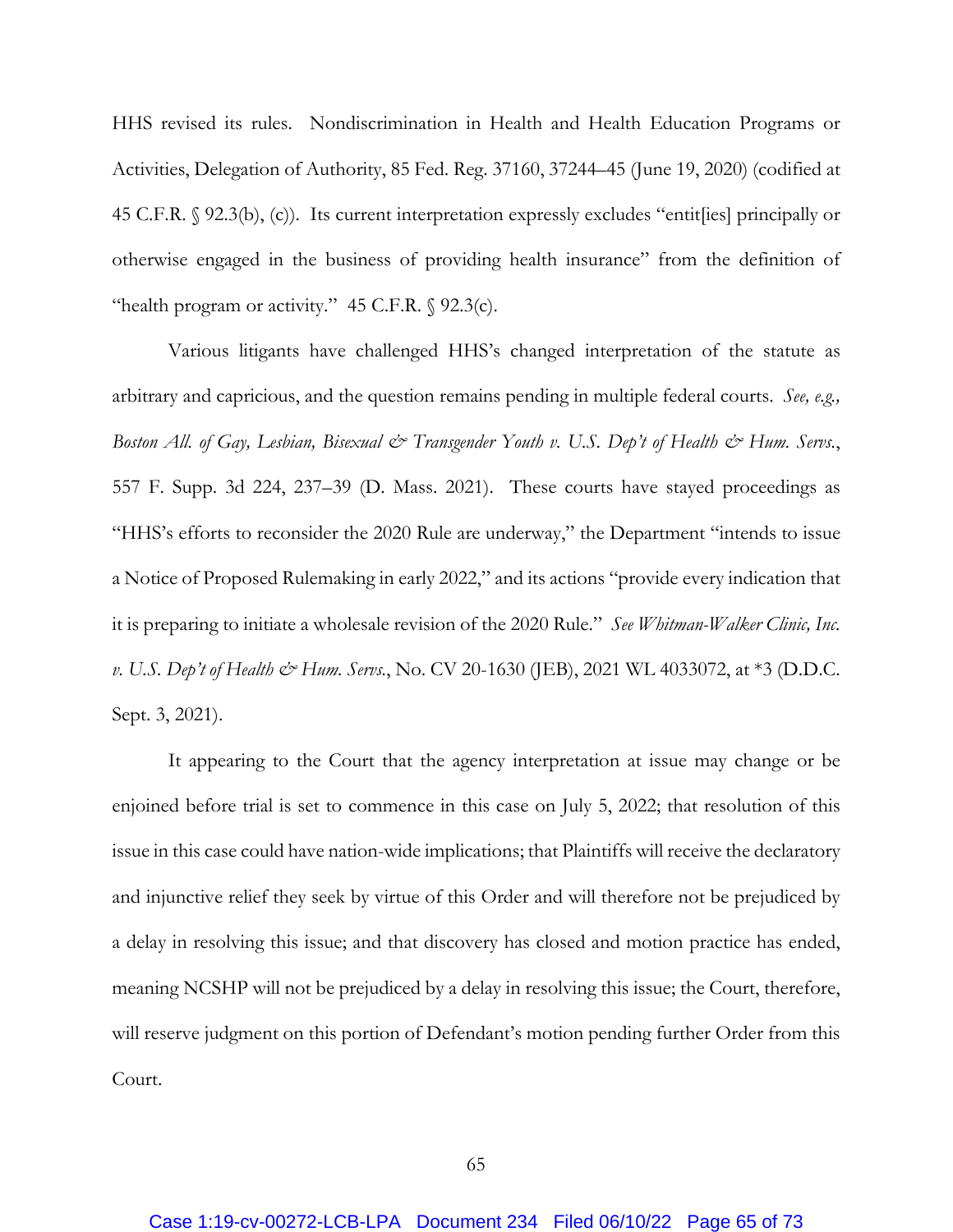#### **D. Permanent injunction**

Plaintiffs seek a permanent injunction. (ECF No. 75 ¶ B.) "[A] plaintiff seeking a permanent injunction must satisfy a four-factor test before a court may grant such relief." *Monsanto Co. v. Geertson Seed Farms*, 561 U.S. 139, 156 (2010). Plaintiffs must demonstrate: (1) irreparable injury; (2) inadequacy of available remedies at law, such as monetary damages; (3) an injunction is warranted after "considering the balance of hardships between the plaintiff and defendant"; and (4) "that the public interest would not be disserved by a permanent injunction." *Id.* at 156–57. Permanent injunctions are particularly appropriate in discrimination cases to prevent continued discrimination. *See Albemarle Paper Co. v. Moody*, 422 U.S. 405, 417 (1975) (noting that the "primary objective" of Title VII "was a prophylactic one" to "remove barriers that have operated in the past").

Here, Plaintiffs have shown that they will require continued medical care to treat their gender dysphoria and that, barring judicial or legislative intervention, NCSHP intends to maintain the exclusion. (ECF No. 185-2 at 83 (Folwell) (vowing to maintain the exclusion "[u]ntil the court system, a legislative body or voters tell us that we 'have to,' 'when to,' and 'how to' spend taxpayers' money on sex change operations").) The exclusion has and will continue to force Plaintiffs and others delay or forgo medically necessary treatments, since most do not have funds available to pay for treatments out of pocket and then be reimbursed through monetary damages. These significant hardships faced by Plaintiffs outweigh the minimal hardship on Defendants, particularly given that Defendants and their third-party administrators were able to identify and cover medically necessary care in 2017. Finally, an injunction is likely to cost the public substantially less than awarding damages after-the-fact,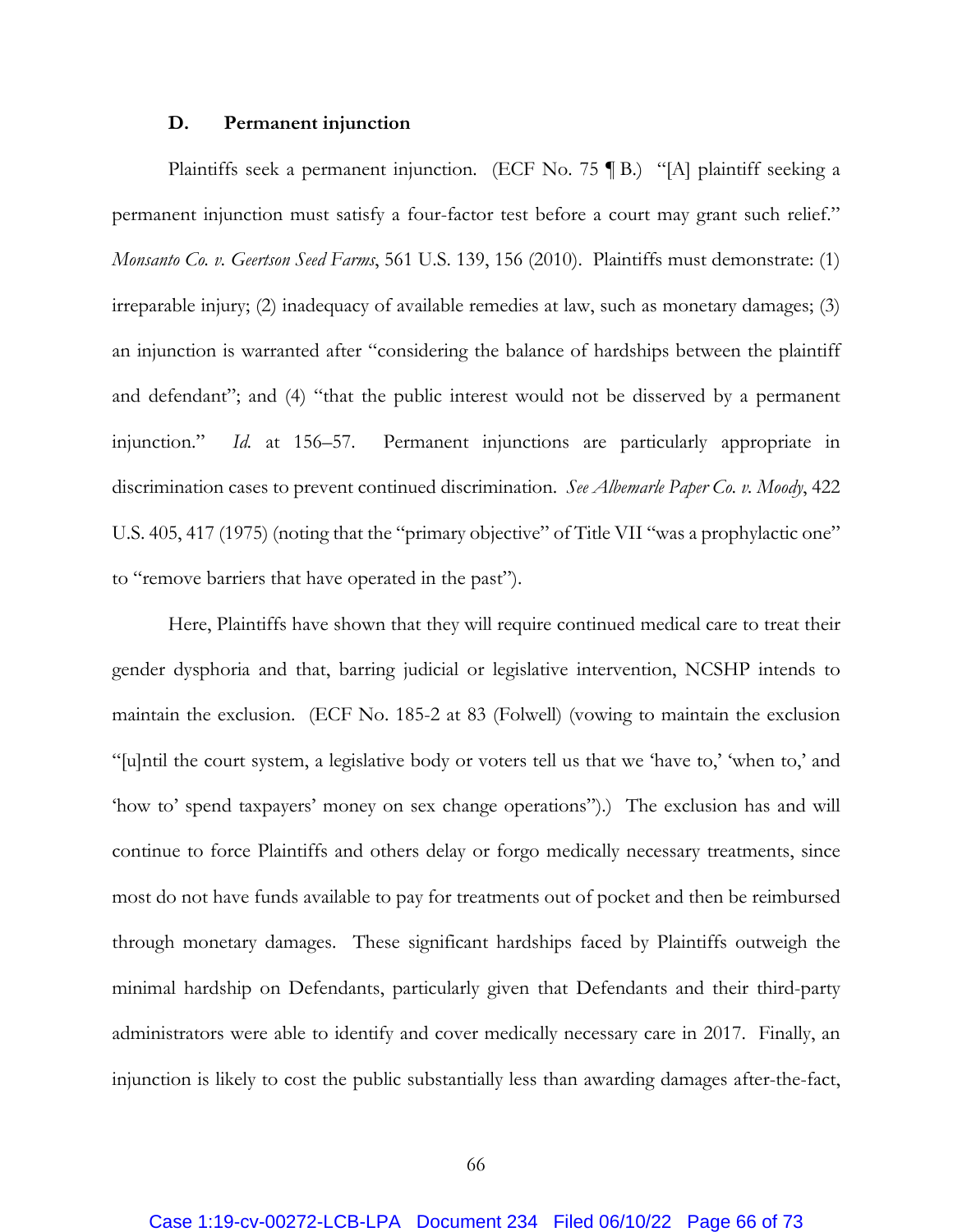since NCSHP can negotiate lower prices than individual members can negotiate while paying out of pocket.

Prohibitory injunctions that "aim to maintain the status quo and prevent irreparable harm" are favored over mandatory injunctions that "alter the status quo." *League of Women Voters of N.C. v. North Carolina*, 769 F.3d 224, 235–36 (4th Cir. 2014) (discussing preliminary injunctions). The status quo is "the last uncontested status between the parties which preceded the controversy." *Id.* at 236 (quoting *Pashby v. Delia*, 709 F.3d 307, 320 (4th Cir. 2013)). A plaintiff who seeks to enjoin enforcement of a new policy and "require a party who has recently disturbed the status quo to reverse its actions" seeks a prohibitory injunction, not a mandatory one. *Id.*; *see also Disability Rts. S.C. v. McMaster*, 564 F. Supp. 3d 413, § IV.A (D.S.C. 2021) (finding that the status quo in was "the position of the parties prior to the enactment of" the challenged policy), *vacated in part on other grounds*, 24 F.4th 893 (4th Cir. 2022).

Here, the last uncontested status between the parties existed during 2017, when Defendants covered medically necessary services for the treatment of gender dysphoria. Thus, Plaintiffs' request to enjoin enforcement of the exclusion and reimpose the uncontested 2017 rule seeks a prohibitory injunction. This Court finds that reimposing the 2017 rule is the appropriate remedy.

Accordingly, the Court will permanently enjoin NCSHP from enforcing the Plan's exclusion and order NCSHP to reinstate coverage for "medically necessary services of treatment for gender dysphoria."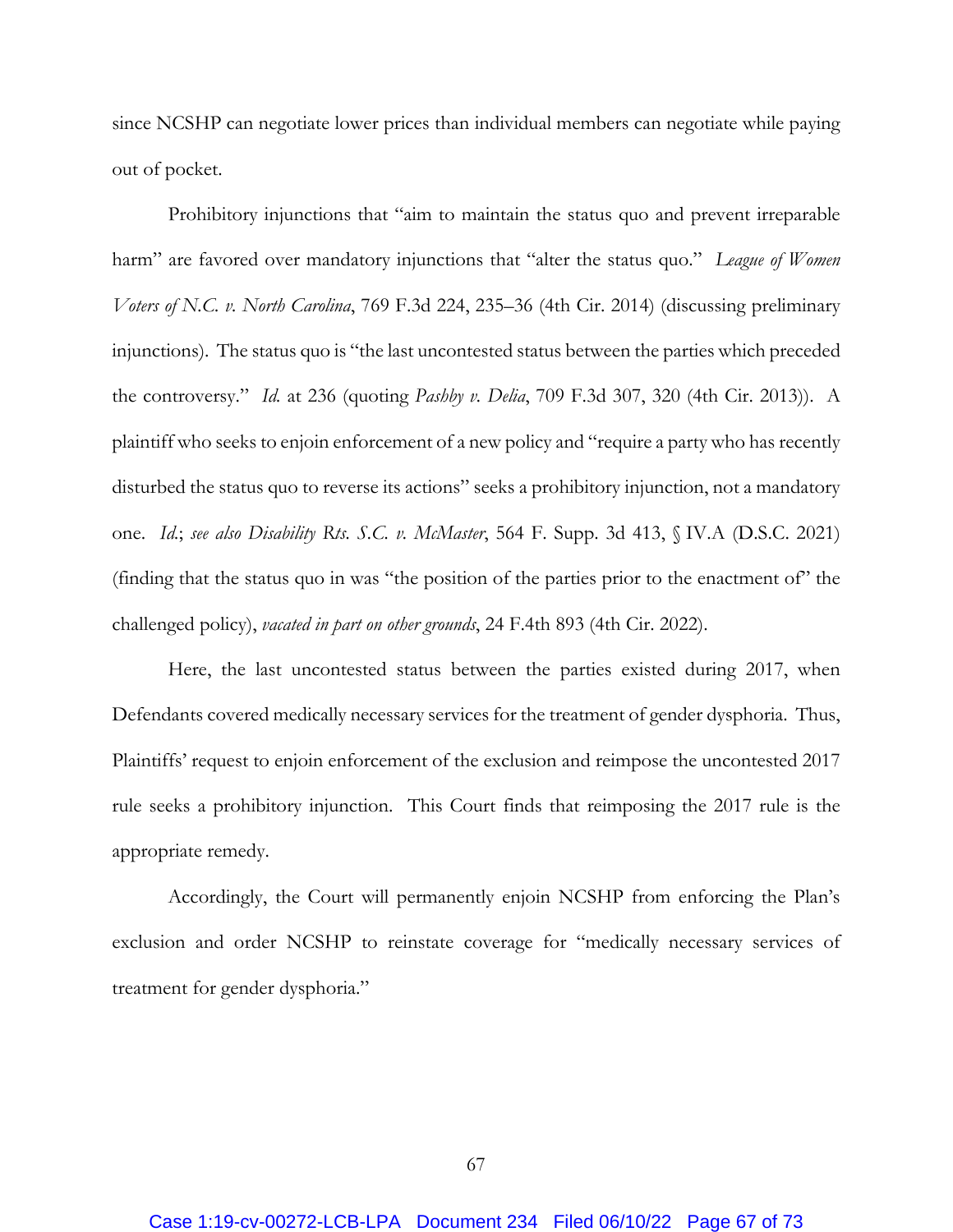### **IV. MOTIONS TO SEAL**

Finally, Plaintiffs seek to seal portions of expert reports that describe in detail Plaintiffs' experiences with gender dysphoria and transition, to include portions of Dr. George Richard Brown's report, filed in support of their motion for summary judgment, (ECF No. 182), and portions of Dr. Lappert's report, filed in support of their *Daubert* motion to exclude his testimony, (ECF No. 210).

A motion to seal "presents the seeming tension between several legitimate interests." *Va. Dep't of State Police v. Washington Post*, 386 F.3d 567, 574 (4th Cir. 2004). On one hand, the public has a right, derived from both common law and the First Amendment, "of public access to documents or materials filed in a district court." *Id.* at 575. On the other hand, individuals have an interest in keeping sensitive medical information private. *Watson v. Lowcountry Red Cross*, 974 F.2d 482, 487 (4th Cir. 1992); *Boone v. Bd. of Governors of Univ. of N.C.*, 395 F. Supp. 3d 657, 665 (M.D.N.C. 2019), *aff'd*, 858 F. App'x 622 (4th Cir. 2021). Congress and the State of North Carolina have recognized the significance of an individual's interest in keeping medical information private, *see* 42 U.S.C. § 1320d-6(a); N.C. Gen. Stat. § 58-2-105(a), and the Fourth Circuit has held that such information "should receive scrupulously confidential treatment" when it concerns subject matter that faces public stigma, *Watson*, 974 F.2d at 487.

### **A. Dr. Brown's report (ECF No. 182)**

When the subject of the motion to seal is documents attached to a summary judgment motion in a civil case, "the more rigorous First Amendment standard" governs the court's analysis. *Washington Post*, 386 F.3d at 576 (quoting *Rushford v. New Yorker Mag., Inc.*, 846 F.2d 249, 253 (4th Cir. 1988)). Under this standard, "a district court may restrict access 'only on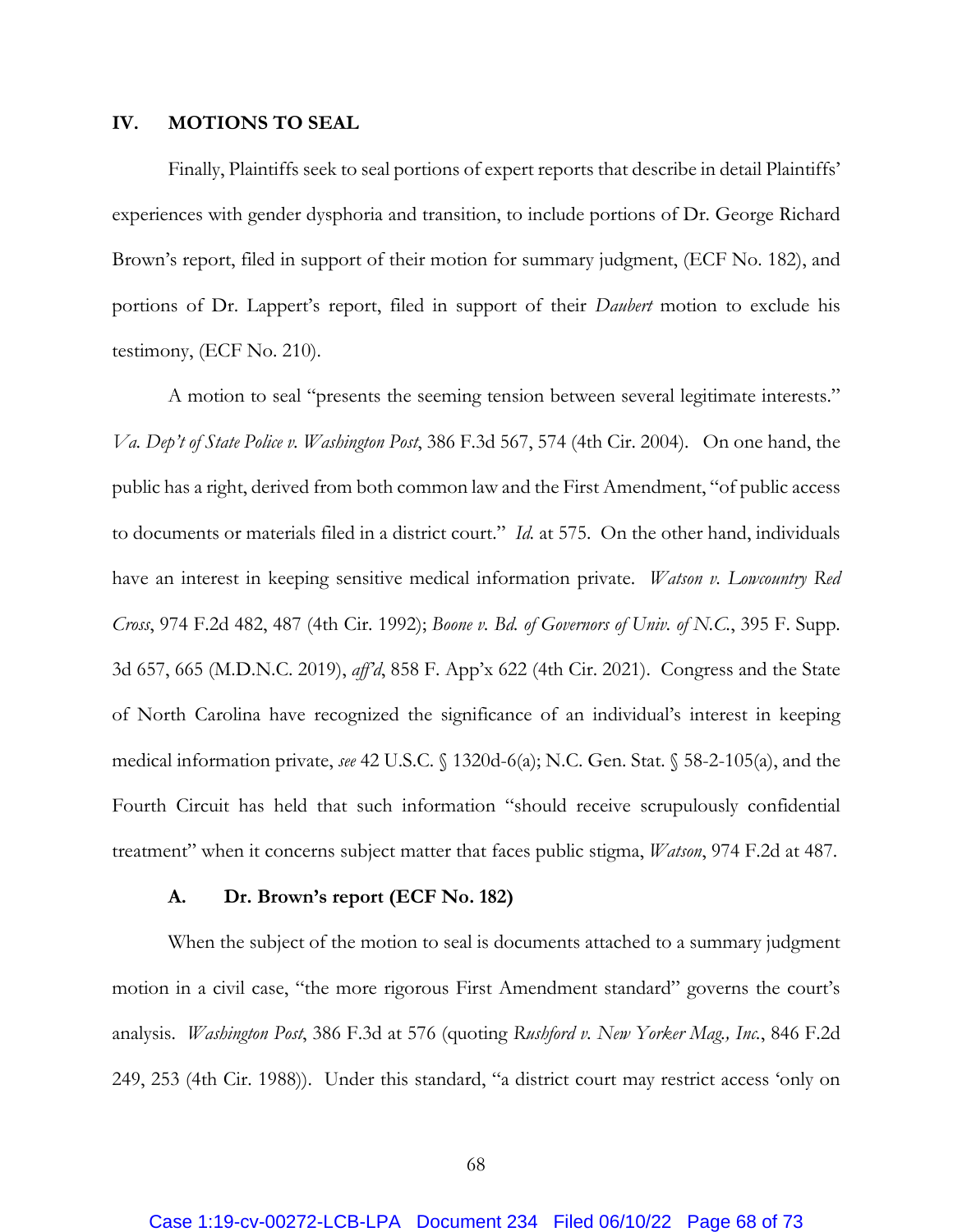the basis of a compelling governmental interest, and only if the denial is narrowly tailored to serve that interest.'" *Id.* at 575 (quoting *Stone v. Univ. of Md. Med. Sys. Corp.*, 855 F.2d 178, 180 (4th Cir. 1988)). "Public access serves to promote the trustworthiness of the judicial process, to curb judicial abuses, and to provide the public with a more complete understanding of the judicial system, including a better perception of fairness." *Doe v. Pub. Citizen*, 749 F.3d 246, 266 (4th Cir. 2014). "Any step that withdraws an element of the judicial process from public view makes the ensuing decision look more like a fiat and requires rigorous justification." *Id.* Thus, before granting a motion to seal, a court must "(1) provide public notice of the sealing request and a reasonable opportunity for the public to voice objections to the motion; (2) consider less drastic alternatives to closure; and  $(3)$  ... state its reasons—with specific findings—supporting closure and its rejections of less drastic alternatives." *Id.* at 272.

Here, Plaintiffs' motion to seal has been publicly docketed since its date of filing on December 20, 2021. (ECF No. 182.) Thus, the public has had ample notice and opportunity to oppose the motion. Plaintiffs seek to seal medical information of the most intimate and sensitive nature concerning their struggles with, and treatment of, gender dysphoria, often during adolescence. (*Id.*) Gender dysphoria and transition remains highly stigmatized, lending greater weight to Plaintiffs' argument that there is a compelling interest to keep this information private. *Watson*, 974 F.2d at 487. The Court is also concerned that denying Plaintiffs' motion could have a chilling effect on future litigants who want to challenge unlawful discrimination but do not want their personal and private medical history put on display. Defendants, who have full access to an unredacted copy of Brown's report, will not be prejudiced by granting Plaintiffs' motion, and no member of the public has requested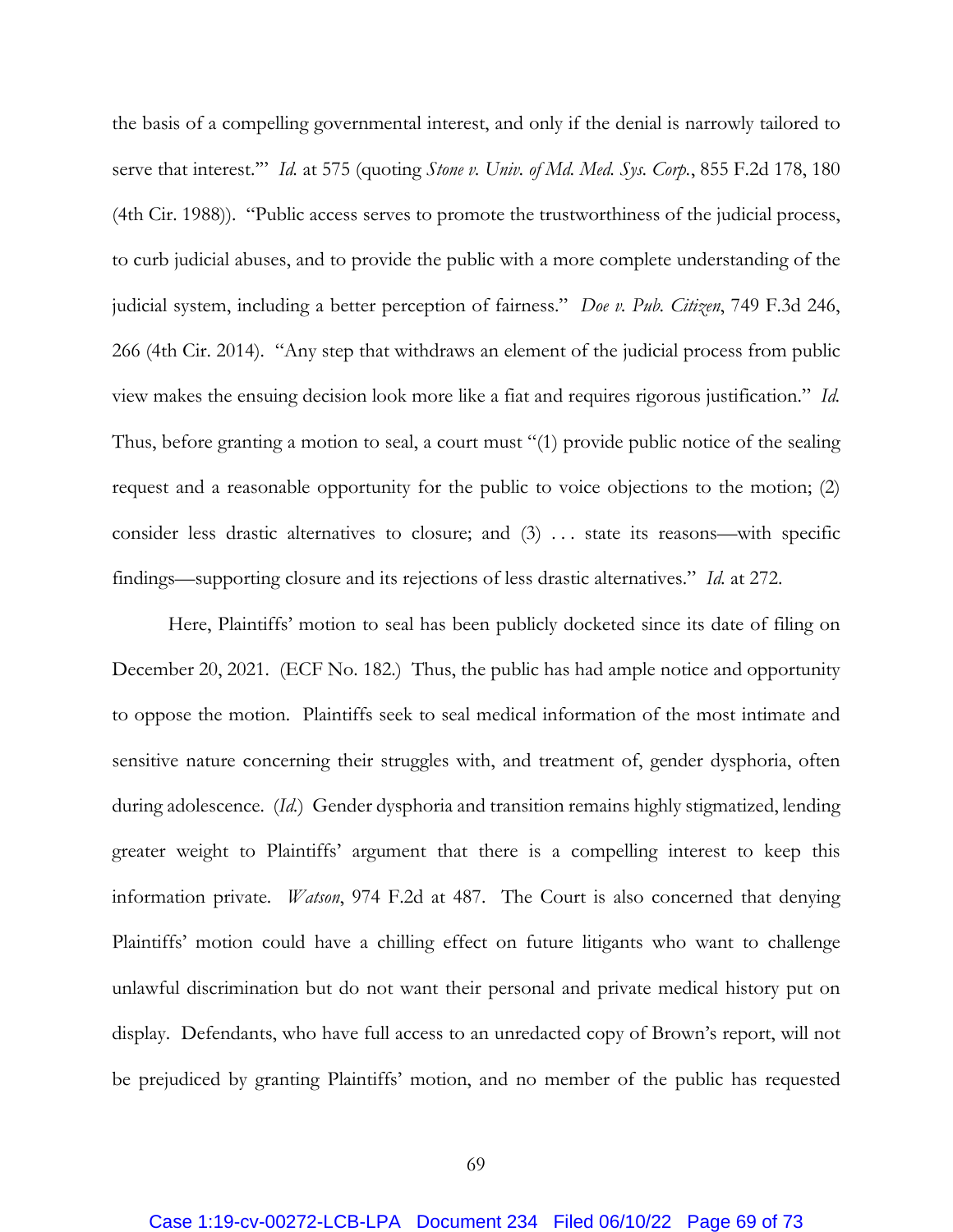access. Further, the only piece of evidence relied upon by this Court in this Order which Plaintiffs seek to seal is Brown's testimony that each Plaintiff has been diagnosed with gender dysphoria—a fact that is repeated in Plaintiffs' unredacted declarations, discussed in this Order, and not disputed by Defendants. Thus, the Court finds Plaintiffs' privacy interest outweighs the public's limited interest in learning the private medical details of Plaintiffs' experiences with gender dysphoria. Finally, the Court finds that there are no alternatives to closure, and Plaintiffs' request to seal only small portions of Browns' testimony is narrowly tailored to the compelling interest discussed herein.

Plaintiffs' motion will be granted.

### **B. Dr. Lappert's report (ECF No. 210)**

When the motions sought to be sealed are in connection with an evidentiary motion rather than a motion seeking dispositive relief, "the right of access at issue arises under the common law." *Lord Corp. v. S & B Tech. Prods., Inc.*, No. 5:09-CV-205-D, 2012 WL 895947, at \*1 (E.D.N.C. Mar. 15, 2012); *see generally Washington Post*, 386 F.3d at 576–77 (holding that the First Amendment attached to dispositive motions in civil cases). "The common law presumes a right of the public to inspect and copy all judicial records and documents." *Washington Post*, 386 F.3d at 575 (internal quotations omitted) (citing *Nixon v. Warner Comm., Inc.*, 435 U.S. 589, 597 (1978)). However, "[t]he distinction between the rights of access afforded by the common law and the First Amendment is 'significant.'" *Id.* (quoting *In re Baltimore Sun Co.*, 886 F.2d 60, 64 (4th Cir. 1989)). The common law "does not afford as much substantive protection to the interests of the press and the public" or "as much access . . . as does the First Amendment." *Id.* Thus, the presumption of access "can be rebutted if countervailing interests heavily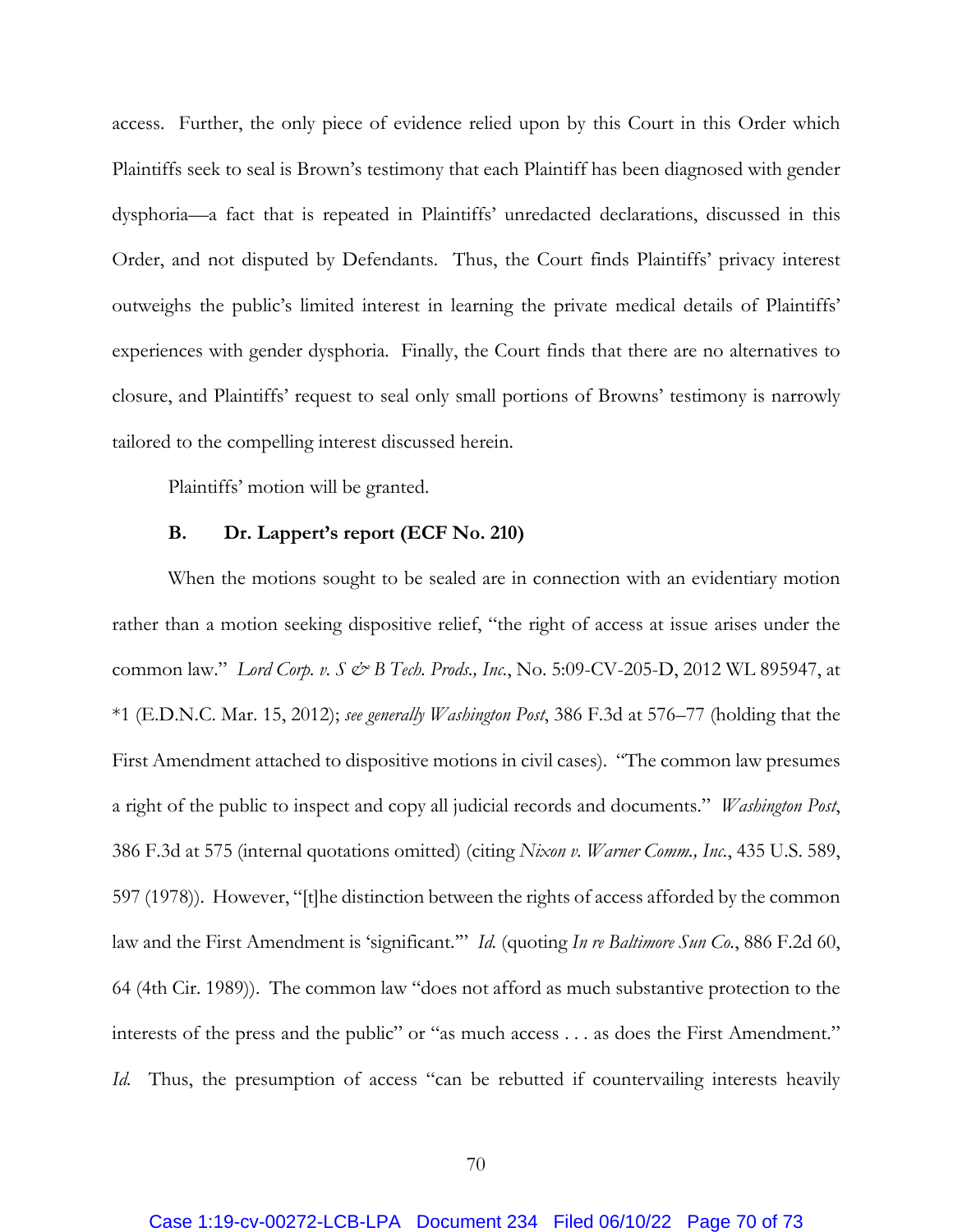outweigh the public interest in access." *Id.* "[T]he party seeking to overcome the presumption bears the burden of showing some significant interest that outweighs the presumption." *Id.* (quoting *Rushford*, 846 F.2d at 253).

Here, the information contained in Lappert's report is marked "CONFIDENTIAL" and is similar to the sensitive medical information discussed by Brown. Lappert does not state any expert opinions in this section that are admissible, *see* Section II.D.ii, *supra*, further reducing the public's right of access. And, as above, no member of the public has requested access, and Defendants have access to an unredacted copy of their own expert's report. Thus, the Court finds that, under the more deferential common law standard, Plaintiffs' interest in privacy heavily outweighs the public's interest in access.

Thus, Plaintiffs motions to seal will be granted.

## **CONCLUSION**

Issues surrounding transgender healthcare evoke strong emotional and political opinions. *See Grimm*, 972 F.3d at 594 ("[M]any of us carry heavy baggage into any discussion of gender and sex."). But politics and emotion are not admissible as evidence in a court of law. Plaintiffs' doctors, their experts, every major medical association, and Defendants' own third-party administrators all agree that, in certain cases, gender affirming medical and surgical care can be medically necessary to treat gender dysphoria. Defendants attempt to create scientific controversy in this uniform agreement through experts who mix their scientific analysis with hypothetical speculation and political hyperbole. Only science that is relevant, reliable, and offered by a qualified expert is admissible, however, and the admissible portions of Defendants' expert's testimony, even when taken in the light most favorable to Defendants,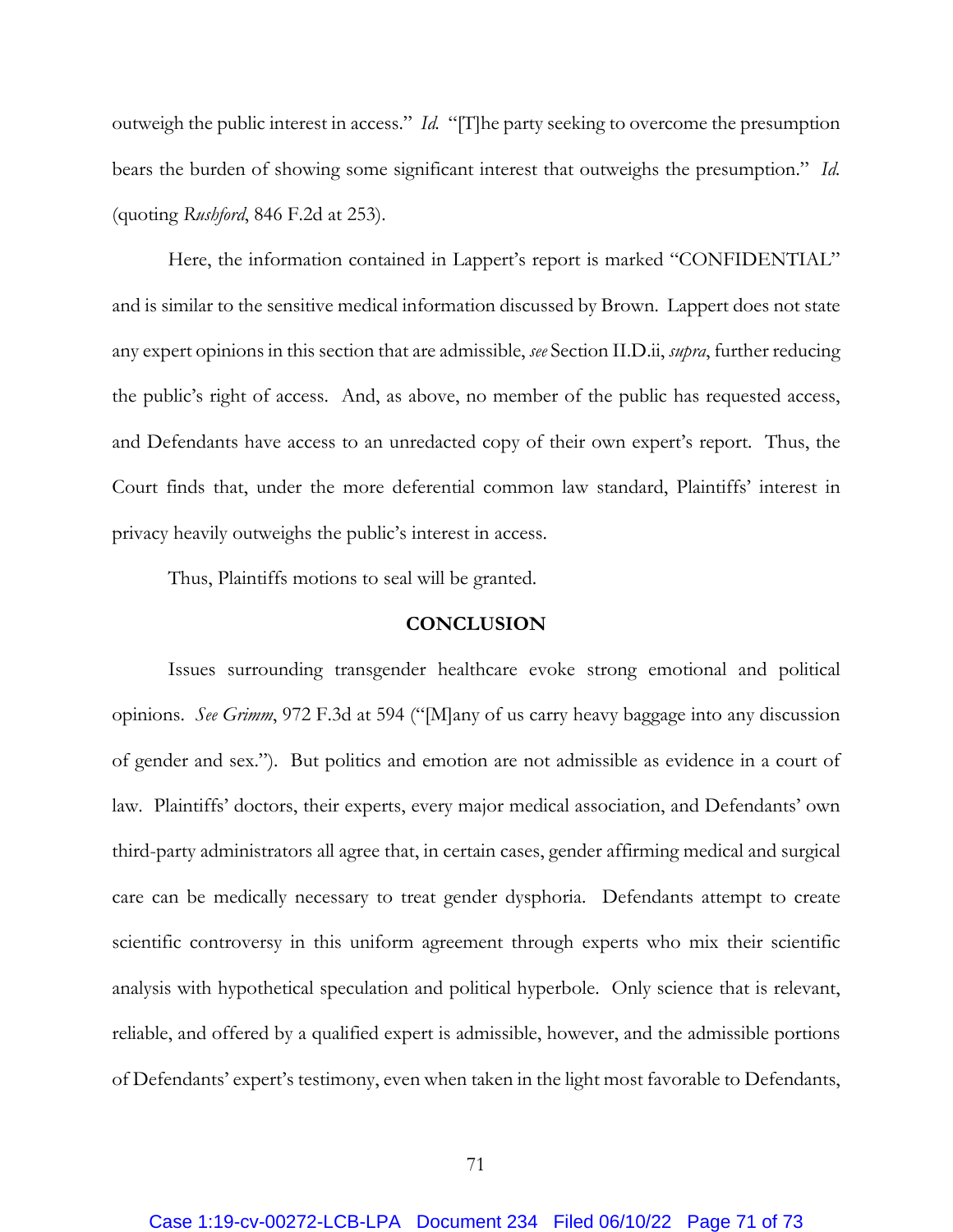do not justify the exclusion at issue. Defendants' belief that gender affirming care is ineffective and unnecessary is simply not supported by the record. Consequently, their categorical sexand transgender-based exclusion of gender affirming treatments from coverage unlawfully discriminates against Plaintiffs in violation of the U.S. Constitution and Title VII.

#### **ORDER**

**IT IS THEREFORE ORDERED** that DPS's Motion for Summary Judgment, (ECF No. 132), is **DENIED.** 

**IT IS FURTHER ORDERED** that Plan Defendants' Partial Summary Judgment, (ECF No. 136), is **GRANTED** in part and **JUDGMENT IS RESERVED** in part. It is **GRANTED** as to Plaintiff Caraway's claim arising under Title VII against NCSHP. **JUDGMENT IS RESERVED** regarding Plaintiffs' claims arising under the ACA pending further Order from this Court.

**IT IS FURTHER ORDERED** that Plaintiffs' Motion for Summary Judgment, (ECF No. 178), is **GRANTED** in part, **DENIED** in part, and **JUDGMENT IS RESERVED** in part. It is **GRANTED** with respect to Plaintiffs' claims arising under the Equal Protection Clause and Plaintiff Caraway's claim arising under Title VII against DPS. It is **DENIED** as to Caraway's Title VII claim against NCSHP. **JUDGMENT IS RESERVED** regarding Plaintiffs' claims arising under the ACA pending further Order from this Court. Defendants are **PERMANENTLY ENJOINED** from enforcing the Plan's exclusion and are **ORDERED** to reinstate coverage for "medically necessary services for the treatment of gender dysphoria." The issue of damages is reserved for trial.